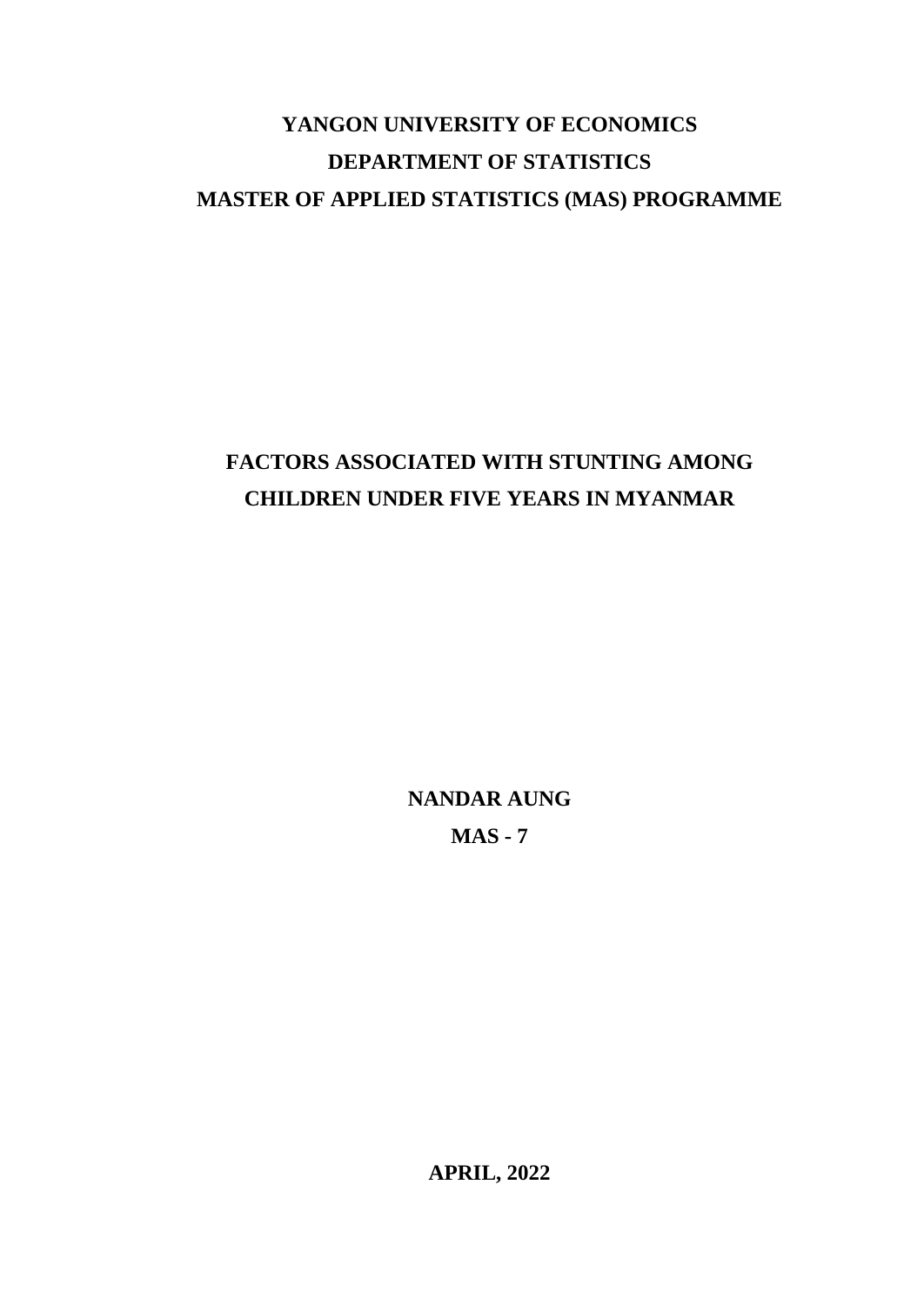# **YANGON UNIVERSITY OF ECONOMICS DEPARTMENT OF STATISTICS MASTER OF APPLIED STATISTICS PROGRAMME**

# **FACTORS ASSOCIATED WITH STUNTING AMONG CHILDREN UNDER FIVE YEARS IN MYANMAR**

This thesis is submitted to the Board of Examination as partial fulfillment of the requirements for the Degree of Master of Applied Statistics

**Approved by the Board of Examiners**

**Supervised by: Submitted by:**

Dr. Aye Thida Nandar Aung Professor and Head Roll No. 7 Department of Applied Statistics MAS (Batch-1) Yangon University of Economics Yangon University of Economics

**April, 2022**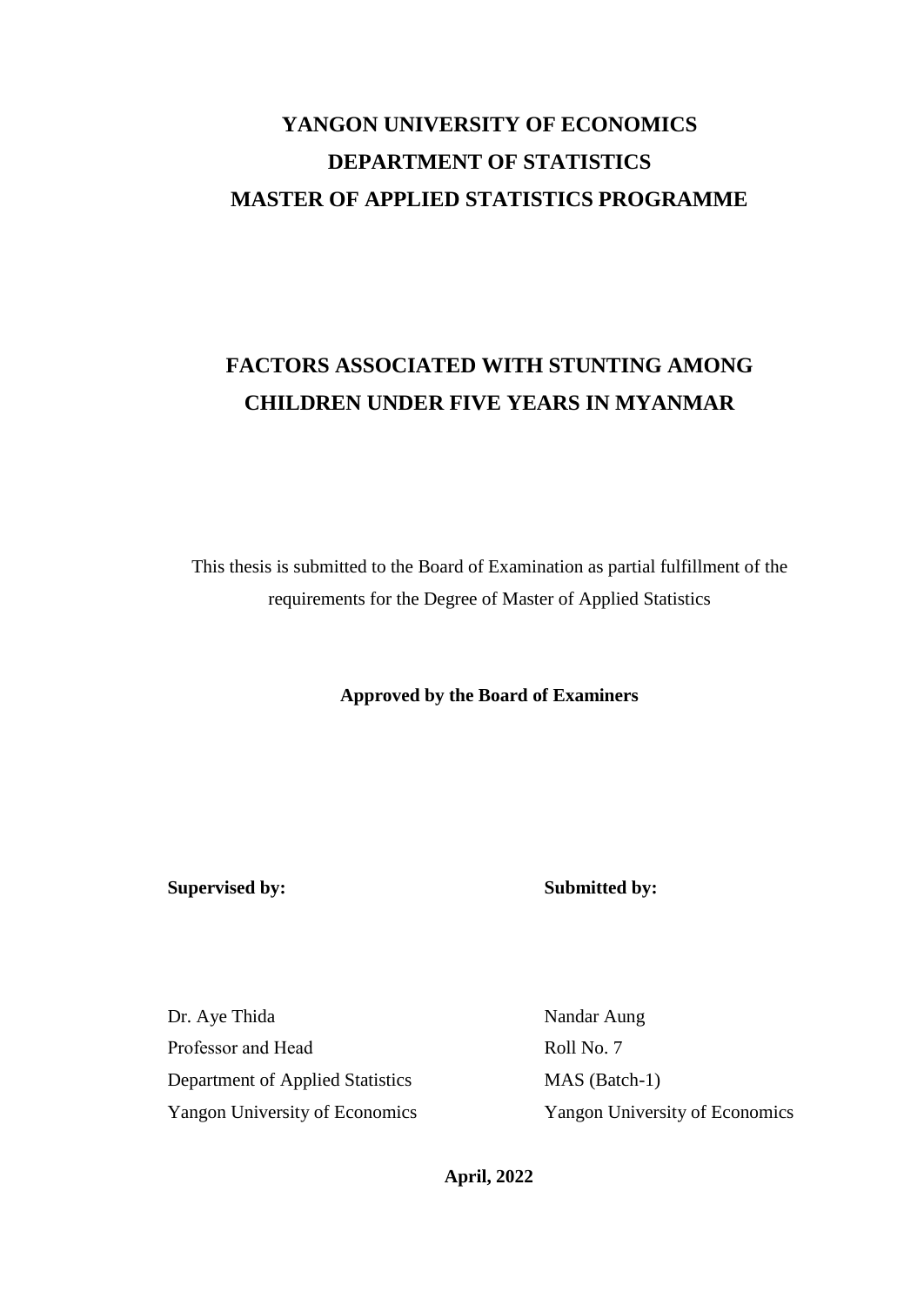# **ACCEPTANCE**

Accepted by the Board of Examiners of the Department of Statistics, Yangon University of Economics in partial fulfillment for the requirement of the Master degree, Master of Applied Statistics.

> (Chairperson) Professor Dr. Nyut Nyut Win Professor and Head Department of Statistics Yangon University of Economics

> ......……………………………….

………………………. ………………………. Professor Dr. Mya Thandar Daw Khin Moh Moh

(Examiner) (External Examiner) Pro-Rector Lecturer (Retd) Yangon University of Economics Department of Statistics Yangon University of Economics

Professor and Head Professor Department of Applies Statistics Department of Statistics

………………………. ……………………….

(Supervisor) (Examiner) Professor Dr. Aye Thida Professor Dr. Hlaing Hlaing Moe Yangon University of Economics Yangon University of Economics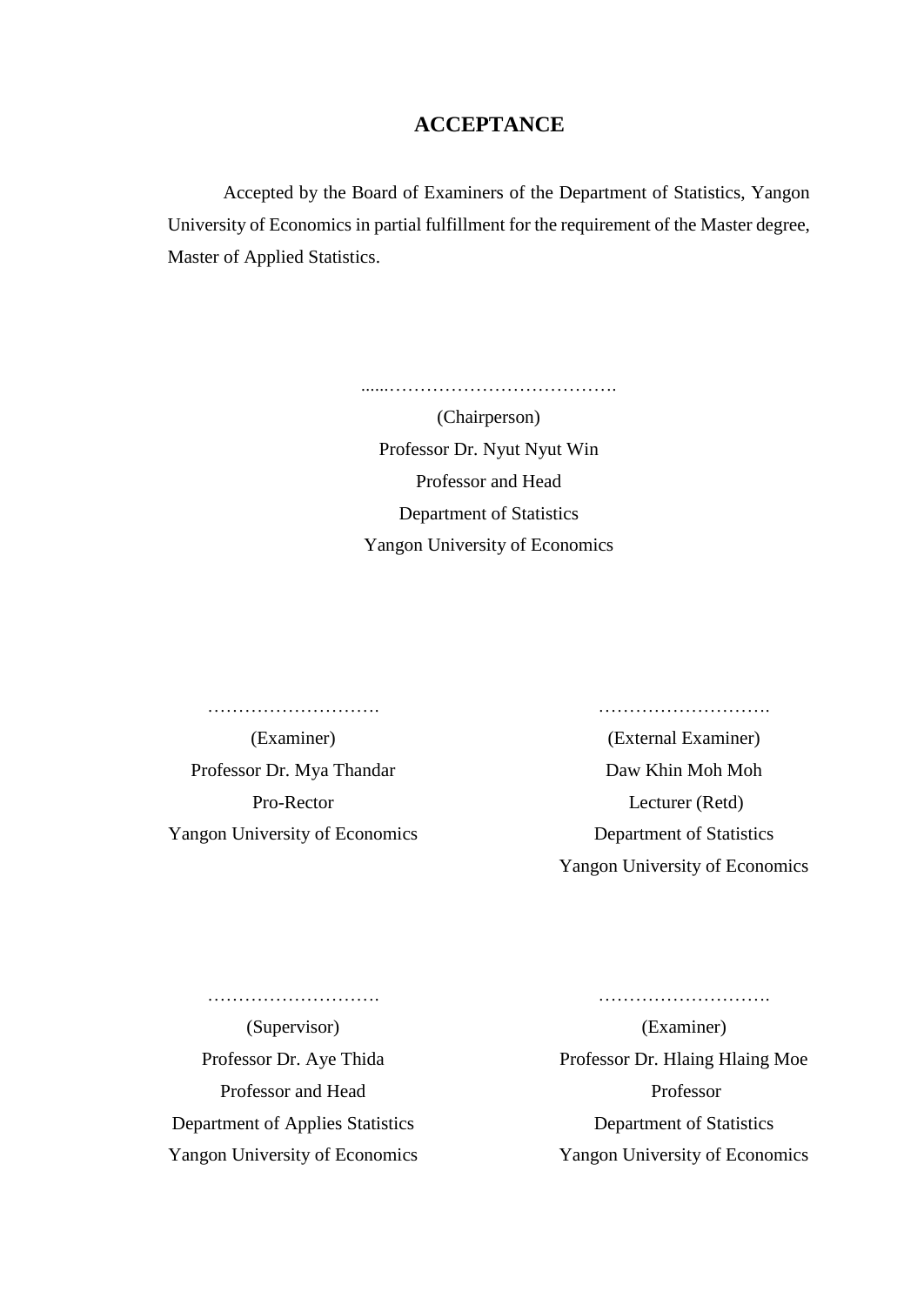## **ABSTRACT**

This study aims at contribution for the understanding of demographic, socioeconomic and health factors of under-five children in Myanmar. The reduction of under-five children indirectly helps to improve child survival and lower the exposure of young children to risk of stunting. A weighted sample of 4069 children aged 0-59 months form the nationally representative data from the Myanmar Demographic and Health Survey (MDHS 2015-16) are utilized in this study. Nutritional status of under five years' children was expressed as indicator of Height-for-age (stunted) according to the criteria of WHO (2009). Descriptive statistics is applied to identify the important factors of child stunting. Furthermore, Binary logistic regression model is used to test the influence of demographic, socio-economic and other factors on the nutritional status of under five children. Among under five children, one-third are stunting. Most of the stunting children was found in aged between 1-3 years. The bivariate analysis shows that stunting is related to maternal age at child birth, place of residence, mother's education, mother's employment status, wealth quintile, child's age, birth order, size of child at birth, ANC visits, BMI, maternal height, received vitamin A1, breastfeeding within first hour. According to the results of binary logistic regression model, wealth quintile, child's age, birth order, small size of child at birth, BMI, mother's height, mother received vitamin A1 have positive effects and are more likely to be stunting of under-five children.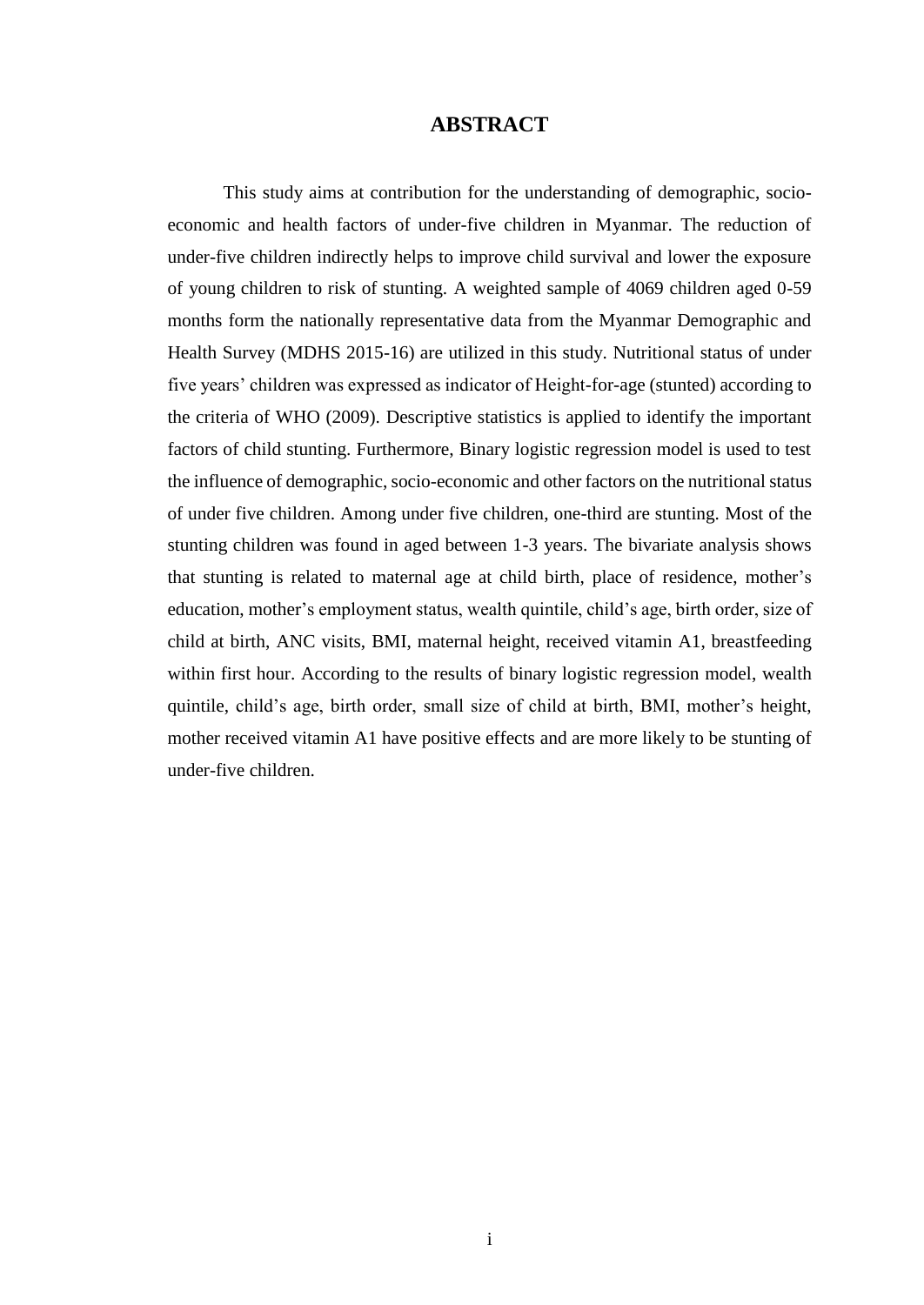# **TABLE OF CONTENTS**

| <b>INTRODUCTION</b>                                | i<br><i>ii</i><br>iv<br>V<br>vi<br>$\mathbf{1}$                          |
|----------------------------------------------------|--------------------------------------------------------------------------|
|                                                    |                                                                          |
|                                                    |                                                                          |
|                                                    |                                                                          |
|                                                    |                                                                          |
|                                                    |                                                                          |
|                                                    |                                                                          |
|                                                    | $\mathbf{1}$                                                             |
| Objectives of the Study                            | 3                                                                        |
| Method of Study                                    | 3                                                                        |
| Scope and Limitations of the study                 | 3                                                                        |
| Organization of the Study                          | $\overline{4}$                                                           |
| <b>LITERATURE REVIEW</b>                           | 5                                                                        |
| <b>Nutrition and Health</b>                        | 5                                                                        |
| <b>Causes of Malnutrition</b>                      | 6                                                                        |
| <b>Impact of Malnutrition</b>                      | 7                                                                        |
| Nutritional Status of Children Under Age Five      | 9                                                                        |
| Breastfeeding                                      | 11                                                                       |
| Vitamin A Supplements                              | 11                                                                       |
| Global Nutritional Status and Nutritional Problems | 11                                                                       |
| <b>Myanmar Nutritional Status and Problems</b>     | 12                                                                       |
| <b>Reviews on Related Studies</b>                  | 16                                                                       |
| 2.10 Analytical Framework of the Study             | 20                                                                       |
| <b>RESEARCH METHODOLOGY</b>                        | 21                                                                       |
|                                                    | 21                                                                       |
| Chi-Square Test of Independence                    | 21                                                                       |
| Some Concepts Related to Logistic Regression       | 22                                                                       |
|                                                    | 24                                                                       |
|                                                    | Rationale of the Study<br><b>Evaluation of Logistic Regression Model</b> |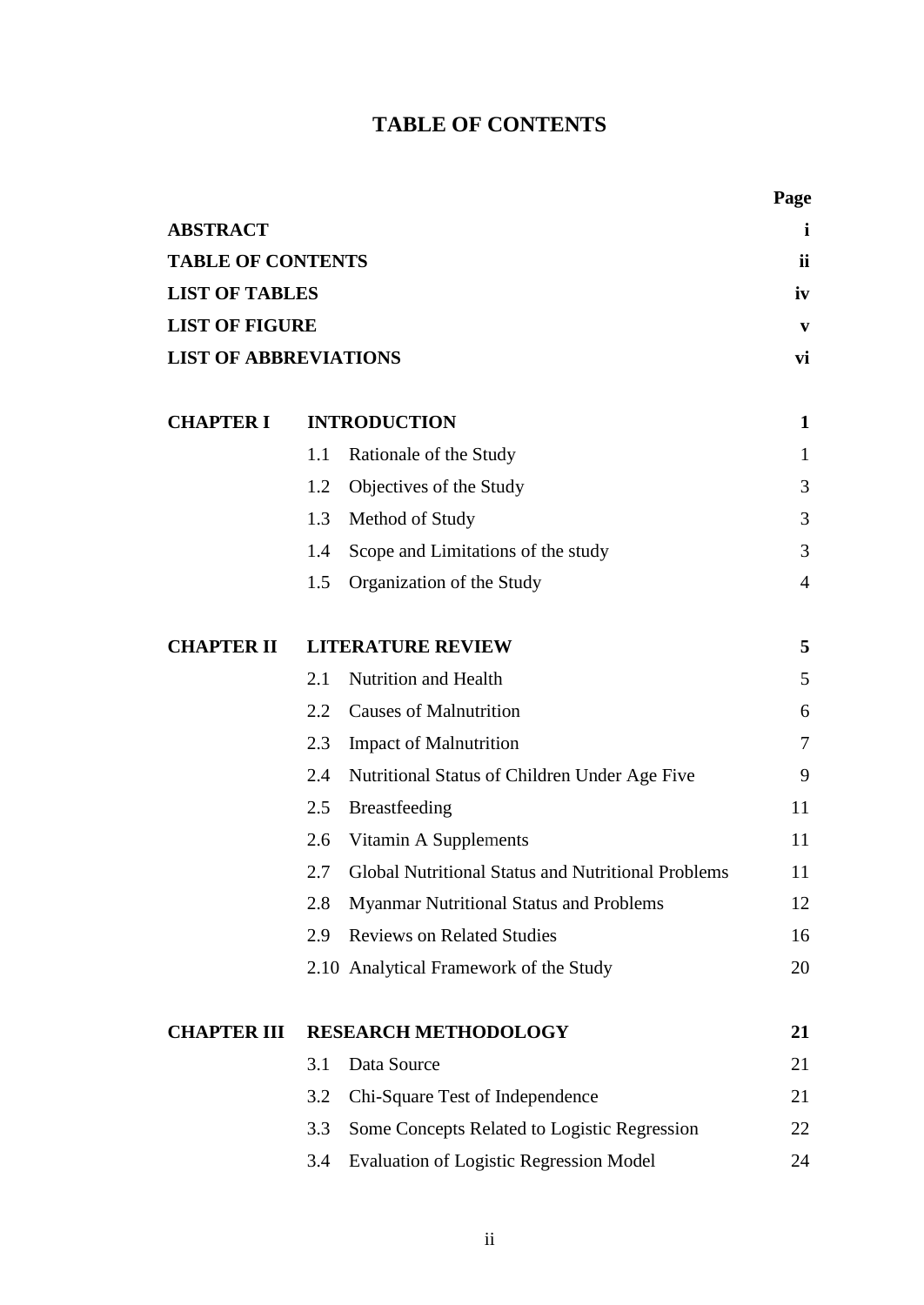|                   | 3.5 | Statistical Significance of Individual Regression |    |
|-------------------|-----|---------------------------------------------------|----|
|                   |     | Coefficients                                      |    |
|                   |     | 3.6 Definition and Description of Variables       | 27 |
| <b>CHAPTER IV</b> |     | ANALYSIS OF THE FACTORS INFLUENCING ON            | 31 |
|                   |     | <b>STUNTING</b>                                   |    |
|                   | 4.1 | <b>Descriptive Statistics</b>                     | 31 |
|                   | 4.2 | Bivariate Analysis of Under-Five Stunting         | 39 |
|                   | 4.3 | <b>Binary Logistic Regression Analysis</b>        | 44 |
| <b>CHAPTER V</b>  |     | <b>CONCLUSION</b>                                 | 50 |
|                   | 5.1 | Findings                                          | 50 |
|                   | 5.2 | <b>Discussions</b>                                | 50 |
|                   | 5.3 | <b>Suggestions and Further Study</b>              | 51 |
|                   |     |                                                   |    |

# **REFERENCES**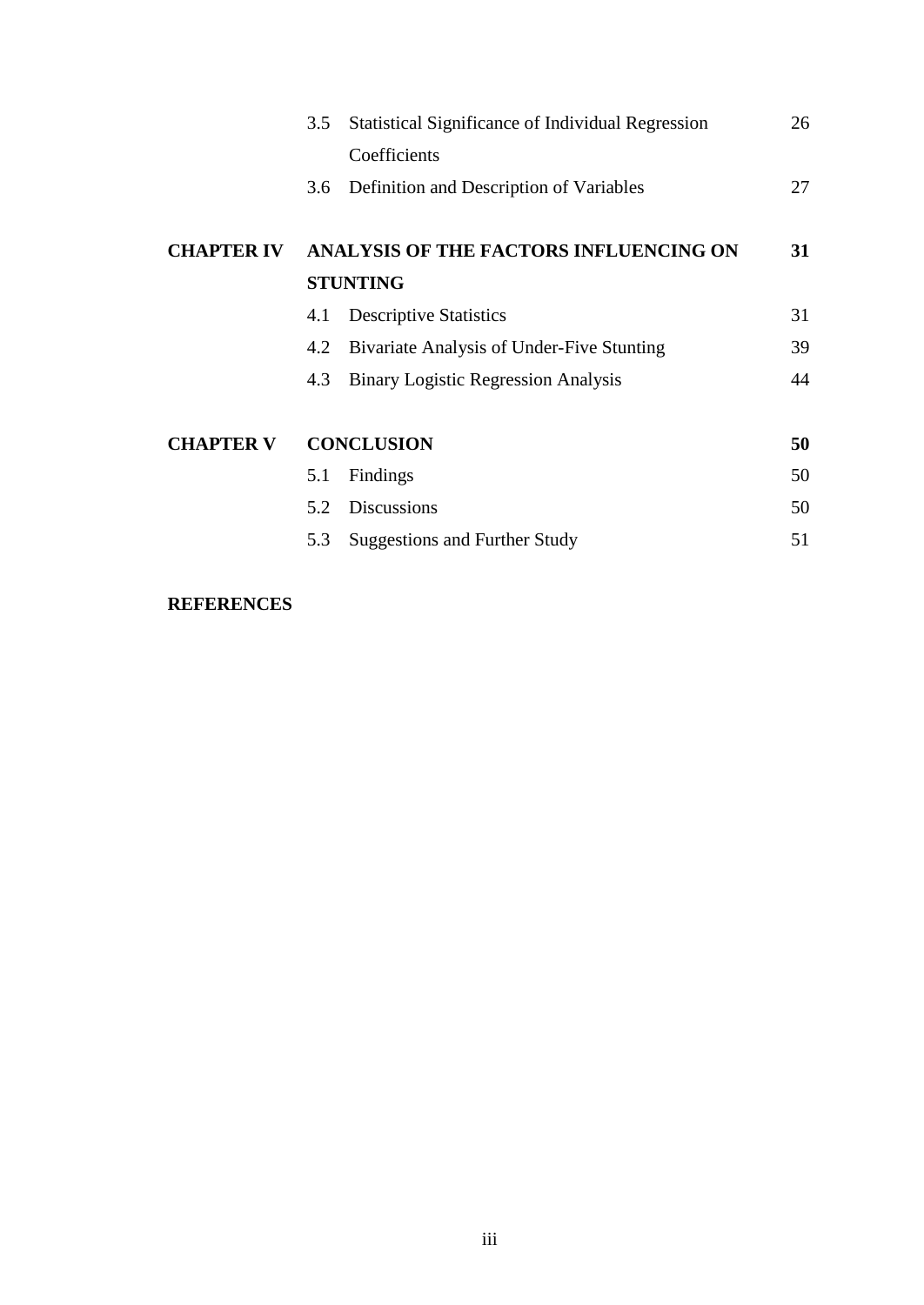# **LIST OF TABLES**

| <b>Table No</b> | <b>Title</b>                                                    | Page |
|-----------------|-----------------------------------------------------------------|------|
| 2.1             | <b>Classification of Nutritional Status of Children</b>         | 10   |
| 3.1             | Description of Variables                                        | 29   |
| 4.1             | Distribution of Stunting                                        | 31   |
| 4.2             | Distribution of Mother's Age                                    | 32   |
| 4.3             | Distribution of Maternal Age of Child Birth                     | 32   |
| 4.4             | <b>Distribution of Mother Marital Status</b>                    | 33   |
| 4.5             | Distribution of Place of Residence                              | 33   |
| 4.6             | Distribution of Mother's Education                              | 34   |
| 4.7             | Distribution of Employment Status                               | 34   |
| 4.8             | Distribution of Wealth Quintile                                 | 35   |
| 4.9             | Distribution of Antenatal Care Visits                           | 35   |
| 4.10            | Distribution of Mother's Body Mass Index                        | 36   |
| 4.11            | Distribution of Maternal Height                                 | 36   |
| 4.12            | Distribution of Mother's Received Vitamin A                     | 37   |
| 4.13            | Distribution of Breastfeeding within First Hour                 | 37   |
| 4.14            | Distribution of Child's Age                                     | 38   |
| 4.15            | Distribution of Gender                                          | 38   |
| 4.16            | Distribution of Birth Order                                     | 39   |
| 4.17            | Distribution of Size of Child Birth                             | 39   |
| 4.18            | Bivariate Analysis of Children Under-Five Stunting and          | 40   |
|                 | Mother's Characteristics                                        |      |
| 4.19            | Bivariate Analysis of Under-Five Stunting and Children's        | 43   |
|                 | Characteristics                                                 |      |
| 4.20            | Model Fitting Information for Binary Logistic Model             | 44   |
| 4.21            | Binary Logistic Regression Analysis of the Relationship between | 45   |
|                 | <b>Child Stunting and Selected Variables</b>                    |      |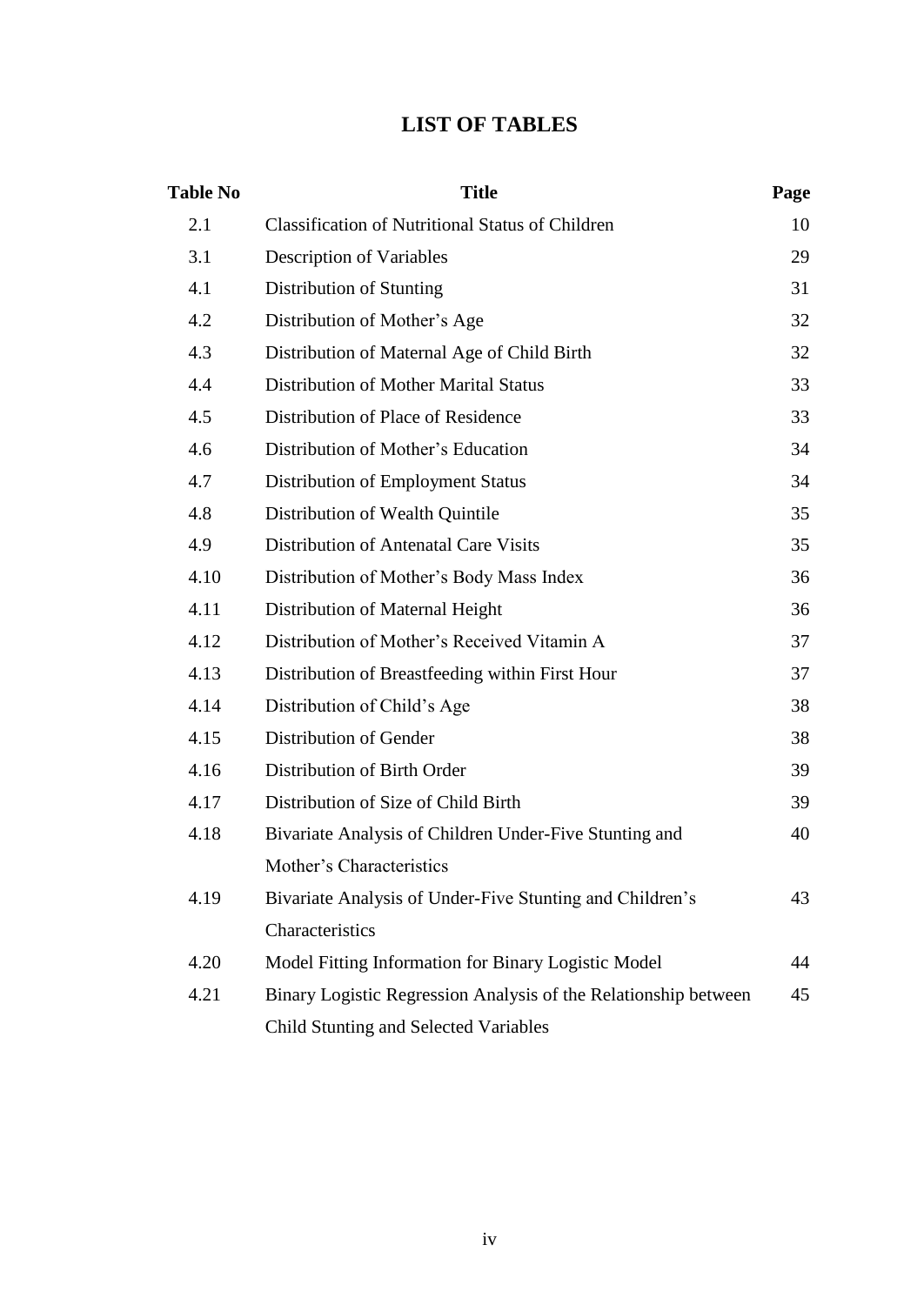# **LIST OF FIGURES**

| <b>Figure No.</b> | Title                             | Page |
|-------------------|-----------------------------------|------|
|                   | Analytical Framework of the Study |      |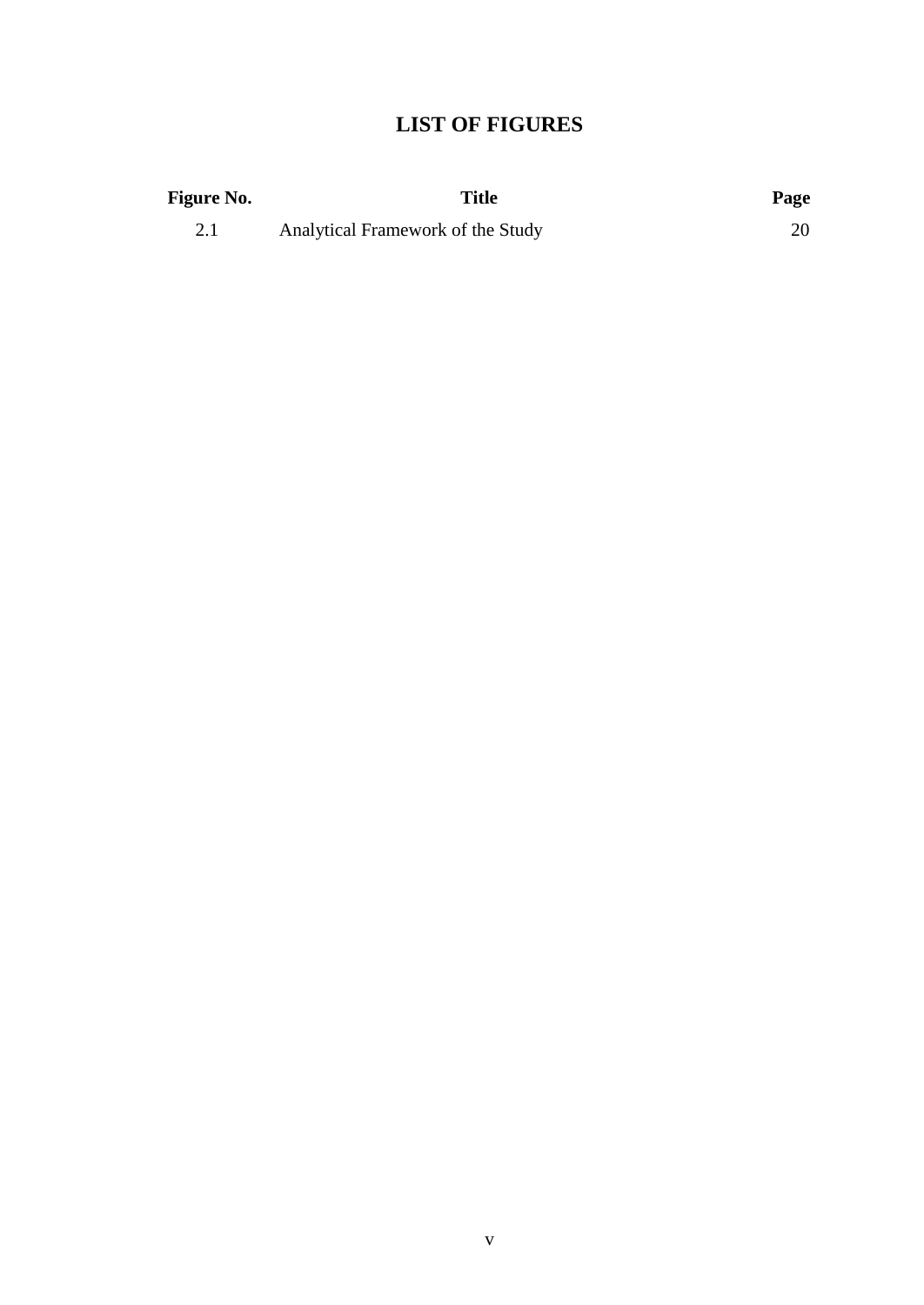# **LIST OF ABBREVIATIONS**

| <b>BMI</b>     | <b>Body Mass Index</b>                                            |
|----------------|-------------------------------------------------------------------|
| CI             | Confidence Interval                                               |
| <b>DHS</b>     | Demographic Health Survey                                         |
| <b>HAZ</b>     | Height-for-Age Z-score                                            |
| <b>IDA</b>     | Iron Deficiency Anemia                                            |
| <b>LBW</b>     | Low Birth Weight                                                  |
| <b>LBW</b>     | Low Birth Weight                                                  |
| <b>IDD</b>     | <b>Iodine Deficiency Disorders</b>                                |
| <b>MAC</b>     | Mid-arm Circumference                                             |
| <b>MDHS</b>    | Myanmar Demographic Health Survey                                 |
| <b>MICS</b>    | Multiple Indicator cluster Surveys                                |
| <b>MS-NPAN</b> | Myanmar Multi-Sectioral National Costed Action Plan for Nutrition |
| <b>MUAC</b>    | Mid-upper arm circumference                                       |
| <b>NCDS</b>    | Non-communicable disease                                          |
| <b>OR</b>      | <b>Odd Ratio</b>                                                  |
| <b>PEM</b>     | Protein Energy Malnutrition                                       |
| <b>SD</b>      | <b>Standard Deviation</b>                                         |
| <b>UNICEF</b>  | United Nations International Children's Emergency Fund            |
| <b>VAD</b>     | Vitamin A Deficiency                                              |
| <b>VBD</b>     | Vitamin B1 Deficiency                                             |
| <b>WHO</b>     | World Health Organization                                         |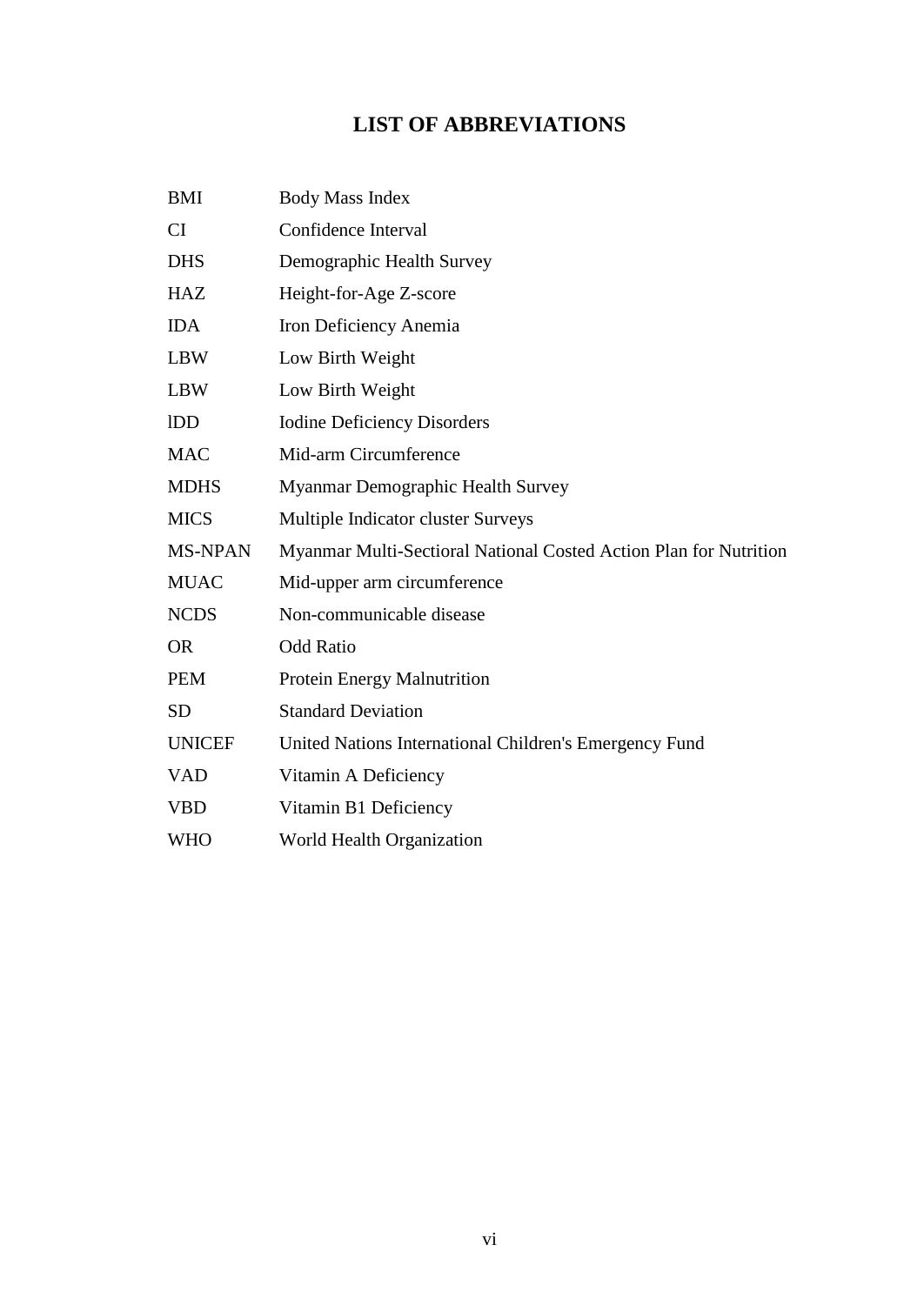# **CHAPTER I INTRODUCTION**

Malnutrition, embracing both inadequate-nutrition (stunting, wasting, underweight) and over-nutrition (overweight and obesity), is an essential trouble with great effects for survival, healthful development, and the economic productivities of humans and communities (Adelo et al., 2015; Black et al., 2013) Presently the main reason of the world burden of disease in poor income countries is childhood malnutrition. Adequate nutrition diet is important for boom or growth and development of children, and malnutrition displays bad social and economic development. Growth faltering results in adverse consequences including terrible physical and cognitive development, the effect of which may last for the whole lifetime (UNICEF, 2017).

Nutritional inefficiencies are a primary trouble for most poor or developing countries. They can appear in all age sectors, however the result is extra extreme for children age 0-59 months as this age is critical for their development process, and irreversible damage can appear because the consequences of dietary deficiencies. Myanmar has recognized five nutrient deficiency states because of its primary nutrition problems. These consist of Protein Energy Malnutrition (PEM). Iodine Deficiency Disorders (IDD), Iron Deficiency Anemia (IDA) and Vitamin A Deficiency (VAD), Vitamin B1 Deficiency (VBD). WHO said that poor linear growth or stunting has short and long-term consequences problems for nations. Stunting involves increased morbidity and mortality, delay of growth, and financial expense for sick children in the short term while long-term consequences are stunted brains and stunted lives, hindering the improvement of complete communities.

#### **1.1 Rationale of the Study**

Stunting, the most usual kind of below nutrition, results from inefficiency to obtain enough nutrition over an extended period. It can be known by evaluating a child length (younger than two years) or height (for children two years or older) and evaluating this dimension with an acceptable general standard rules of World Health Organization (WHO). Children are regarded stunted when they have height-for-age z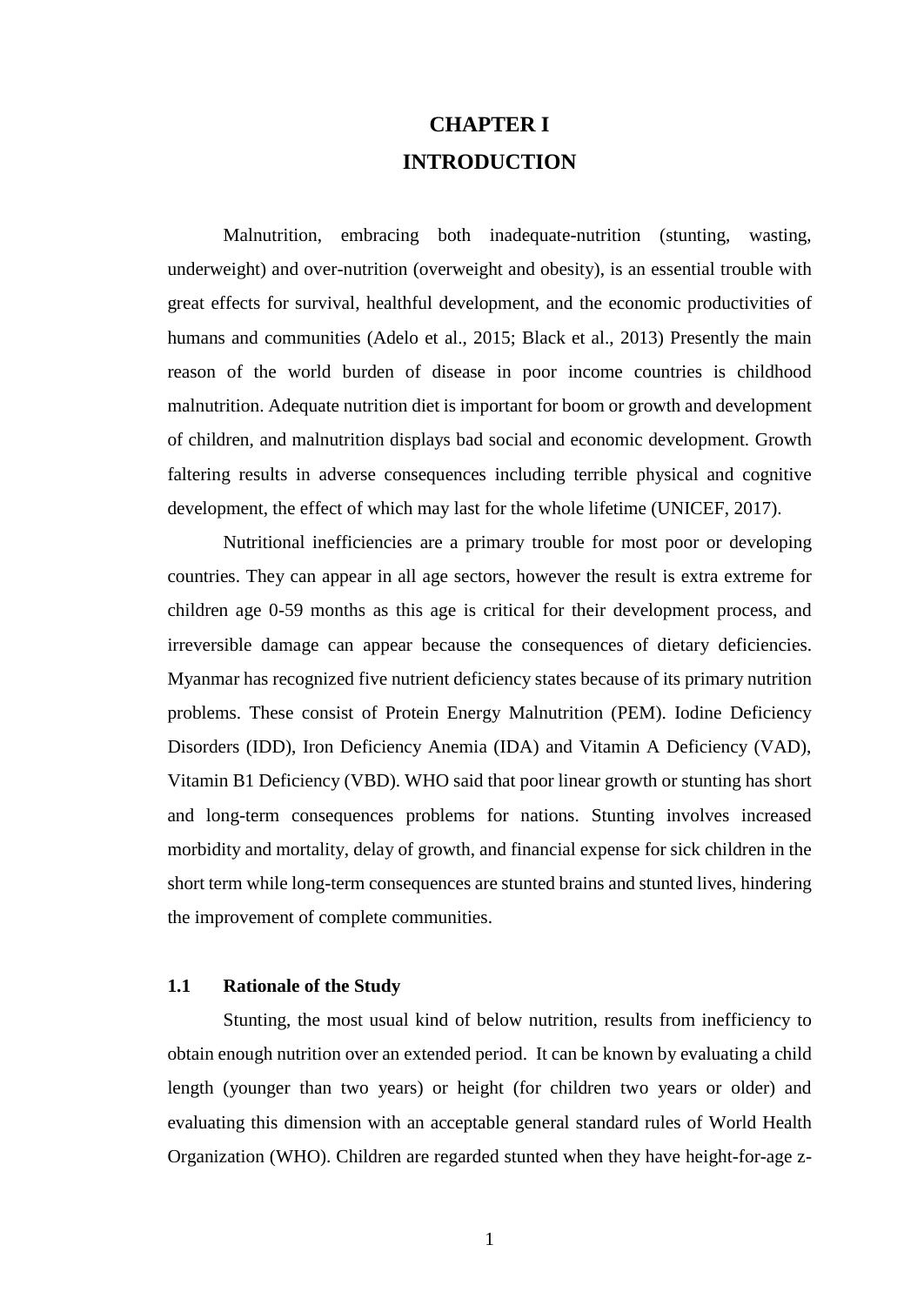score (HAZ) beneath two standard deviations (-2SD) from the WHO Child Growth Standards median for the identical age and sex.

The World Bank forecasts point out that a 1% loss in adult height because of stunting in childhood is related with a 1.4% loss in economic productiveness related for the economic consequences (Shekar. et al., 2006). From Studies, stunted children gain 20% less in their adult lifes in contrast to non-stunted individuals (Grantham-McGregor. et al., 2007). Stunted children have great possibility to left behind than normal children in classroom or learning lessons in future for learning capacity, thus, not absolutely participating to the countries' development (WHO, 2013). A study reveals that children born to stunted mother (height less than 145 cm) are at higher threat of dying than with normal height (Li, Kim, Vollmer & Subramanian, 2010). In 2016, 22.9% or 154.8 million children below five years of age are globally suffering from child stunting, described by a low height-for-age (UNICEF, WHO, World Bank Group, 2017). In this year UNICEF, WHO, World Bank Group organizations reveals that there are 87 million stunted children lived in Asia which is the highest percentage, 59 million in Africa and 6 million in the Latin American and Caribbean regions. These global statistics show that massive numbers of children are affected by stunting worldwide. In Guinea, stunting is a big citizen health issue.

According to recent records from the Myanmar Demographic and Health Surveys (MDHS) (2015-2016) measured children's nutritional fame by evaluating height and weight measurements by using an international reference standard. The survey shows that 29% of children underneath five are stunted or too short in height for their age. Stunting is an indication of persistence below nutrition. Stunting is more frequent in rural areas (32%) than city areas (20%) because it ranges from 20% in Yangon Region to 41% in Chin State. Almost 1 in 5 (19%) children under five are underweight or too skinny for their age. Only 1% of children below five are overweight.

In order to get adequate nutrition, not only child feeding knowledge and practices of care givers but also their socio-economic statuses are important. Therefore, this study aims for identifying factors related to stunting among children aged less than five years in Myanmar.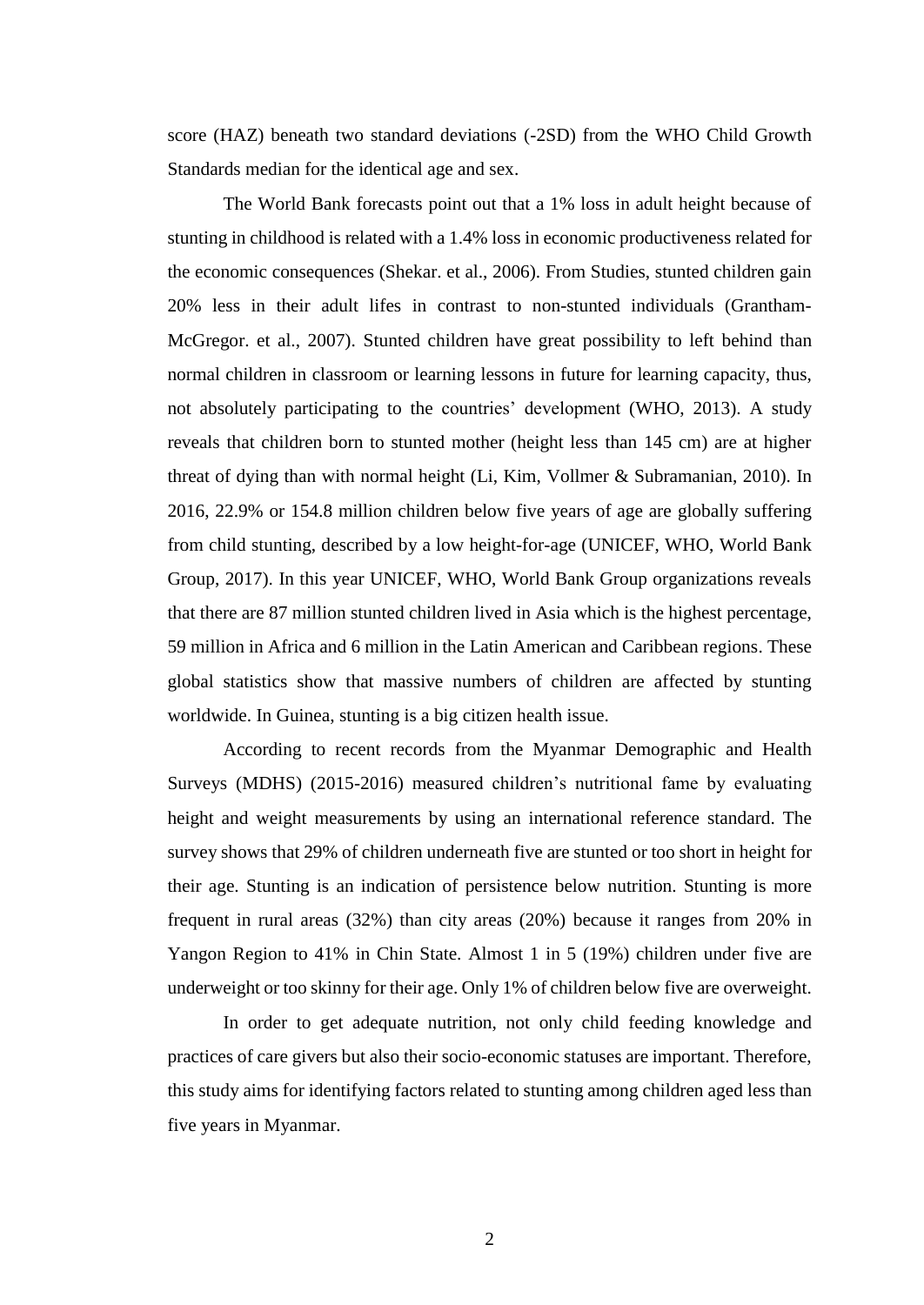### **1.2 Objectives of the Study**

The main objective of the study is to investigate the determinants of stunting among children under five years in Myanmar.

The specific objectives are:

- (i) To study the demographic, socio-economic and health characteristics of mother with children under five years.
- (ii) To find the association between demographic, socio-economic and health characteristics of mothers and stunting of their children under five years and
- (iii) To explore the factors associated with stunting among under five years children in Myanmar.

#### **1.3 Method of Study**

In this study, secondary data based on Myanmar Demographic Health Survey (2015-16) were applied. Background characteristics was described by using descriptive statistics. For bivariate analysis, the chi-square test was used to assess the relationships between stunting and socio economic and demographic characteristics. Then, binary logistic regression analysis was used to find the determinants factors on stunting.

#### **1.4 Scope and Limitations of the Study**

In this study, data from the MDHS (2015-2016), which was conducted using nationally representative samples to estimate core demographic and health indicators of the whole country was used.

Nutritional status is classified by three types: (1) wasting (weight for height/length), (2) underweight (weight for age) and stunting (height for age). Only the stunting (Height for age) was used to identify the nutritional status in this study. The stunting was defined as Z score of height for age was less than -2 standard deviation (-2SD).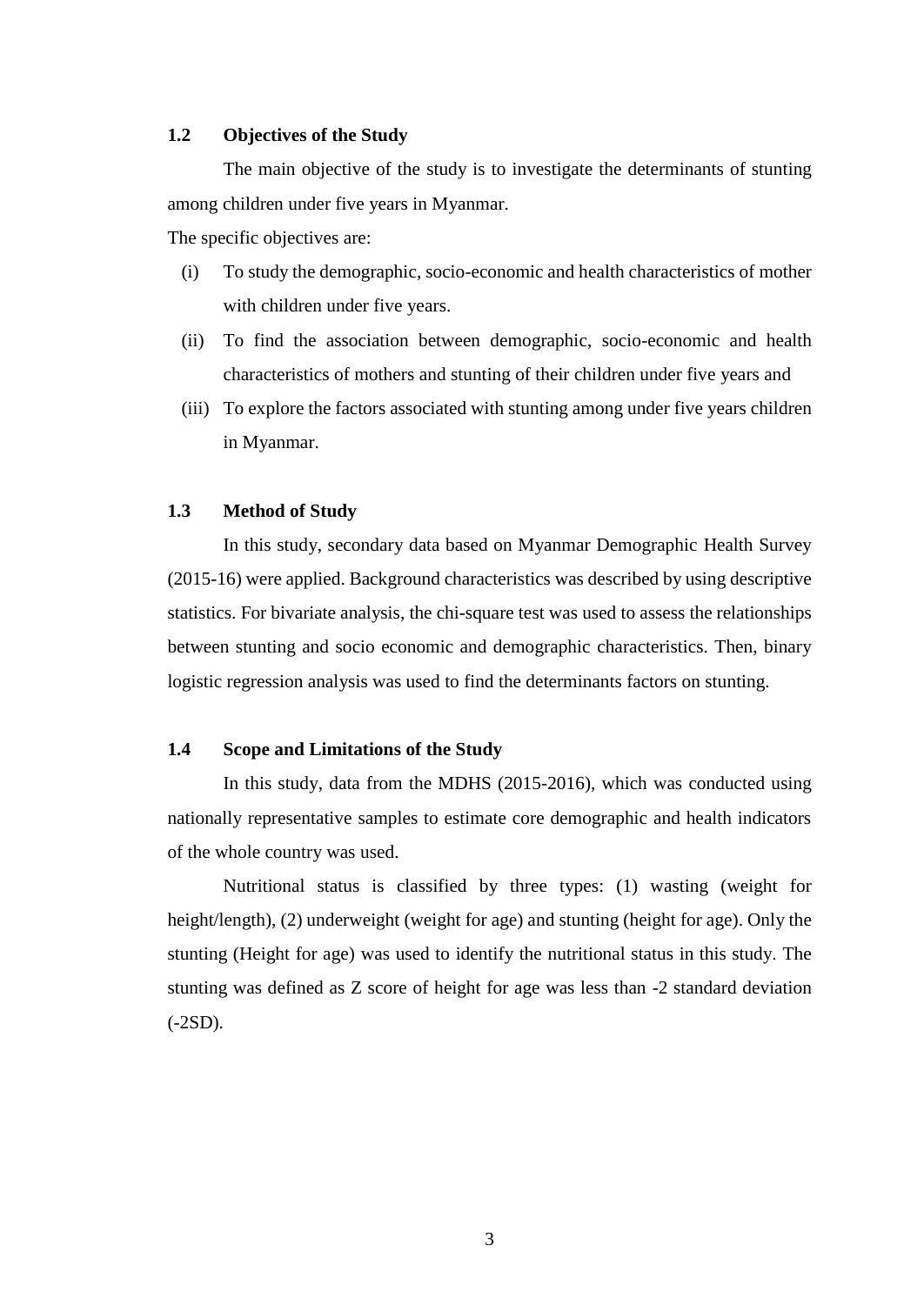# **1.5 Organization of the Study**

This study was organized into five chapters. Chapter I includes introduction, the rationale of the study, objectives of the study, method of study, scope and limitations and organization of the study. Literature review is presented in Chapter II. Chapter III consists of research methodology. Chapter IV is deal with data analysis of significant influencing factors on stunting and Chapter V is conclusion of the study and findings, discussions, suggestions and further study are described.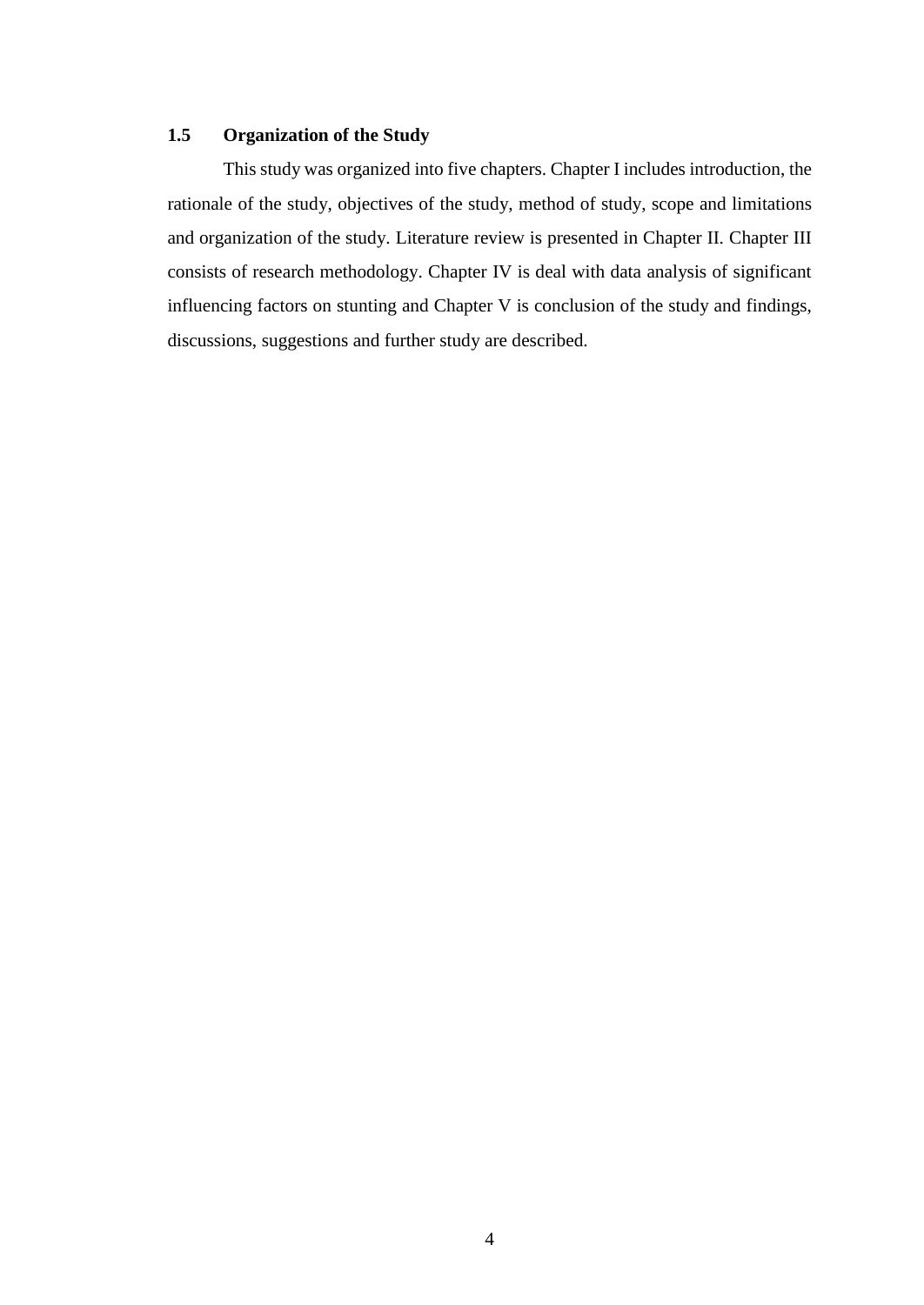# **CHAPTER II LITERATURE REVIEW**

This chapter presents cause, impact and status of nutrition and health. In additional, previous studies related to stunting are also review to construct the analytical framework.

### **2.1 Nutrition and Health**

Nutrition is the provision to organs and cells of the material substances crucial to assist life. With sound nutrition, various frequent health problems can be avoided or protected. Thus, Good nutrition means consuming sufficient food and the proper type of food for the body 'to grow, be wholesome and fight off diseases. Hence; people need essential nutrients or healthy diet to do their daily work, to prevent illness and especially for the women to have safe and healthy births. Therefore, in order to avoid the state of poor nutrition or malnutrition, it needs adequate and good diet. Malnutrition can be described as impairment of physical or mental health as a result of failure to fulfill necessary nutrient requirements. In addition, malnutrition related with two types of growth failure such as: (1) wasting (acute malnutrition) can be defined as low weightfor-height and stunting (chronic malnutrition) mean as low height-for-age. Wasting is speedy weight loss or a failure to gain weight. Normally, wasted children are extreme thin. Wasting can be considered as reversible condition when the conditions improve. (2) Stunted children are short for their age. Stunting resulted from inadequate nutrition or repeated infections or both. Different from the wasting, the development of stunting state is a slow cumulative process at height deficits and it may be irreversible.

**S**ix main classes of nutrients are important for the body needs including protein, carbohydrate, fats vitamins, minerals and water. Consuming these six nutrients on a daily basis is crucial to build and maintain health. The nutrients encompass protein to build the body, vitamins and minerals to protect and repair the body, and small amount of carbohydrate, fat and sugar, which give energy. Clean water is also essential for the body. Nutrition problem is a major health issue of  $21<sup>51</sup>$  century as every country has a problem of malnutrition. There are many reasons for experiencing malnutrition however; it can result in the negative impact on education, health and economic issue. Some serious health problem can occur due to the lack of the essential vitamins and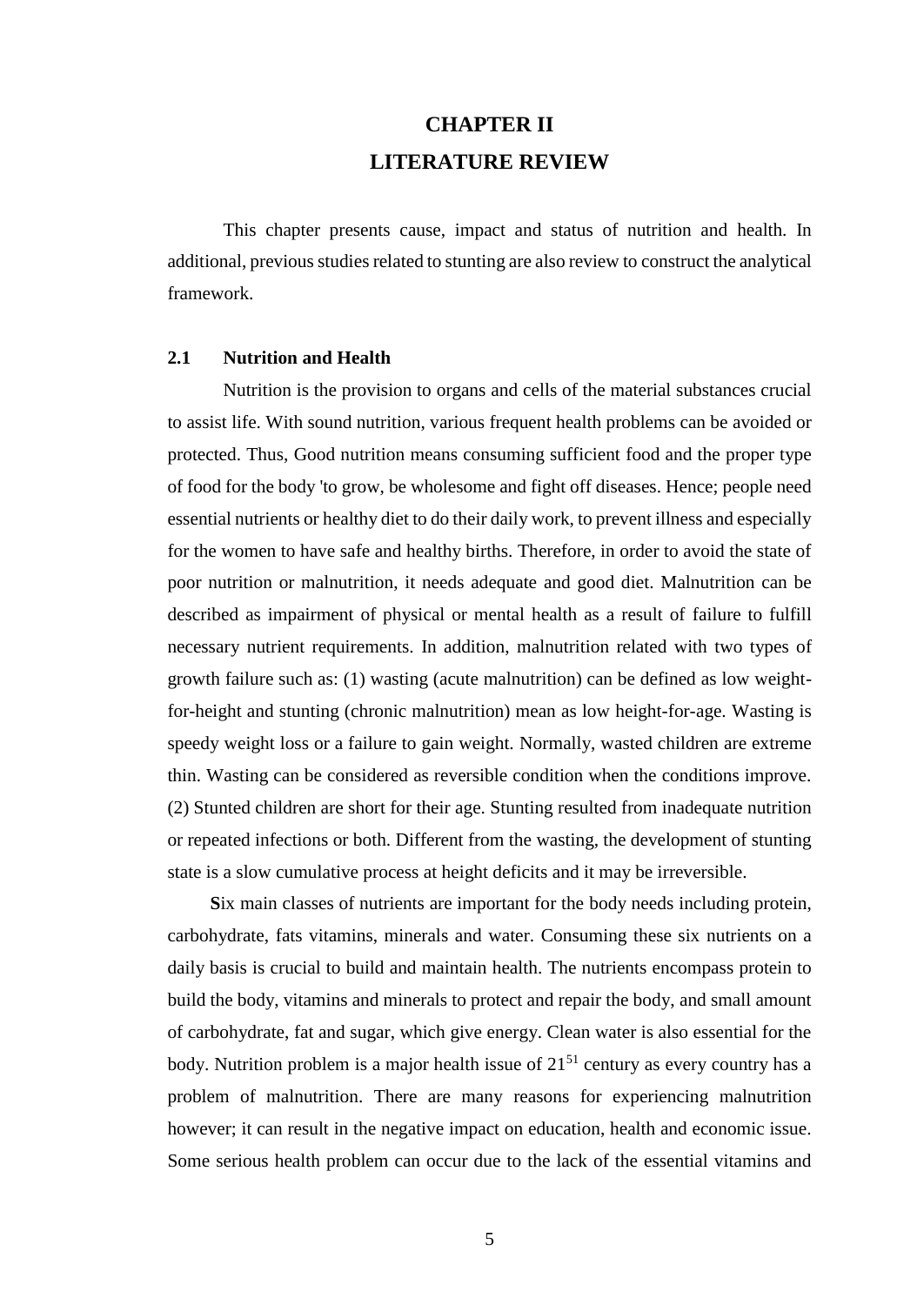minerals, Vitamin A, Thiamine (vitamin B 1), Protein, Iron, Calcium and Iodine are the essential micronutrient for the human body. The needs of micronutrient can be differed from one person to another. Moreover, lack of Protein caused Protein Energy Malnutrition (PEM) concerned as a major problem for some regions in the world and Iodine Deficiency Disorders (lDD), Iron Deficiency Anemia (IDA), Vitamin A deficiency (VAD) and Vitamin B 1 deficiency.

#### **2.2 Causes of Malnutrition**

There are several causes of malnutrition in the world. Malnutrition resulted from lack of knowledge on the value of nutrition, due to the natural disaster or men-made disaster, weak in technology of agriculture or lack of access to the farm and seeds provision, living in remote area, which is far from the cities to buy the foodstuff easily, and family living with low income. In addition, other impacts of malnutrition caused from the chronic diseases resulted from the rapid increase of communication globally, negative effect of social and culture, change of climate due to the economic boom, growth in the faster rate of population, downsizing of agricultural production. Moreover, malnutrition is caused by the water which is not sanitary that can affect especially on the child in being malnourished with some kinds of parasite, waste or chemical. It becomes a serious factor especially for the young child nowadays. Another issue for malnutrition is caused by the rate of infection when mother does not have sufficient nutrition and health; the toddler is the one to suffer. The newborn will have a low birth weight, jaundice and range of other illnesses, which can remain with the child for years.

The causes of malnutrition can be different from one region to another. Individual live with 'low-income level, lack of access to land and lack of education, community participation, health knowledge and health care are the main causes. The assumption on the food insecurity in late 19th century was based on faster population growth rate and the downsizing of agriculture. Today, soil erosion resulted from natural disaster, over-cultivation and deforestation can have affect a reducing agriculture products. Mother's nutritional status also directly effect on the child's nutrition during breast-feeding. Health education enhances the health knowledge and the most important issue is to apply it in the consistent behavior. The role of the women these days become very important. They have to spend their time in the work in order to get more income, and then have the children receive less children receive less time to spare with the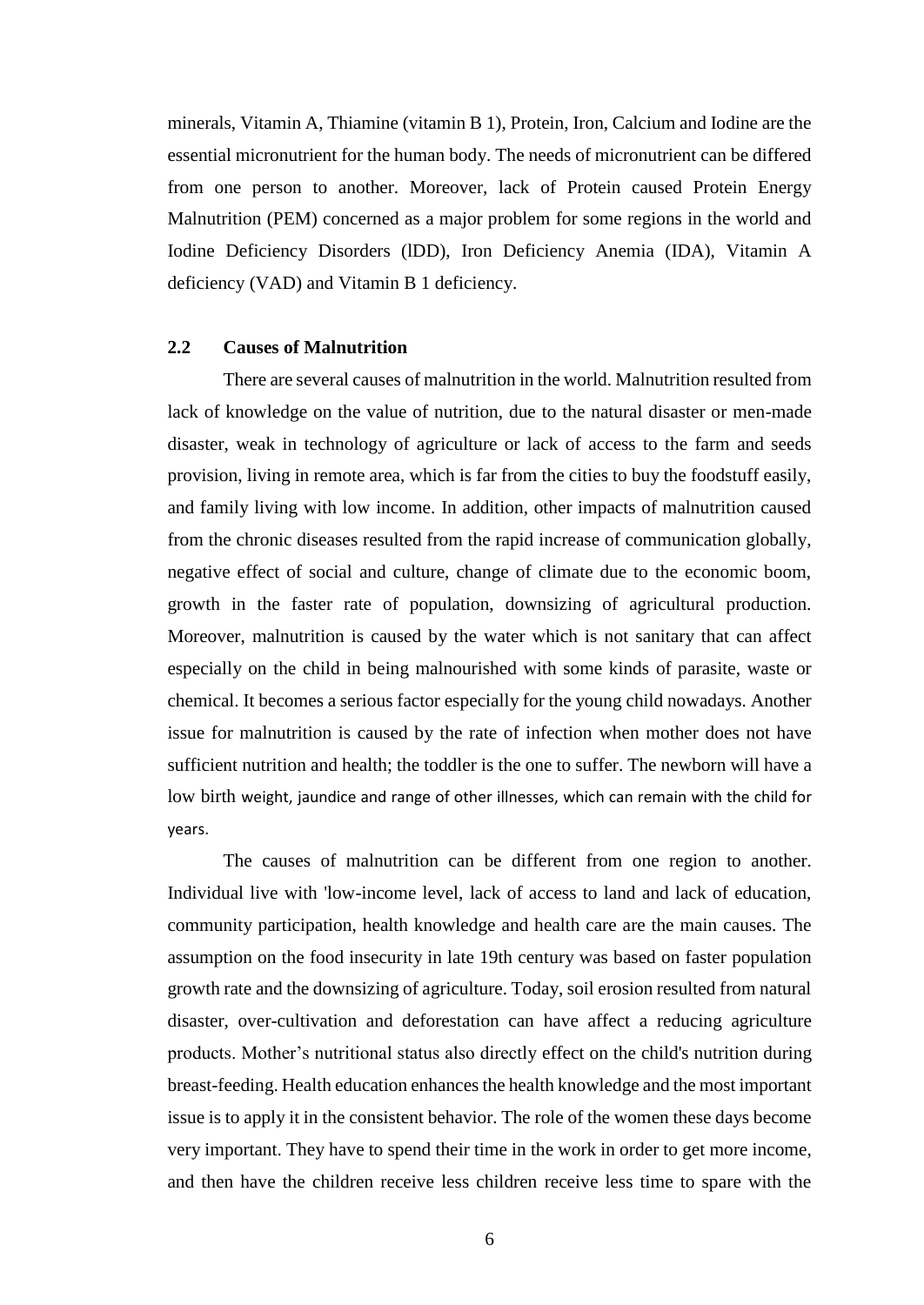family. This is one of the reasons for the less time to spare with the family. This is one of the reasons for the less care from working mothers.

 Mothers' breast milk is the most suitable for the baby and every country promotes the exclusive breast-feeding these days. In this regard, systematic breast-feeding is as important as prevention measure in health issue. Heath information takes prominent role in the concept of providing supplementary food. Supplementary food has to be provided after the baby is SIX month old. The mother has to understand and accept her obligations to provide immunization, supplementary food and good care. Mother's good care can cover the child from being under-weight even the child infected with some diseases. Furthermore, mother has to realize that postnatal care is as important as prenatal care to support her health especially during breast-feeding. The attitude and practice of their health knowledge is another concern. In spite of having a certain level of health knowledge, if the people do not have the right attitude, it is quite difficult to put it into practice. It can be clearly seen that malnutrition resulted from the collective influential factors.

### **2.3 Impact of Malnutrition**

Malnutrition is a general term for a medical circumstances caused through inadequate eating regimen and nutrition. According to the WHO, Hunger and malnutrition are the single most serious problem in world's public health and malnutrition matters which contributes to child mortality in half of all instances. Moreover, the hazard of infant mortality link to lifelong malnutrition could start since at the stage in embryo and it is generally associated with the mother's stature (related with mother's childhood nutritional status prior to conception, and diarrhea disease, intestinal parasites, and more than a few continual diseases. Multiple research studies have shown that nutritional status of adults is considerably influenced by way of their nutritional experience of early childhood.

The nutritional condition of potential mothers or women and children is particularly important because of its dangerous effects of malnutrition that influence future generations. Malnutrition is a complex topic which resulted from poor nutrition can cause exhaustion, weakness, disability, stunted growth for the children and in poor health generally. Malnutrition is the extremely serious public health problem as it can lead to a substantial increase in the risk of mortality and morbidity. Moreover, malnutrition has a direct bearing on poor status of health, education and the economy.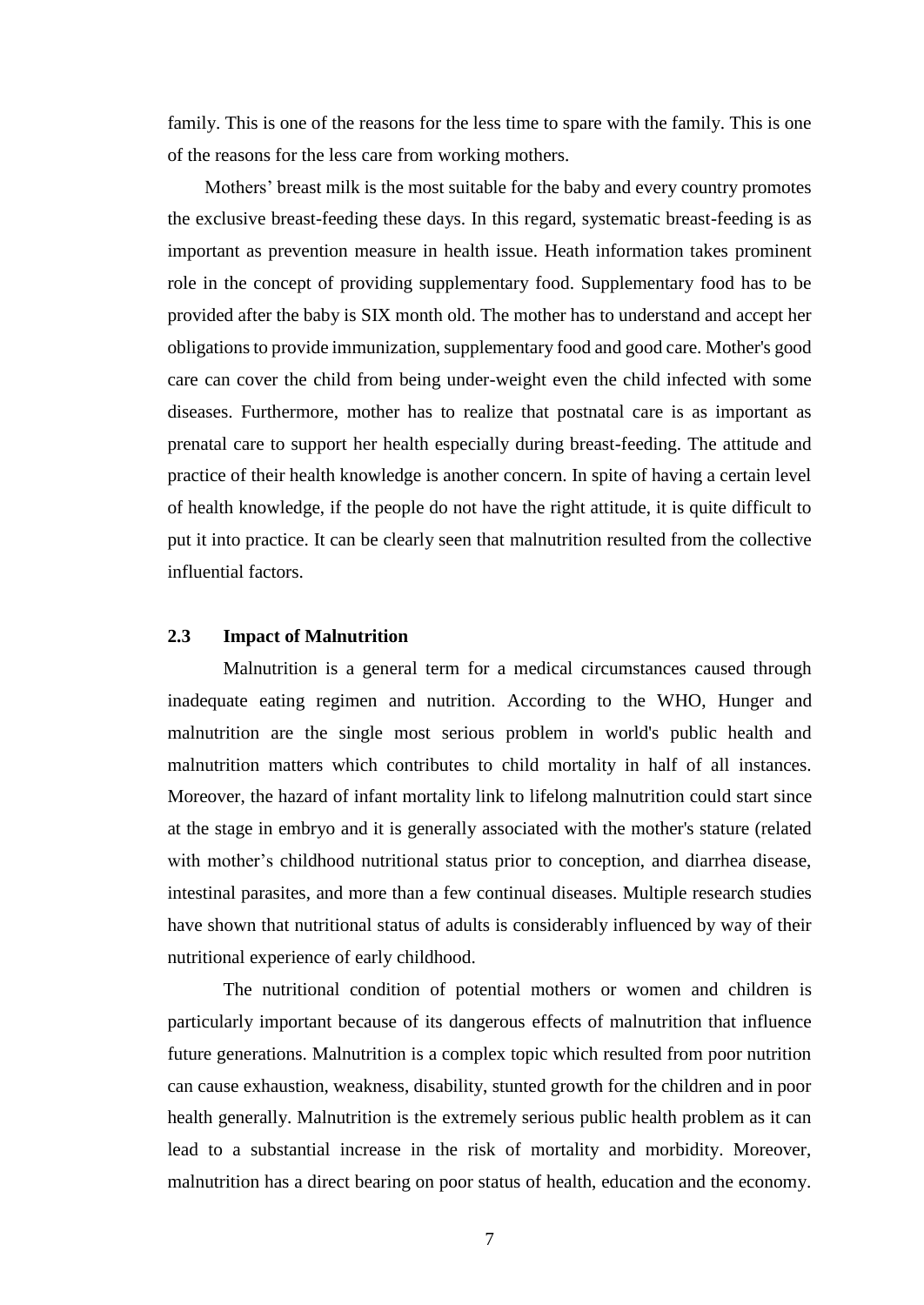It leads the children require extra severe care from their parents and are less physically and intellectually effective in their adults life. A very excessive degree of malnutrition reduces physical and cognitive growth and additionally hampers the productivity and income of people and results in a terrible effect on the country's economic growth. Malnutrition associated with sickness to loss productivity and deterioration education due to increase absenteeism. The boy compensated for the lack of energy by slowing down its physical and mental activities. Under nutritious person cannot concentrate and does not take initiative and as for the child, he or she loses all desire to play and study.

 Malnutrition typically affects all society groups but infants are the foremost vulnerable due to their high nutritional requisites for growth and development. The community of issues includes malnourished pregnant women, who have greater risk of giving birth to a low birth weight babies to growth failure during infancy and babyhood at the risk of morbidity and premature or early death. Undernourished girls have become another malnourished mother, thus contribute to the intergenerational cycle of malnutrition. Underweight or malnourished women may have obstetric complications, which may add the cause to still death or premature death. The most immediate problem with underweight is secondary underlying disorder. Unexplained loss of weight needs health professional diagnosis. Underweight may be a main causative condition. Severely underweight people may have low physical endurance and a poor immune system and its leads open to infection. The symptoms of primary malnutrition can be exacerbated by illness: also easily treatable diseases such as diarrhea may lead to death.

Underweight status and micronutrient deficiencies are supporting to reducing in human immune as the main causes of death if followed by infectious disease. Especially, the underweight women can result in anemia and possible complications during pregnancy. Underweight is also established risk for spontaneous fracture, the damage that would be irreversible. In developing countries, poor antenatal conditions are deaths of the underweight children are concentrated in the lack of neonatal and postnatal care, which attribute to low-birth weight resulted from maternal undernutrition. Stunted growth is a cause to reduce growth rate in human development and this stunted growth becomes common problem affecting a large percentage of children in developing countries. Most effected children will never gain the appropriate body weight. It also causes premature death of the human due to the un-development of vital organs during childhood.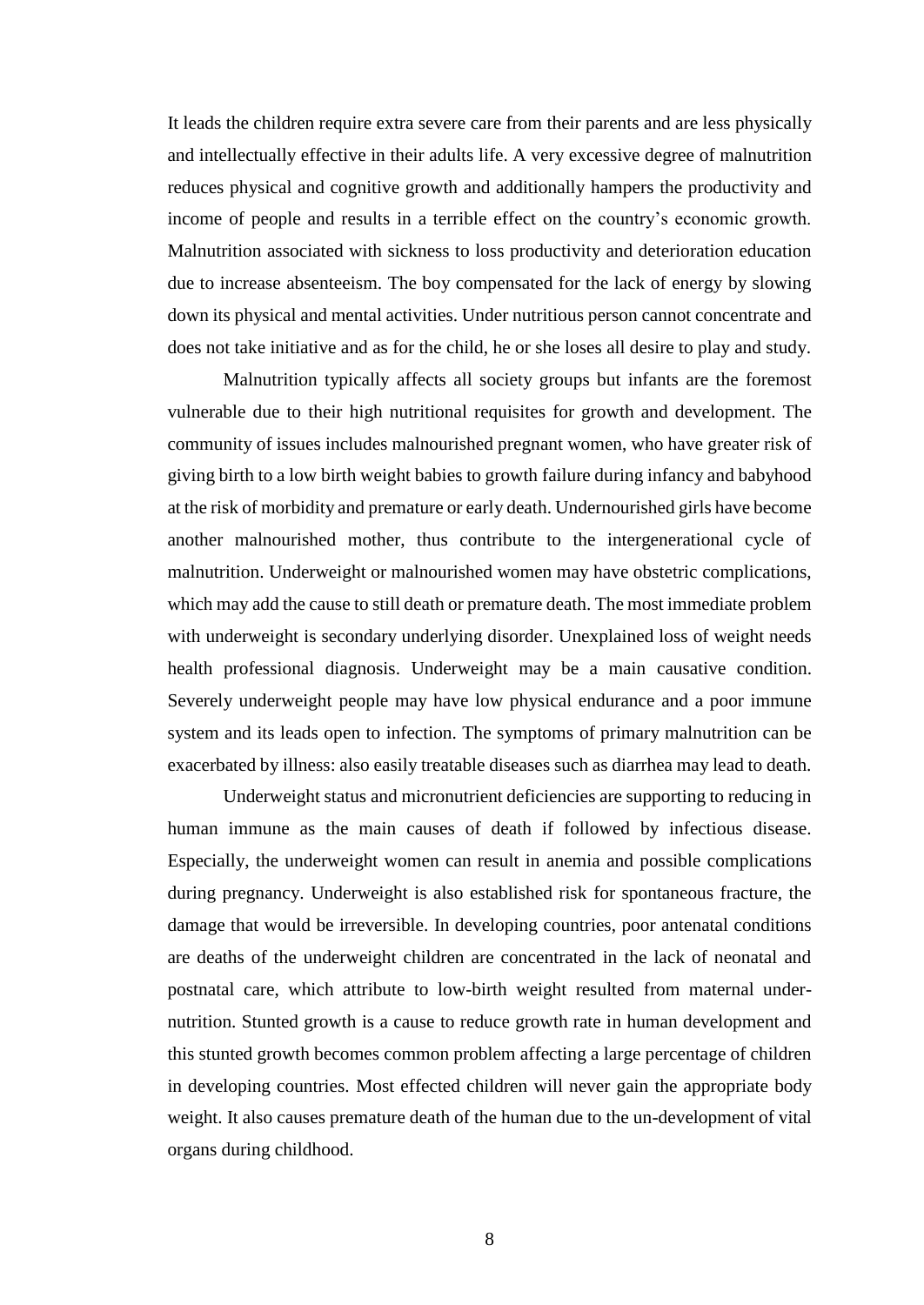Malnutrition is resulted from taking inadequate dietary intake, infection or both. It is more about quality than quantity of food. All forms of malnutrition are less visible but no less of death. Malnutrition is usually resulted from the deficiencies of protein, vitamins and micronutrients. Protein energy malnutrition and the deficiencies of Iron, Vitamin A, Iodine and Zinc are the causes of malnutrition. Severe malnutrition leads not only to increase morbidity and mortality but also causes impaired psychological or intellectual development. These outcomes can have severe consequences in adult life, which affect the individuals' economic productivity and reducing economic potential.

On the other hand, another type of malnutrition, obesity resulted from the body taking the dietary more than the body needs without sufficient nutrients or imbalance or nutrients intake can le.id to chronic diseases such as diabetes hypertension and heart disease for life threatening. Today, every country has been set the health strategy to the preventive measure rather than curative measure. In this regard, all the diseases associated with malnutrition are the burden for the government and hindering economic productivity. Besides, it carries to spend more health expenditure and less development in human resource that poses to interrupt the economy substantially. Reduction malnutrition is not only benefits the child's health in the short-term development, it also promotes the future long-term development in economic progress of the nation. Today, reducing malnutrition has the primary role of the Public Health.

# **2.4 Nutritional Status of Children Under Age Five**

Nutritional status implies that the state of the body in those respects is effected by diet the levels or nutrients in body and the hose level' ability to sustain normal metabolic integrity for adults, it is measured by height and weight; the findings are expressed by the Body Mass Index (BMI). For children, weight and height for age are compared with standard data for adequately nourished children. Children's nutritional status could be a reflection of their overall health. Nutritional status of infant and young children can be assessed by: direct method and indirect method. Direct method includes anthropometry method, clinical examination, biochemical test and biophysical methods. Indirect method includes use of agricultural data, health and vital statistics, socio-economic data and dietary survey.

Among them, Anthropometry is most commonly applied method to interpret the nutritional status of infant and young children. Anthropometry is mostly related with the evaluation of the fluctuations of the physical dimensions and the gross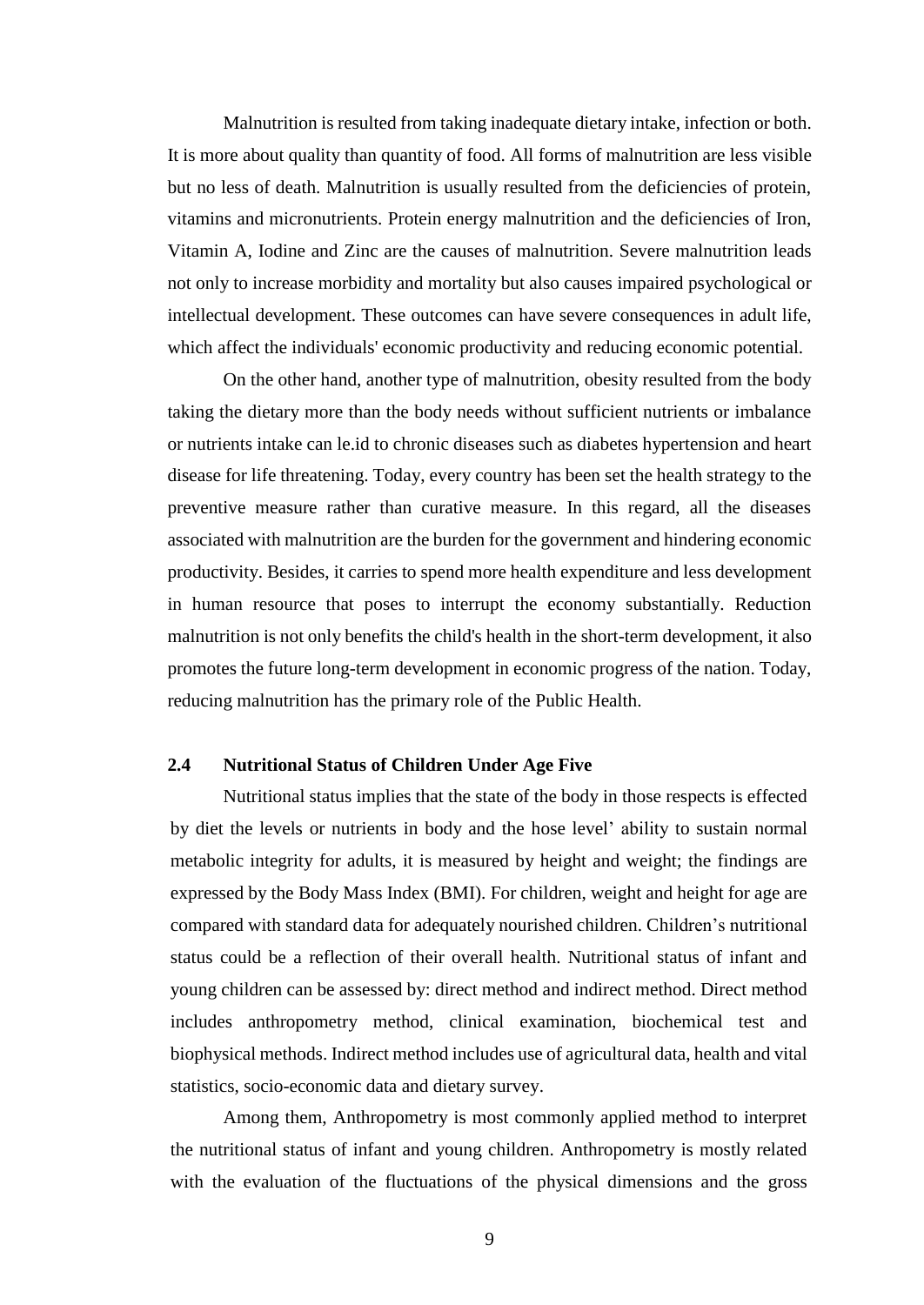composition of the body at various age levels and degrees of nutrition. Age dependent group were weight for age and height for age. Age independent criteria were mid-arm circumference (MAC) ratio, height ratio and skin fold thickness. In the present study, assessment of nutritional status was done according to weight for height/length, weight for age and height for age. Height for age is the single best indicator of chronic malnutrition.

| <b>Nutrition</b><br><b>Status</b> | <b>WHO</b> standard<br>$(Z-Score)$ | <b>Severe</b>  | <b>Moderate</b>                 | Global         | <b>Type of</b><br>malnutrition     |
|-----------------------------------|------------------------------------|----------------|---------------------------------|----------------|------------------------------------|
| Underweight                       | Weight for age                     |                | $\langle -3 SD  $ < -2 to -3 SD |                | $\langle$ -2 SD   Acute or chronic |
| Stunting                          | Height for age                     |                | $\langle -3 SD  $ < -2 to -3 SD | $\langle -2SD$ | Chronic Under<br>nutrition         |
| Wasting                           | Weight for height                  | $\langle -3SD$ | $\langle$ -2 to -3 SD           | $<$ -2 SD      | Acute under<br>nutrition           |

**Table (2.1) Classification of Nutritional Status of Children**



Underweight was defined as below the median value and more than 2 standard deviations of the WHO International Growth Reference for the weight for age sector. The global prevalence of underweight was substantially lower than that of stunting. Weight for age was often used to screen for under nutrition because it did not require measurement of height. Weight of age data underestimates substantially the number of malnourished children. The WHO classified the prevalence of underweight: less than 10% as low prevalence, between 10-19% as median, between 20-29% as high, and 30% and above as very high prevalence.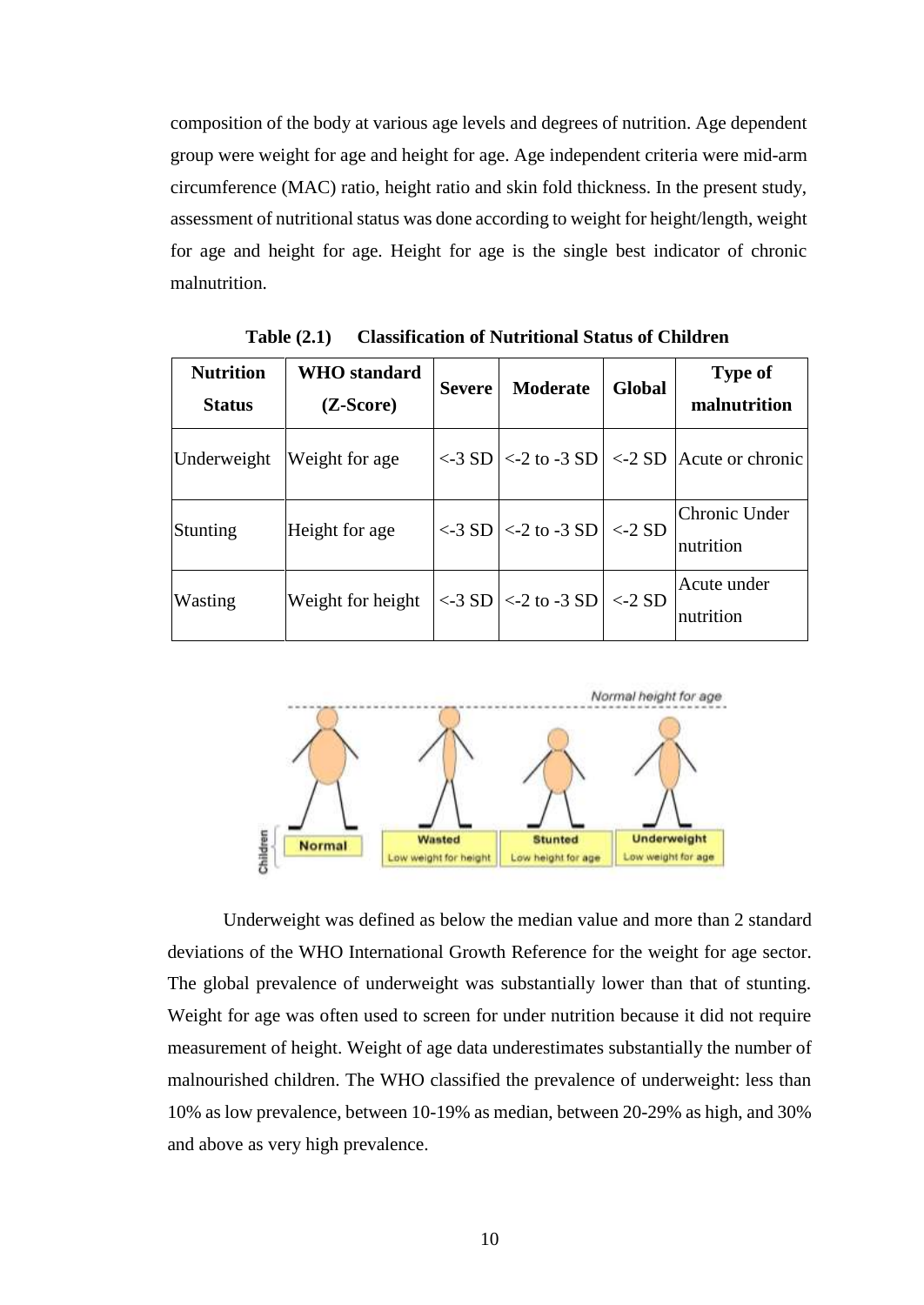Stunting can be classified as more than 2 standard deviations below the median value of the WHO International Growth Reference and these are related with length or height for age.

Wasting was defined as under the WHO International Growth Reference weight of height median or greater than 2 standard deviations. Recent illness or food storage that induced severe weight loss caused wasting although chronic under nutrition or illness result to this condition. The prevalence of wasting was much lower than of stunting or under-weight. The expected prevalence was 2-3% in developing countries. When wasting rose to about 5%, mortality rates increased continuously.

# **2.5 Breastfeeding**

Breast milk is undoubtedly the best food for a baby's health. It should be exclusive feeding given on demand for the primary six months of a baby's life. For successful breast milk production, in addition for assisting in establishing a bond between baby and mother and it is also crucial for mother to begin suckling the baby within the first hour of birth. On the opposite hand, complementary feeding has been defined because the period during which foods or liquids are provided together with continued breastfeeding. It is the term used to define any nutrient-containing foods or liquids other than breast milk which gives nutrients young children after six months of age during the dietary transitional period." Children are protected from infection for the early years of life by breastfeeding and it also provides an ideal source of nutrients, and is economical and safe.

### **2.6 Vitamin A Supplements**

Vitamin A is necessary for appropriate functions of the Immune system and vision., Current international recommendation is consuming high-dose vitamin A supplementation for every four to six months to all children aged 6-59 months in countries with vitamin A deficiency problems.

# **2.7 Global Nutritional Status and Nutritional Problems**

The biggest public health challenge is stunting which is also the most serious issue in the world. Stunting is mostly can't be found in many countries, however currently impacts 165 million children over the world, nearly 90% of whom are from the area of Africa and Asia, which is also the main source of concern in most developing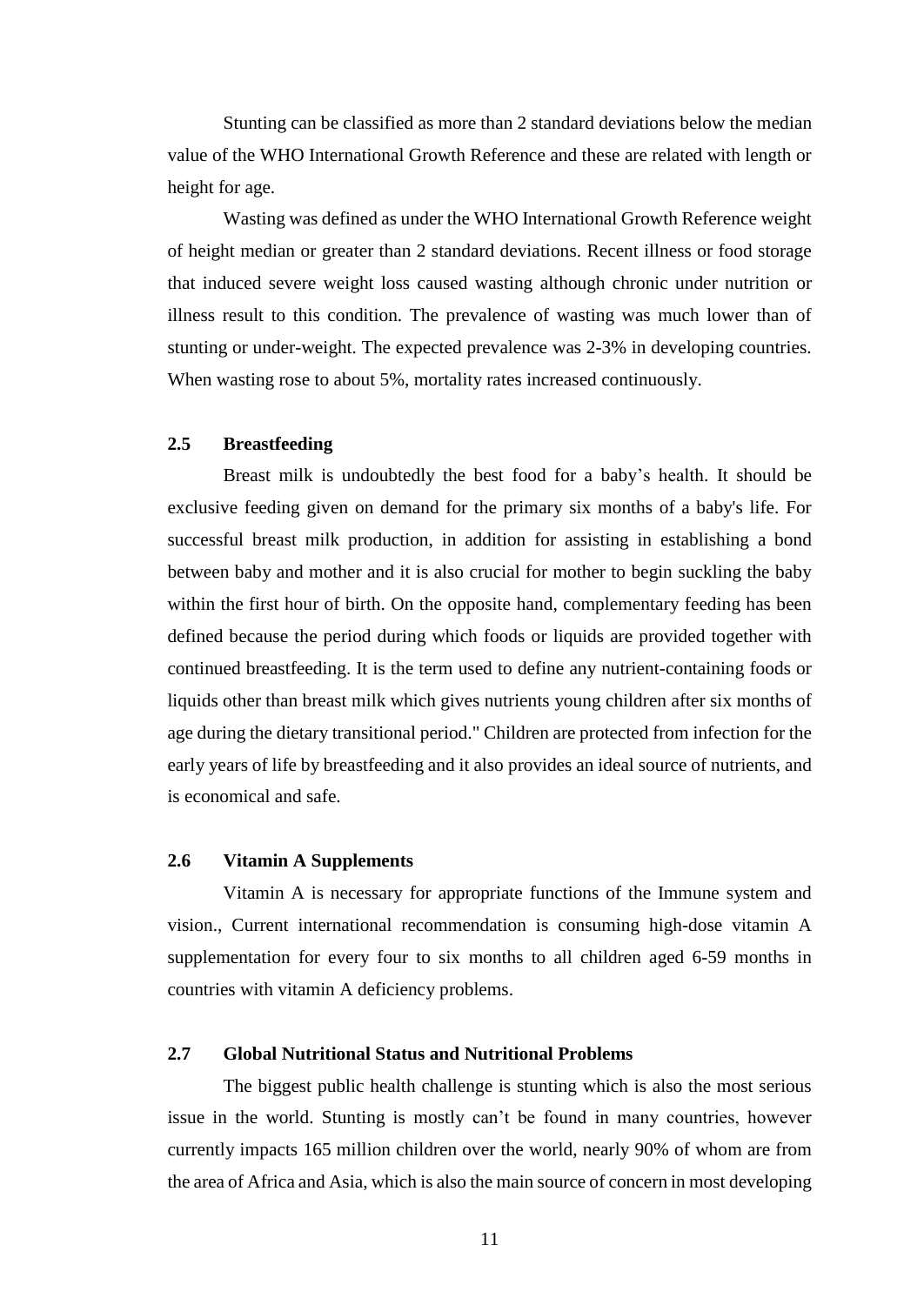countries. People in these resource scare countries also face the incidence of stunting, related with multiple determinant variables intermingled with the long-term inefficiency of proper nutrition. From WHO, the predicted prevalence of stunting between children aged 5–18 years of age in Africa was 37% as compared with the highest prevalence rate of 23% in Asia in 2015.

In Ehiopia, stunting among children is one of the ongoing issues. Stunting is broadly accepted to happen mainly in early childhood (generally by 3 years of age) through a cumulative process. As indicated by three DHS surveys in Ethiopia the beginning of stunting is visible by 6–12 months of old and increments to 24 months of age. In newborn children  $< 6$  months of age, stunting rates have significantly diminished, ranging from 22% in 2000 and 23% (2005) reduced to 14% in 2011. Stunting rates for children under 2 years went from 49% in 2000, to 47% in 2005, to 35% in 2011. For youngsters younger than five, rates correspondingly decreased significantly from 54 percent in 2000, to 49 in 2005, and to 41% in 2011.

The DHS 2011 data pointed that stunting rates are over 40% in Afar, Amhara, Tigray, and Benishangul-Gumu, and Tigray has the highest rates 52%. Regional rates of Oromia, Gambela, Harar and Somali, SNNPR, Dire Dawa range from 21 to 32% and Addis Ababa had the lowest rate (13%) at the same time.

### **2.8 Nutritional Status and Problems in Myanmar**

Children's nutritional status is a representation of their overall health. When children have access to get enough food supply, will not expose to illness repeat, and are well cared for and then they reach their growth potential normally and can be considered that they are well nourished. In worldwide, under-nutrition is associated with greater than half of all child deaths case. Undernourished children have more chances likely to die from normal childhood ailments, and those who survive may have recurring sickness and faltering growth. Three-quarters of children who died from malnutrition cases were only mildly to moderate malnourished – showing little evidence of their vulnerability. The goal of The Millennium Development target is to decrease the half of the proportion of hungry individuals between 1990 and 2015. A drop in the prevalence of malnutrition would also help to decrease child mortality.

There is a reference distribution of height and weight for children under five years of age in a well-nourished population. Comparing children with a reference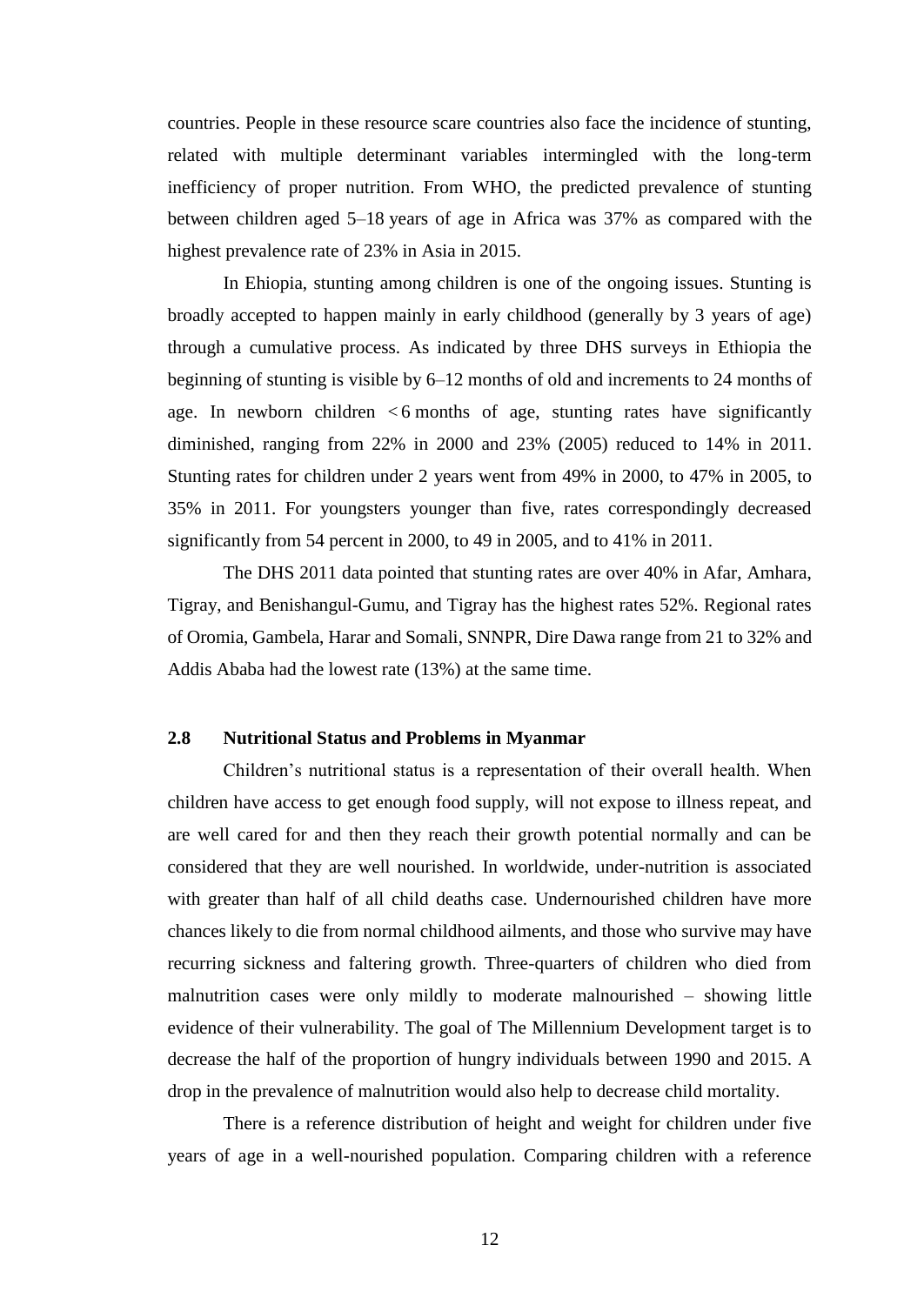population can evaluate the conditions of under-nourishment in a population. The benchmark population used for this research is based on the WHO growth expectations standards. There are three measures of nutritional status such as weight for-age, heightfor-age, and weight-for-height which all can be mentioned in standard deviation units (z-scores) from the median of the reference population.

Weight-for-age is an indicator of both acute and chronic malnutrition. Those weight-for-ages is greater than two standard deviations or below the median of the reference population are graded as moderately or severely underweight while those whose weight-for-age is under the median and more than three standard deviations are considered as significantly underweight.

Height-for-age could be a degree of linear growth. Children whose height-forage underneath the median of the reference population or more than two standard deviations are considered short for their age and are evaluated as moderately hindered. Height-for-age with more than three standard deviations or below the median are classified as seriously stunted children. Stunting is a reflection of chronic malnutrition which results from failure to attain enough nutrition over a long period and recurrent or chronic sickness.

Weight-for-height can be utilized to get to squandering and overweight status. Children whose weight-for-height is more than two standard deviations below the median of the reference population are grouped as moderately wasted, while those who fall more than three standard deviations below the median are classified as seriously wasted. Wasting is normally the result of a recent nutritional insufficiency. The pointer of wasting may exhibit significant seasonal shifts related with changes in the accessibility of food or disease prevalence.

## **2.8.1 Status of Nutrition**

Myanmar continues to suffer from a high prevalence of maternal and child under nutrition although there is strong macroeconomic growth and poverty reduction than the past decade. While stunting, or chronic under nutrition, has declined from just over 40% in 1990 to 29.2% in 2016, there are still some 1.4 million children under five years of age who are classified as stunted (DHS 2015-16). At the same time, acute under nutrition, or wasting, remains high affecting 7% of preschool children. Micronutrient deficiencies are also a cause for concern, as exemplified by the high burden of anemia amongst 57.8% of children of 6-59 months and 46.5% of women of reproductive age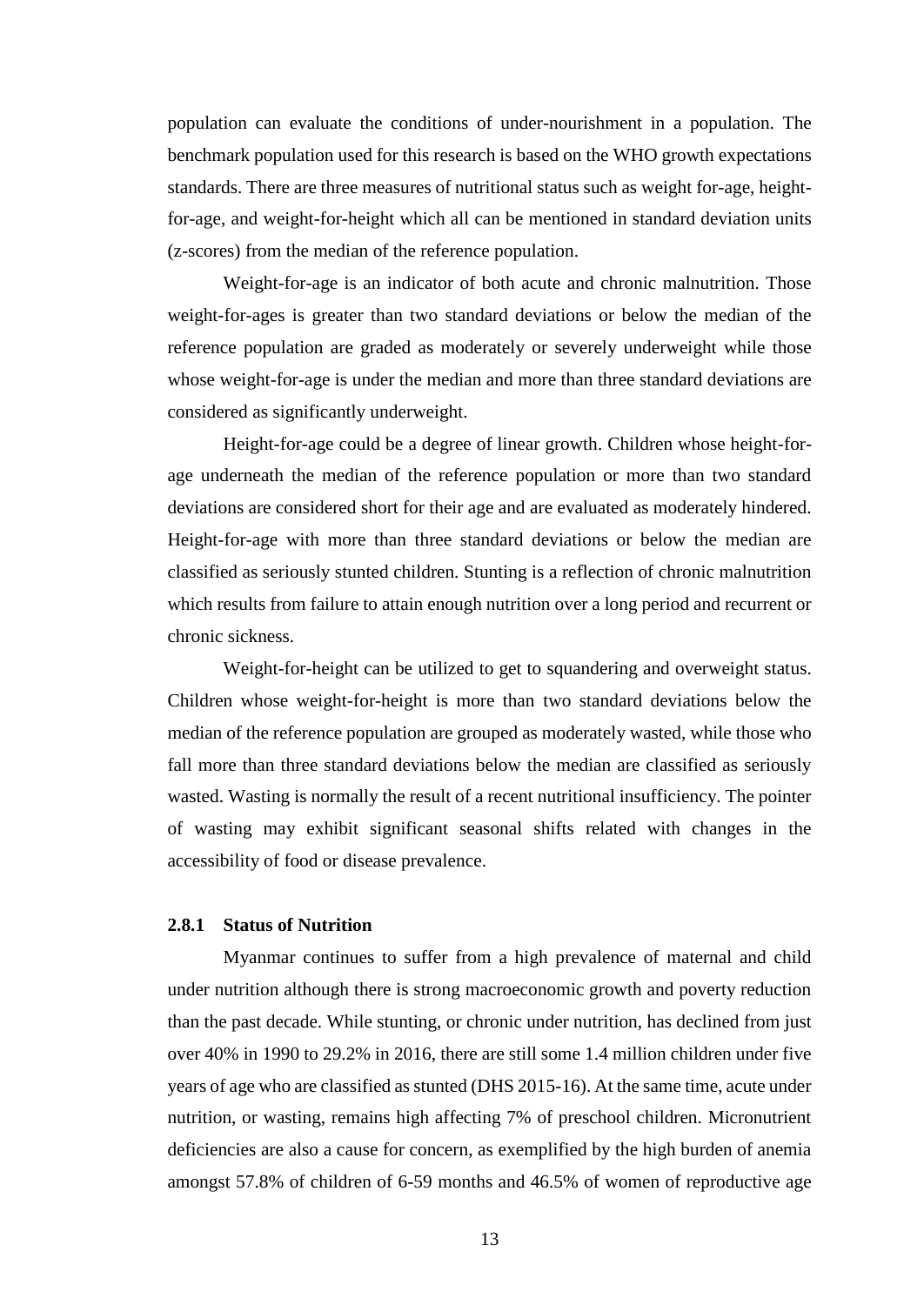and is likely attributable in part to inadequate dietary intake of iron. Finally, the prevalence of Low Birth Weight (LBW) is 8.1% and is an important indicator of both maternal and child nutrition since it is the direct result of poor nutrition in pregnancy. Adolescent mothers are at higher risk of having LBW babies, and every year more than 50,000 teenage girls give birth in Myanmar. The four manifestations of maternal and child under nutrition (stunting, wasting, micronutrient deficiencies, and low birth weight) each have unique etiologies, and as such, require distinct approaches to ameliorate the problem.

### **2.8.2 Strategic Approach**

The MS-NPAN is based on the underlying assumption that collaboration between key actors and stakeholders is imperative for the long-term and sustainable improvement of nutrition for women, children, and adolescents in Myanmar. By leveraging the collective and complementary inputs of multiple sectors with different strengths and enabling convergence of interventions and services at the community, household and individual level it will be possible to have a significant impact on nutrition outcomes.

This Myanmar Multi-Sectoral National Costed Action Plan for Nutrition (MS-NPAN) describes the nature of the problem, the key factors which lead to poor nutrition, priority interventions and the rationale for the proposed multi-sectoral approach. This plan provides the basis for initial implementation which will commence with a series of program preparation steps during an inception period from  $1<sup>st</sup>$  October 2018-30<sup>th</sup> September 2019 during which time State/Region plans for priority geographical areas will be adapted to the specific conditions and requirement of those areas. In year two, the MS-NPAN will be scaled-up in all parts of the country according to State/Region plans. The MS-NPAN will prioritize certain interventions in each State/Region based on (1) the most important factors causing poor nutrition and (2) the interventions which are most amenable to effective operationalization and scale-up to achieve high coverage, and as a result will lead to the greatest impact.

#### **2.8.3 Children's Nutrition Situation in Myanmar**

Despite strong macroeconomic growth in Myanmar, the prevalence of under nutrition among women and children remains high. Nutritional status is available from several Multiple Indicator Cluster Surveys (MICS) and Demographic Health Survey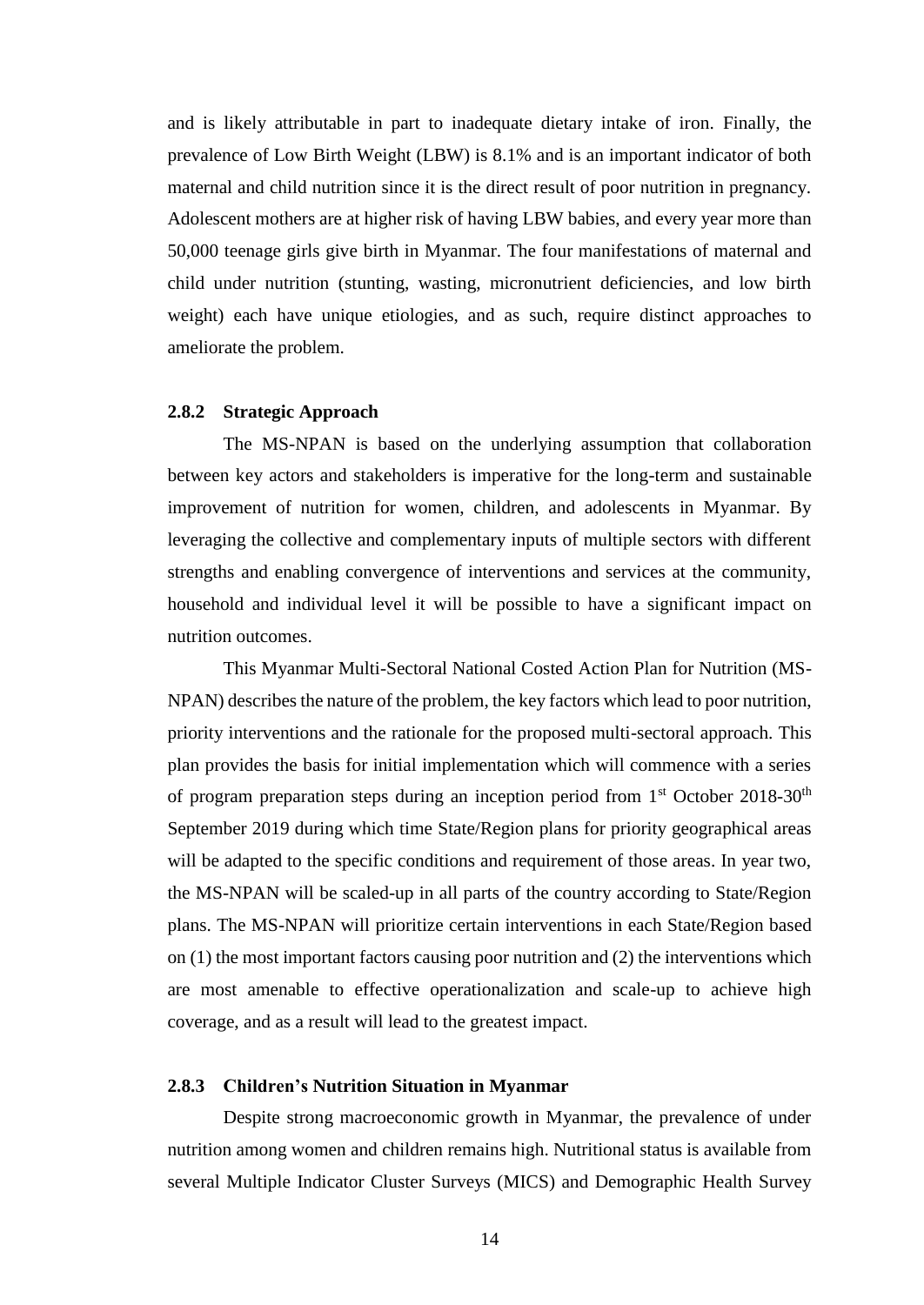(DHS) conducted between 1997 and 2016 using different indicators. The current condition of nutrition in Myanmar is reflected by the prevalence of stunting, wasting, low birth weight, underweight, and micronutrient deficiencies.

Stunting, or low height-for-age, is an anthropometric measurement of linear growth that points out chronic under nutrition in children and is caused by long-term dietary deficiency and recurrent infectious diseases. Stunting is related with deficits in cognitive development, poor performance in school and reduced productivity in their adult lives. The most recent estimates from 2015-16 show a national prevalence of stunting of 29.2%, having declined from 40.8% in 2015.

Acute malnutrition, or wasting, is an indicator of recent or current under nutrition and is often the result of a short-term inadequacy of food and a high burden of morbidity, such as diarrhea or respiratory infection. It is assessed by measurements of weight-for-height, mid-upper arm circumference (MUAC), or the presence of edema. According to the MDHS (2015-2016), 7.0% of children under five years of age are classified with acute malnutrition, which is a reduction of about a third from levels observed in 2000 of 10.7%. There is a high prevalence of underweight among women, as measured by a low BMI (15.5% with BMI<16). Maternal underweight is associated with low birth weight in newborns, which is a reflection of poor nutrition prior to and through pregnancy, resulting in diminished fetal growth.

Low birth weight is highly profoundly related with perinatal, neonatal, and postnatal morbidity and mortality. Expending birth weight contributes to a much better overall child growth and increased adult height. Worldwide evidence has demonstrated that birth weight can be quickly improved, indeed in populations of short adult women (UNSCN 2011). Agreeing to the MDHS (2015-2016), the prevalence of low birth weight (Less than 2,500 grams) was 8.1% representing an improvement from 15% in 2000. Finally, it should be noted that while the focus of the MS-NPAN will be to reduce under nutrition, the burden of over nutrition is growing in Myanmar, albeit from a low base. Overweight among children (weight-for-height>2SD) was 103% in 2015-16, while among of reproductive age, overweight (19.2%) and obesity (5.5%) are considerably more common. However, experience from other countries has demonstrated the importance of optimal nutrition and adoption of healthy nutrition practices early in life as an avenue to reduce to risk of later life over nutrition and NCDs. The MS-NPAN will therefore focus on what WHO has termed double duty action for nutrition, which can address both under nutrition and over nutrition through common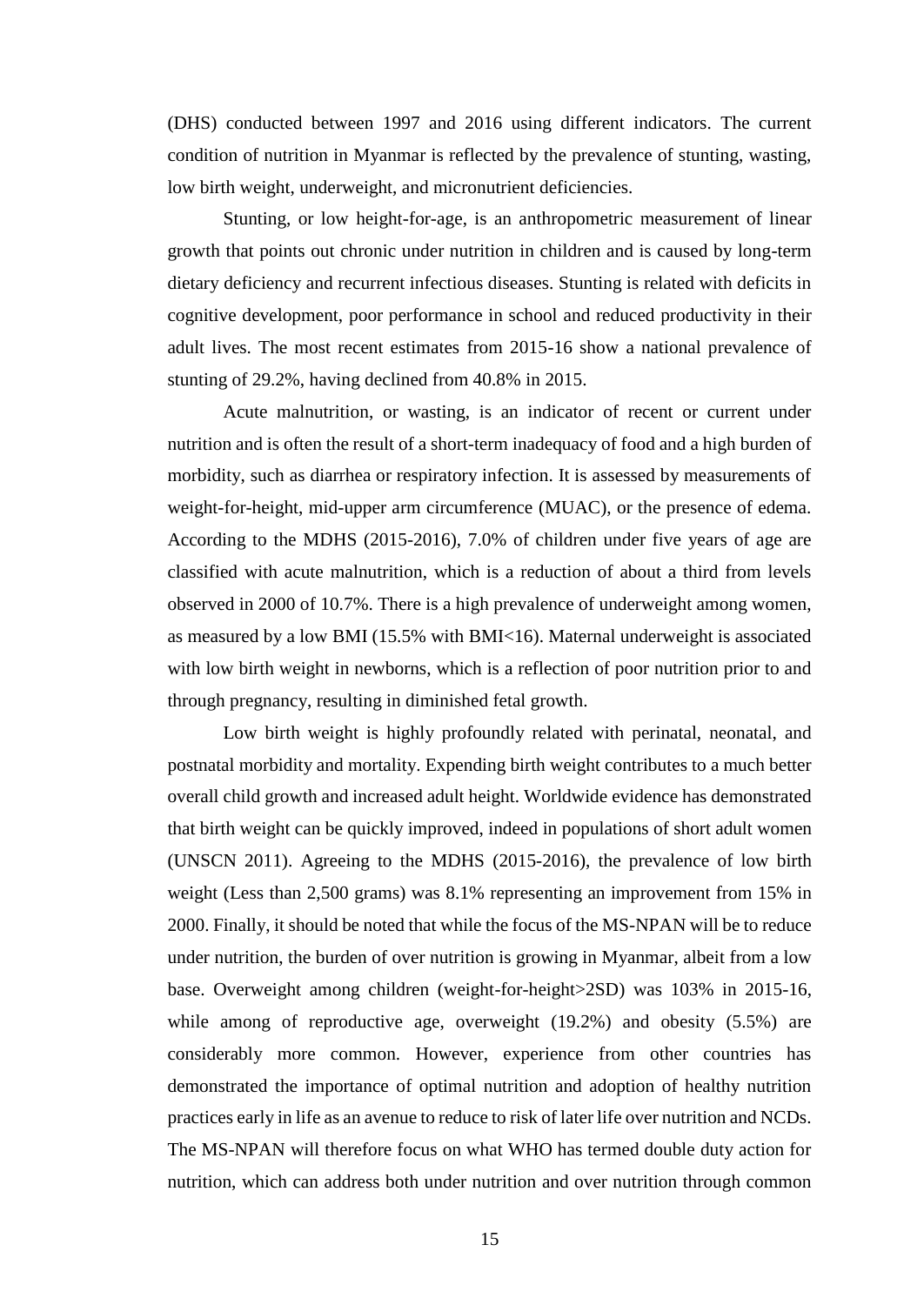interventions, while attention will be paid to these emerging issue of overweight / obesity, nutrition in emergencies and urbanization.

### **2.9 Reviews on Related Studies**

In this section, the reviews on previous researches relating with determinants of nutritional status of children are presented.

Chhetri and Gharti (2005) examined factors associated with malnutrition among children aged 6 – 36 months in the rural area of Sunsari district, Terai, Eastern Nepal. Multivariate analysis showed that children in households of low socio economic status are risk of being underweight compared to those from higher levels of socio economic status. Socio-economic factors were found to be the key factors of child malnutrition. Mother's condition like age at marriage and education had significant relationship with child malnutrition. Sanitation and prolonged exclusive breast-feeding also had strong relationship with malnutrition. Size of baby at birth also was one of the important factors influencing child malnutrition.

Borgen (2009) studied commonness of under nutrition and recognize reasons of under nourishment among kids below 5 years of age in the Far West Terai of Nepal. The multiple regression models showed that significantly incorporated the variation were included: family units where the mother was working over 8 hours per day had higher levels of stunting than any households where the mother was working under 8 hours/day, households headed by the dad, the granddad or the grandma, had relatively z-score lower stunting than household headed by the mother.

Teshome et al (2009) found that the determinants of stunting in food surplus areas of West Gojam Zone in Ethiopia. Both bivariate analysis and the model of logistic regression were used to identify the determinants of under-five stunting. The main contributing variables for under-five stunting were found to be gender of the child, child's age, and diarrhea episode, deprivation of colostrum, duration of breastfeeding, pre-lacteal feeds, and kinds of food, complementary feeding introduced age and method of feeding.

The risk factors for stunting were investigated by Paudel et al (2013) among infants of age between 6 to 59 months in Nepal. Community-based case control design in the mid-west, Surkhet Nepal was studied from August to September 2010.Data was obtained by observing the mothers of those children and then measured the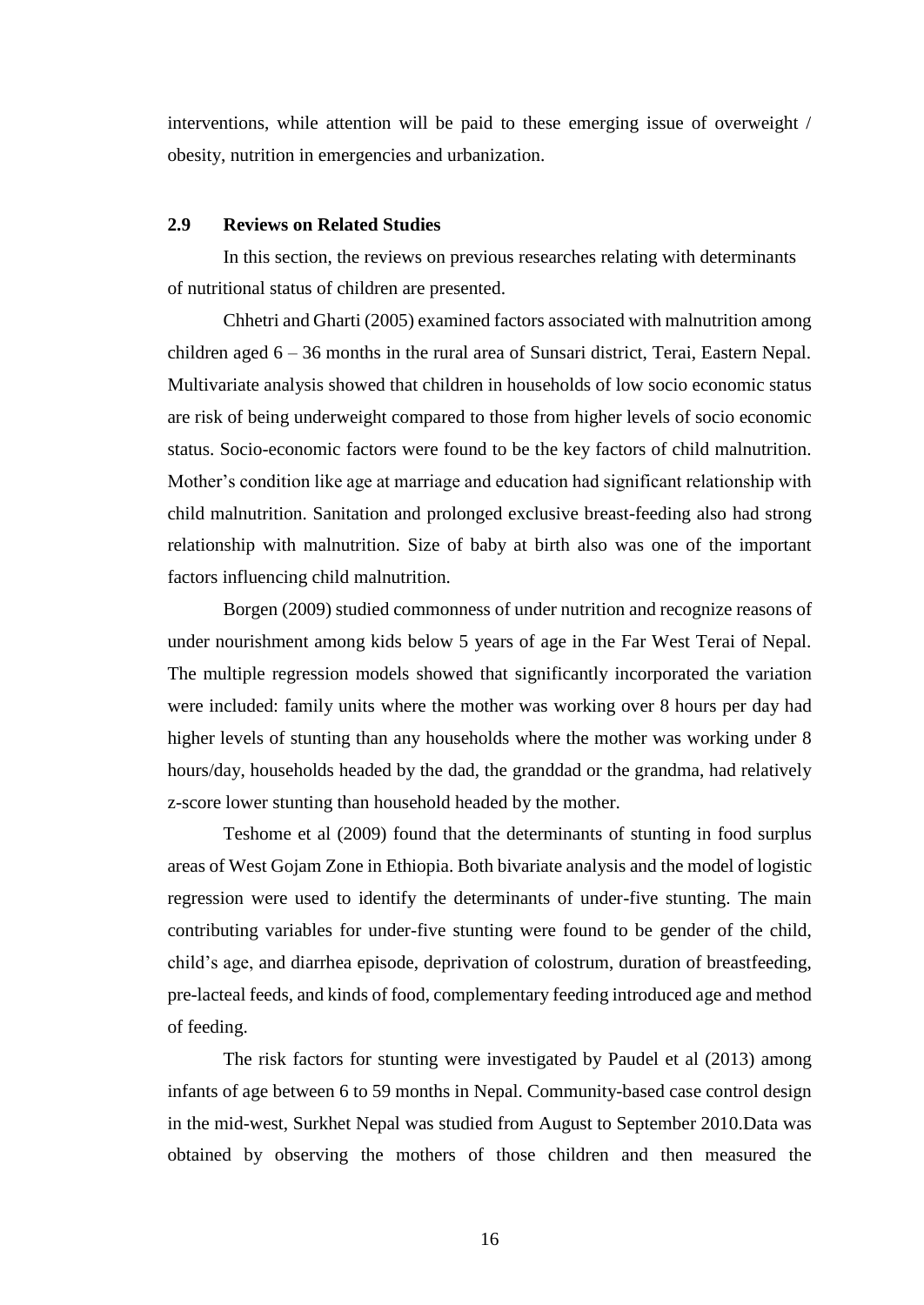length/height of 118 children as cases and for controls 236 children. Logistic regression was analyzed for the purpose of identifying the best model of factors which are leading to stunting. Socio-economic stunting risk factors includes non-earning mothers, families with food deficit and care taker of the children other than mother were established as significant factors for stunting. Environmental risk factors such as kitchen unless sound ventilation and children exposed to pesticide were determinant factors of stunting. Inappropriate exclusive breast feeding, complementary feeding less than four times a day and dietary diversity below WHO standard were factors of stunted children and Diarrhea was found significantly associated with stunting.

Haque (2013) assessed the nutritional status and factors that are related to malnutrition among under five children in Sri Lanka. In multivariate analysis using multiple linear regressions model demonstrated that child age, birth weight, area of residence, socio-economic conditions, mother's BMI, education, occupation, practices of hygiene and sanitation, household head education were found to be significant predictor of stunting.

Mzumara et al (2014) identified socio-economic variables that were related with hindering among children aged 0 to 59 months in Zambia. The analysis includes easy and multiple logistic regressions in order to find ties between stunting and independent variables. Stunting has been found that it was correlated with sex and race of a child, age and education of the mother, residence, wealth and duration of breastfeeding.

Bwalya et al (2015) determined factors associated with obesity among children aged 6–23 months in Zambia. The binary logistic regression Adjusted Odds Ratios (AORs), confidence intervals and corresponding p-values for the association between stunting by immediate, fundamental, basic and other factors of children who 6–23 months of age. The main factors associated with children being stunted are: mothers who are receiving iron tablets at the time of pregnancy, children and mothers individual dietary diversity scores (IDDS) in the immediate causes of stunting. These factors can't make a contribution to this model such as Vitamin A post-partum, Mothers receipt of anti-malaria tablets and de-worming drugs. At the time of survey, mothers were confirmed breastfeeding, mothers having attended antenatal clinics during the previous pregnancy and place of delivery were also the fundamental causes of child stunting. In addition, maternal education, the age of mother, income index and mothers earning more or less as partner were also underlying factors. Further on, the model reveals that,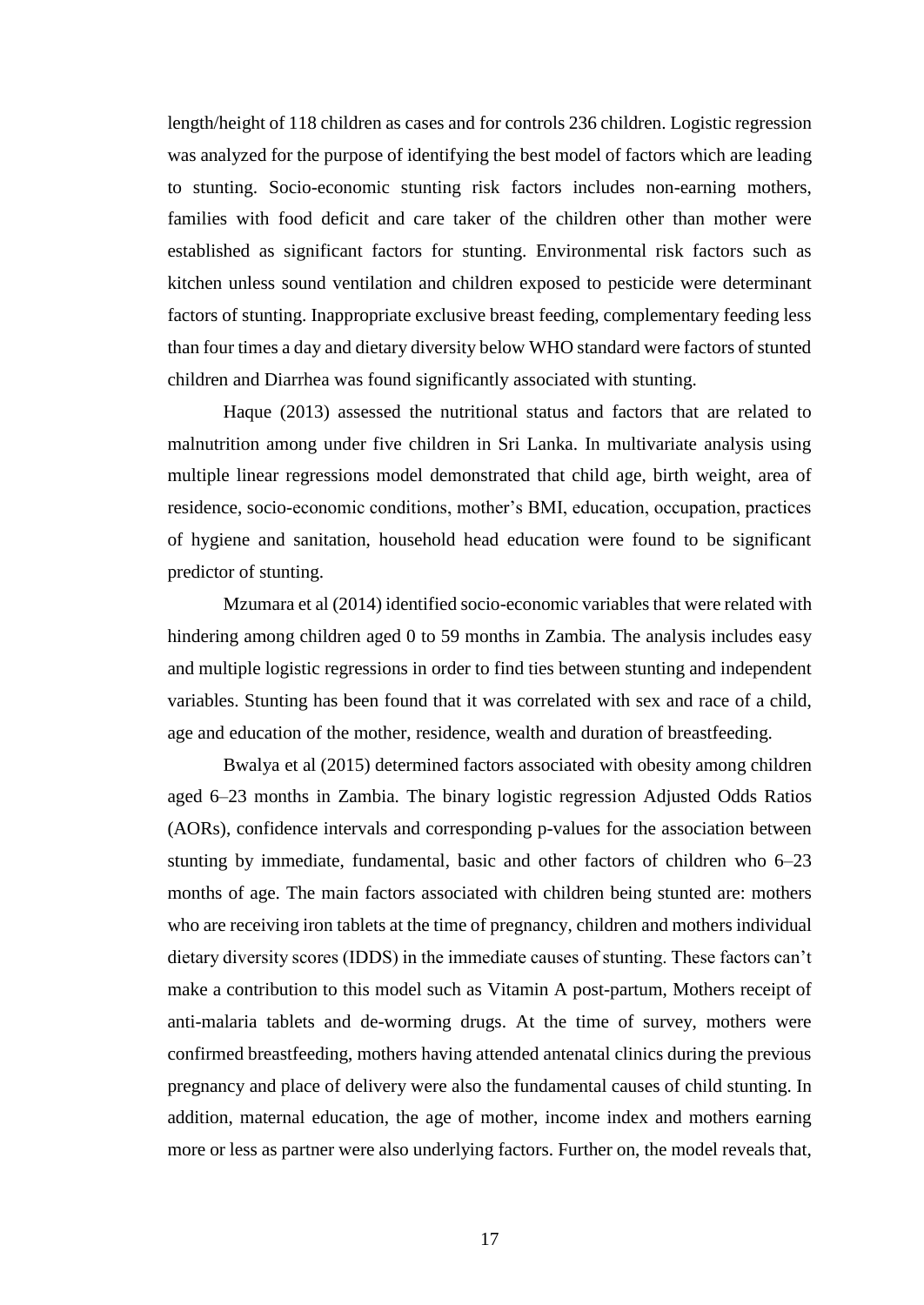age in months, sex and size at birth are some of the other determinant factors of stunted growth.

Rugema and Joselyne (2017) identified the determinants of stunting among children two-years of age and younger in Rutsiro District, Rwanda. Chi-square test and multiple logistic regressions were used to determine association between study variables and stunting. Findings indicated that children were at increased risk of stunting if they lived in households with severe hunger, lower wealth category, used water from an unprotected source, used untreated drinking water, had unimproved toilette, practiced unsafe stool disposal, child did not receiving minimum dietary diversity and child not receiving micronutrients powder.

Sarma et al (2017) studied the determinants of stunting in children between 1 – 5 years of age in Bangladesh. To know the correlation of stunting and potential demographic and socioeconomic factors, several binary logistic regressions are used to analyses. It has been found that the prevalence of stunting has to be about 41% among children under 5 years of age and higher for rural area than in urban. Children who are living in slightly food-insecure households had higher possibilities of becoming stunted compared than to those in food-secure households. There is also a finding that children delivered at institutions especially facilitated by public or private sectors were have the possibility of stunting less than for children at home. Like this, the index of income, the exposure of mother to the mass media, age of child, pound size of new borns, and parents' education levels were significantly related with stunting.

Akombi et al (2017) examined factors related to children under 60months age in Nigeria. To identify possible risk related with stunting or severe stunting, the logistic regression analyses which are adjusted for cluster and survey weights were accustomed. Gender of child (male), geopolitical zone (North East, North West, North Central), mother's perceived birth size (small and average), household wealth index (poor and poorest households), duration of breastfeeding (more than 12 months), and children who were reported to having had diarrhea within the 2 weeks before the survey are consistent risk factors for stunting among children aged under 5 years according to the multivariate analysis.

Birhanu et al (2017) examined prevalence and factors associated stunting for children under 5 years in Lasta Woreda, North East Ethiopia based on cross sectional study that was conducted from March-April, 2015.With the purpose of identifying the association and significant predictors, binary logistic regression model was used. In this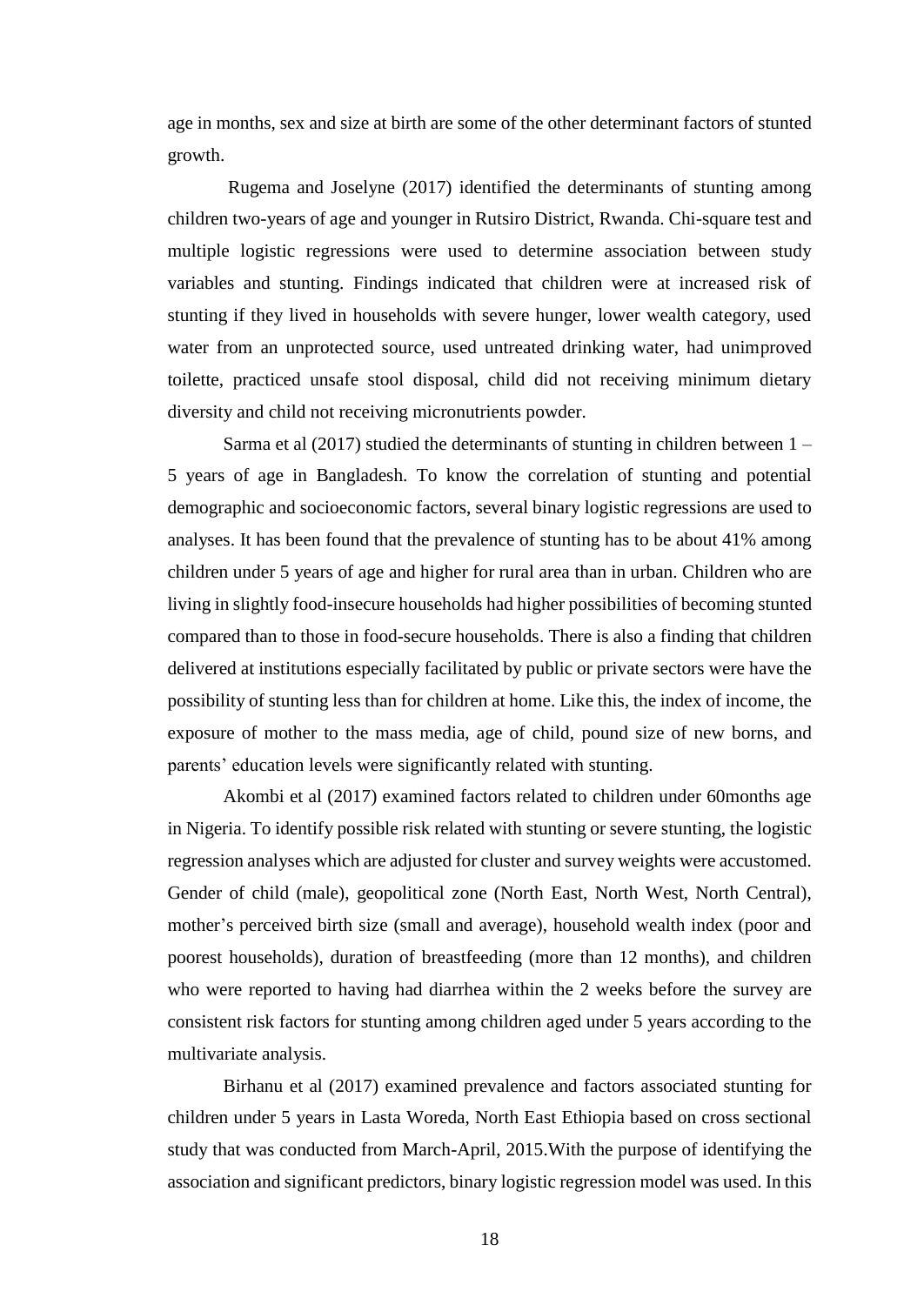study, these stunting factors are found that such as being male, increasing age, large family size, poor wealth status, and literate mother, leftover food, living in rural area and less frequency of feeding.

Wicaksono and Harsanti (2020) identified the risk factors of childhood of nutrition in Indonesia by applying 2013 Indonesia Basic Health Research Survey dataset. This study covers a huge number of 76,165 children aged less than 5 years. This research used logistic regression to calculate adjusted odds ratios. It has been found that the chances of stunting increased significantly among the under-five boys, or living in slum area, and large number of household member. The odds of stunting reduced especially for children whose have educated parents or live in urban area, in a province with higher (GDP) per capita, and higher ratio of professional health worker per 1,000 population aged 0-4 years.

Wali et al (2020) studied that factors associated with stunting among children under 5 years in five South Asian Countries (2014–2018) based on Demographic Health Surveys. South Asia continues to be the global hub for child undernutrition with 35% of children still stunted in 2017. This paper aimed to identify factors associated with stunting among children aged 0–23 months, 24–59 months, and 0–59 months in South Asia. A weighted sample of 564,518 children aged 0–59 months from the most recent Demographic and Health Surveys (2014–2018) was combined of five countries in South Asia. Multiple logistic regression analyses that adjusted for clustering and sampling weights were used to examine associated factors. The common factors associated with stunting in three age groups were mothers with no schooling and maternal short stature.

Based on the review of the previous studies, many studies were focused on under five children. It indicated that the determinants of the nutritional status of children under five years were needed to explore in order to carry out effective factors of stunting for those children.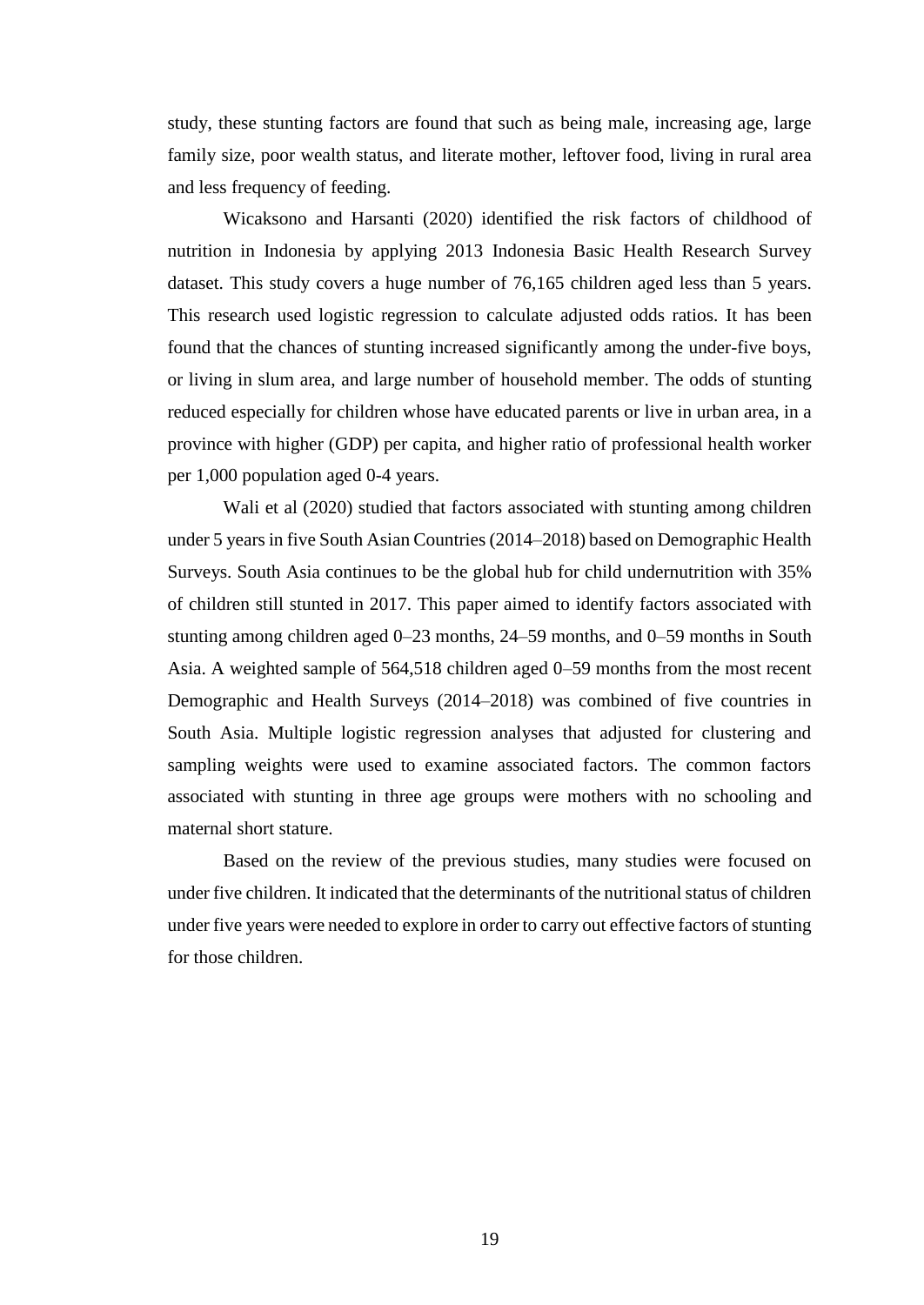# **2.10 Analytical Framework of the Study**

In this study, the analytical framework is adapted and developed by identifying the determinants of nutritional status among under five children (UNICEF, 1992). Based on the complex issues of the under-nutrition among children under five years, this study aimed to determine the effects of socio-economic and demographic characteristics on nutritional status among children under five years. Accordingly, the analytical framework of this study was developed by the main study areas which is shown in Figure (2.1).



**Figure (2.1)** Analytical Framework of the Study  $\mathbf{H}(\mathbf{F},\mathbf{I})$  Analyt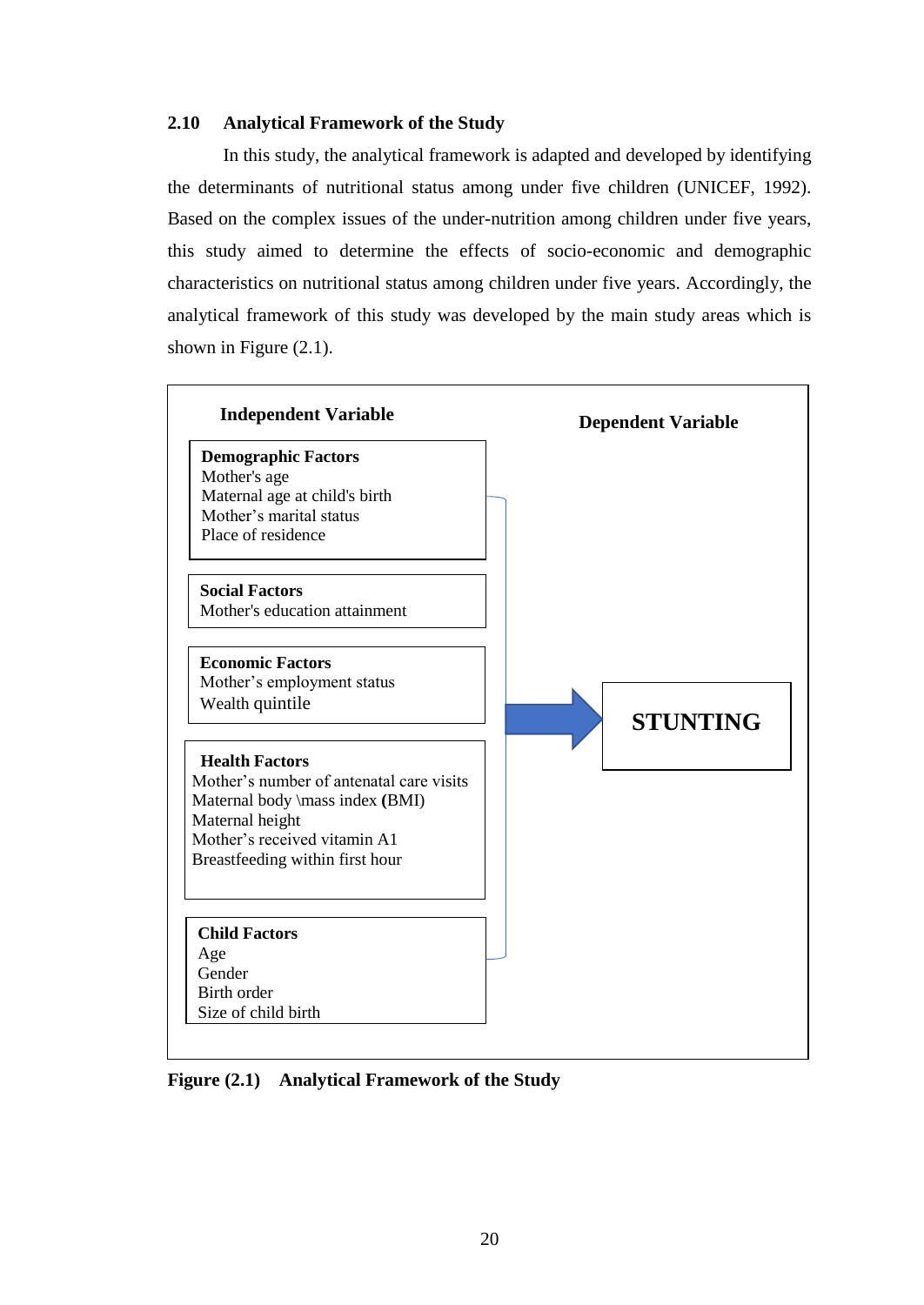# **CHAPTER III RESEARCH METHODOLOGY**

This chapter provides the data source, method used in data analysis and description of variables in this study.

## **3.1 Data Source**

In this study, the secondary data from the 2015-16 Myanmar Demographic and Health Survey (MDHS) were used. The MDHS collected data very detailed information from a nationally representative sample of women aged 15-49 years, using a two-stage clustered design, which is used to identify eligible households. Data collection is carried out in two stages. In first stage, the household questionnaire collects basic sociodemographic information on each household member (i.e. age, sex, education), and information regarding the household's physical characteristics (i.e. wealth index). In second stage, each household's 'roster' is used to identify and administer additional surveys with eligible women (13-49 years old), men (13-59 years old), and children (0- 59 months old). The MDHS data set includes a sample of 4550 under five children and the weighting sample of 4069 children were used to analyze stunting in this study.

#### **3.2 Chi-Square Test of Independence**

The Chi-Square test of independence is used to determine if there is a significant relationship between two nominal (categorical) variables. The frequency of each category for one nominal variable is compared across the categories of the second nominal variable. The data can be displayed in a contingency table where each row represents a category for one variable and each column represents a category for the other variable. The chi-square test of independence can be used to examine this relationship. The null hypothesis for this test is that there is no relationship between two variables. The alternative hypothesis is that there is a relationship between the two variables.

The following formula is applied to calculate the value of the Chi-Square test of Independence:

$$
\chi^2 = \sum_{i=1}^r \sum_{j=1}^c \frac{(O_{ij} - E_{ij})^2}{E_{ij}}
$$
(3.1)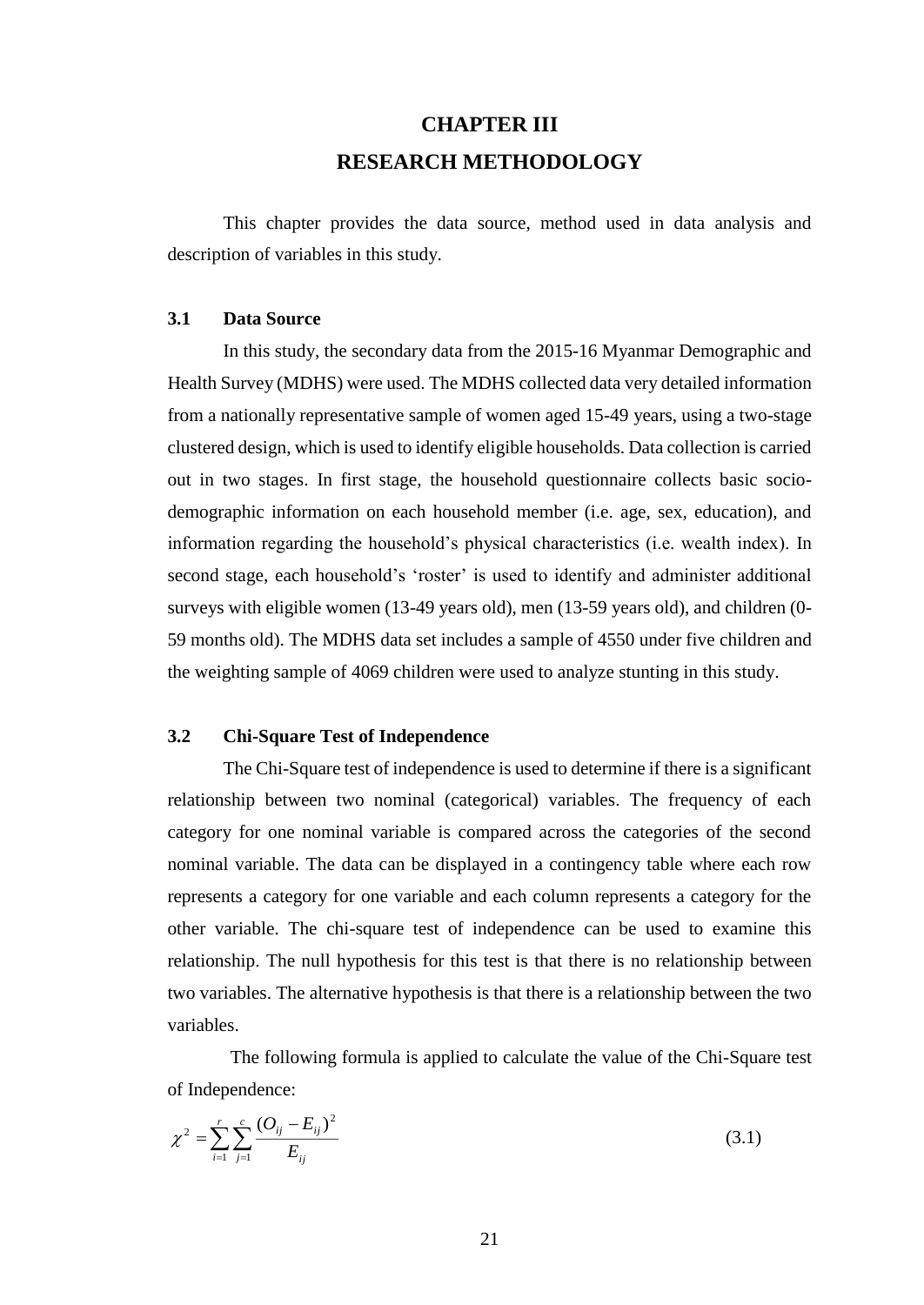$O_{ii}$  = observed frequencies

*k* 1

$$
E_{ij} = \text{expected frequencies} = \frac{\sum_{k=1}^{c} O_{ij} \sum_{k=1}^{r} O_{kj}}{N}
$$

 $\stackrel{c}{\sum}O_{ij}$  =  $\sum_{k=1}$ sum of the observed frequencies for i<sup>th</sup> column  $\sum_{k}^{r}$  *O*<sub>*kj*</sub> = sum of the observed frequencies for k<sup>th</sup> row

*N* = total number of observations

The critical value for the chi-square statistic is determined by the level of significance (typically .05) and the degrees of freedom. The degrees of freedom for the chi-square are calculated using the following formula:  $df = (r-1)(c-1)$  where r is the number of rows and c is the number of columns. If the observed chi-square test statistic is greater than the critical value, the null hypothesis can be rejected.

### **3.3 Some Concepts Related to Logistic Regression**

Logistic regression sometimes called the logistic model or logic model, analyzes the relationship between multiple independent variables and a categorical dependent variable, and estimates the probability of occurrence of an event by fitting data to a logistic curve. Binary logistic regression is typically used when the dependent variable is dichotomous and the independent variables are either continuous or categorical.

Odds of an event are the ratio of the probability that an event will occur to the probability that it will not occur. If the probability of an event occurring is *p*, the probability of the event not occurring is  $(I-p)$ . Then the corresponding odds is a value given by

odds of {Event} = 
$$
\frac{p}{1-p}
$$

 $D_{ij}$  = observed frequencies<br>  $E_{ij}$  = expected frequencies =  $\sum_{k=1}^{i} O_{ij} \sum_{k=1}^{r} O_{kj}$ <br>  $E_{ij}$  =  $\sum_{k=1}^{r} O_{ij}$  = sum of the observed frequencies f<br>  $\sum_{k=1}^{r} O_{ij}$  = sum of the observed frequencies f<br>  $\sum_{k=1}^{$ Since logistic regression calculates the probability of an event occurring over the probability of an event not occurring, the impact of independent variables is usually explained in terms of odds. With logistic regression the mean of the response variable *p* in terms of an explanatory variable *x* is modeled relating *p* and *x* through the equation  $p = \alpha + \beta x$ . Unfortunately, this is not a good model because extreme values of *x* will give values of α+β*x* that does not fall between 0 and 1. The logistic regression solution to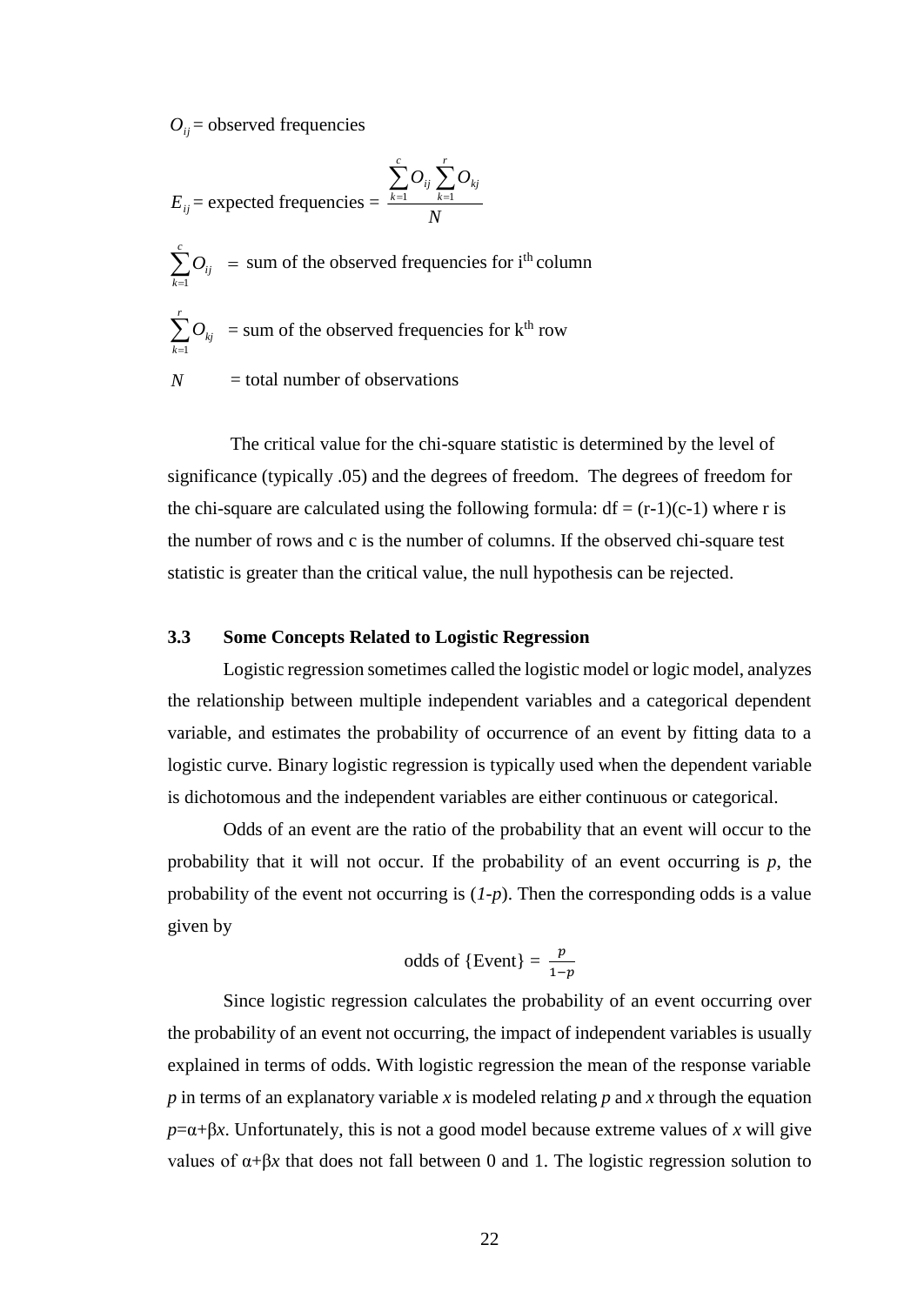this problem is to transform the odds using the natural logarithm (Peng, Lee & Ingersoll, 2002). With logistic regression we model the natural log odds as a linear function of the explanatory variable:

$$
logit (y) = ln (odds) = ln \left(\frac{p}{1-p}\right) = \alpha + \beta x \tag{3.2}
$$

where *p* is the probability of interested outcome and *x* is the explanatory variable. The parameters of the logistic regression are α and β. This is the simple logistic model.

Taking the antilog of equation (3.2) on both sides, one can derive an equation for the prediction of the probability of the occurrence of interested outcome as

$$
p = P(Y = interested outcome / X = x, a specific value)
$$

$$
= \frac{e^{a+\beta\chi}}{1+e^{a+\beta\chi}} = \frac{1}{1+e^{-(a+\beta\chi)}}
$$

Extending the logic of the simple logistic regression to multiple predictors, one may construct a complex logistic regression as

$$
logit (y) = ln (\frac{p}{1-p}) = a + \beta_1 X_1 + ... + \beta_k X_k
$$

Therefore,

$$
p = P(Y = interested outcome / X_1 = x_1, ..., X_k = x_k)
$$

$$
=\frac{e^{a+\beta_1\chi_1+\dots+\beta_k\chi_k}}{1+e^{a+\beta_1\chi_1+\dots+\beta_k\chi_k}}=\frac{1}{1+e^{-(a+\beta_1\chi_1+\dots+\beta_k\chi_k)}}
$$

When a logistic regression is calculated, the regression coefficient  $(b_1)$  is the estimated increase in the logged odds of the outcome per unit increase in the value of the independent variable. In other words, the exponential function of the regression coefficient  $(e^{b_1})$  is the OR associated with a one unit increase in the independent variable. The OR can also be used to determine whether a particular exposure is a risk factor for a particular outcome, and to compare the magnitude of various risk factors for that outcome. OR=1 indicates exposure does not affect odds of outcome. OR>1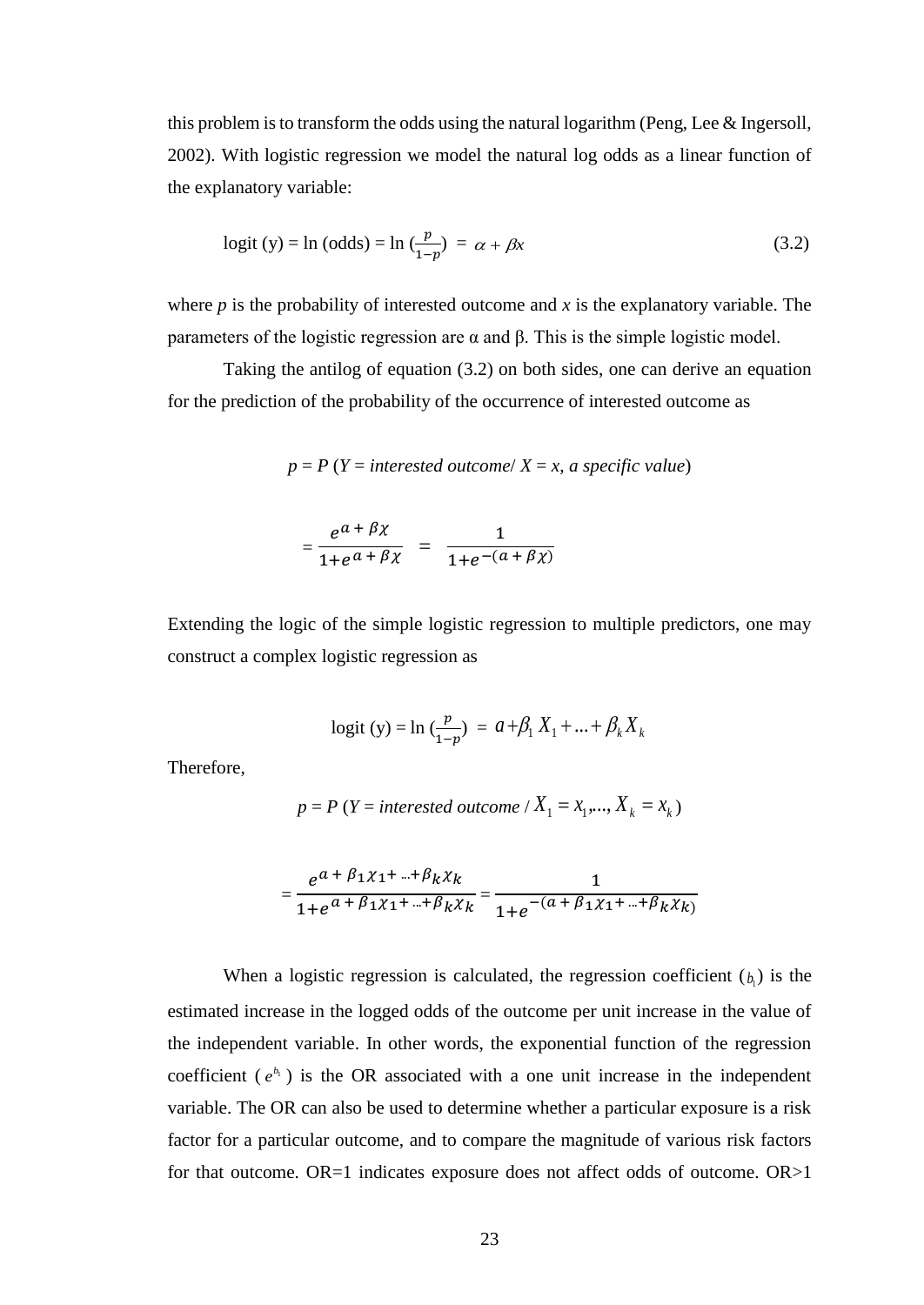indicates exposure associated with higher odds of outcome. OR<1 indicates exposure associated with lower odds of outcome.

### **3.4 Evaluation of Logistic Regression Model**

After estimating the coefficients, there are various evaluation parameters or test need to be conducted for assessing the appropriateness, usefulness and adequacy of the developed logistic regression model. These evaluation parameters are the statistical test of each predictor variable and goodness-of-fit statistics.

#### **3.4.1 The Likelihood Ratio Test**

Overall fit of a model shows how strong a relationship between all of the independent variables, taken together, and dependent variables. It can be assessed by comparing the fit of the two models with and without the independent variables. A logistic regression model with the k independent variables (the given model) is said to provide a better fit to the data if it demonstrates an improvement over the model with no independent variables (the null model). The overall fit of the model with k coefficients can be examined via a likelihood ratio test which tests the null hypothesis

$$
H_0: \beta_1 = \beta_2 = \dots = \beta_k = 0.
$$

To do this, the deviance with just the intercept (-2 log likelihood of the null model) is compared to the deviance when the k independent variables have been added (-2 log likelihood of the given model). Likelihood of the null model is the likelihood of obtaining the observation if the independent variables had no effect on the outcome. Likelihood of the given model is the likelihood of obtaining the observations with all independent variables incorporated in the model.

The difference of these two yields a goodness of fit index  $G = \chi^2$  statistic with k degrees of freedom (Bewick, Cheek, & Ball, 2005). This is a measure of how well all of the independent variables affect the outcome or dependent variable.

 $G = \chi^2 = (-2 \log$  likelihood of null model) - (-2 log likelihood of given model) An equivalent formula sometimes presented in the literature is

$$
= -2 \log \frac{likelihood \ of \ the \ null \ mod \ el}{likelihood \ of \ the \ given \ mod \ el}
$$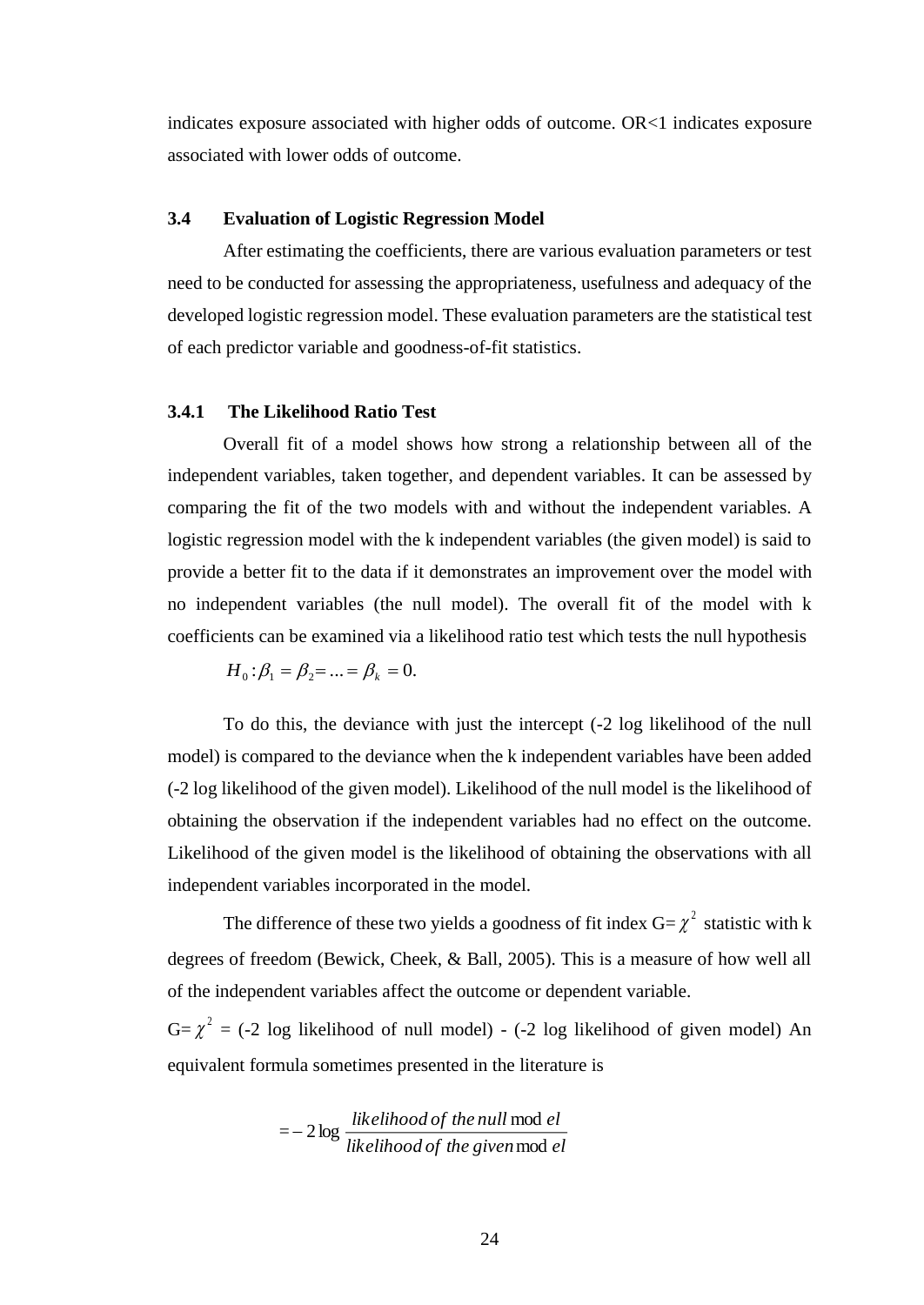where the ratio of the maximum likelihood is calculated before taking the natural logarithm and multiplying by -2. The term 'likelihood ratio test' is used to describe this test. If the p-value for the overall model fit statistic is less than the conventional 0.05, then reject  $H_0$  with the conclusion.

# **3.4.2 Chi-Square Goodness of Fit Tests**

With logistic regression, instead of  $\mathbb{R}^2$  as the statistics for overall fit of the linear regression model, deviance between observed values from the expected values is used. In linear regression, residuals can be defined as  $y_i - \hat{y}_i$  where  $y_i$  is the observed dependent variable for the  $i<sup>th</sup>$  subject, and  $\hat{y}_i$  the corresponding prediction from the model. The same concept applies to logistic regression, where  $y_i$  is equal to either 1 or 0, and the corresponding prediction from the model is as

$$
\hat{y}_i = \frac{e^{a + \beta_1 \chi_1 + \dots + \beta_k \chi_k}}{1 + e^{a + \beta_1 \chi_1 + \dots + \beta_k \chi_k}}
$$
\n(3.3)

A standardized residual can be defined as

$$
r_i = \frac{y_i - \hat{y}_i}{\sqrt{\hat{y}_i(1 - \hat{y}_i)}}
$$

One can then form a  $\chi^2$  statistic as  $\chi^2 = \sum^n$ *i i r* 1 2

This statistic follows a  $\chi^2$  distribution with n–(k+1) degrees of freedom, so that pvalues can be calculated.

#### **3.4.3 Hosmer-Lemeshow Test**

The Hosmer–Lemeshow test is to examine whether the observed proportions of events are similar to the predicted probabilities of occurrence in subgroups of the model population. The Hosmer-Lemeshow test is performed by dividing the predicted probabilities into deciles (10 groups based on percentile ranks) and then computing a Pearson Chi-square that compares the predicted to the observed frequencies in a 2-by-10 table. The value of the test statistic is

$$
H = \sum_{g=1}^{10} \frac{(O_g - E_g)^2}{E_g} \tag{3.4}
$$

Where Og and Eg denote the observed events, and expected events for the gth risk decile group. The test statistic asymptotically follows a  $\chi$ 2 distribution with 8 (number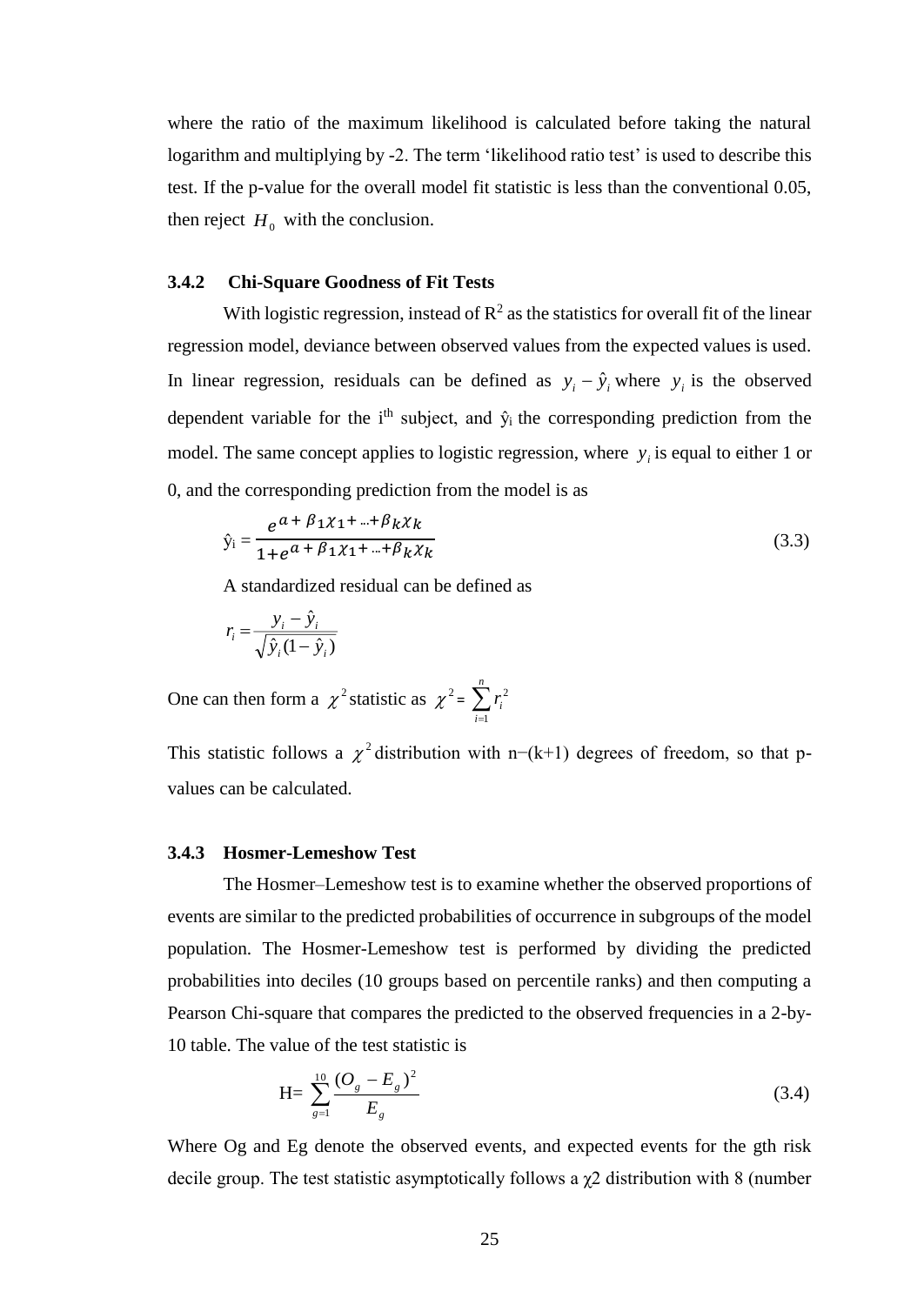of groups -2) degrees of freedom. Small values (with large p-value closer to 1) indicate a good fit to the data, therefore, good overall model fit. Large values (with  $p \le 0.05$ ) indicate a poor fit to the data.

#### **3.4.4 Cox and Snell R-Square**

The ratio of the likelihoods reflects the improvement of the full model over the intercept model (the smaller the ratio, the greater the improvement).  $L(M)$  is the conditional probability of the dependent variable given the independent variables. If there are N observations in the dataset, then L(M) is the product of N such probabilities. Thus, taking the nth root of the product L(M) provides an estimate of the likelihood of each Y value. Cox & Snell"s presents the R-squared as a transformation of the  $-$ 2ln[L(MIntercept)/L(MFull)] statistic that is used to determine the convergence of a logistic regression. Note that Cox & Snell"s pseudo R-squared has a maximum value that is not 1: if the full model predicts the outcome perfectly and has a likelihood of 1, Cox & Snell"s is then 1-L(MIntercept) 2/N, which is less than one. The Cox and Snell R square is

$$
R^{2} = 1 - \left[\frac{L(M_{\text{Intercept}})}{L(M_{\text{Full}})}\right]^{2/N}
$$
\n(3.5)

#### **3.5 Statistical Significance of Individual Regression Coefficients**

If the overall model works well, the next question is how important each of the independent variables is. The logistic regression coefficient for the ith independent variable shows the change in the predicted log odds of having an outcome for one unit change in the ith independent variable, all other things being equal. That is, if the ith independent variable is changed 1 unit while all of the other predictors are held constant, log odds of outcome is expected to change bi units.

#### **3.5.1 Wald Statistic**

The Wald statistic is the ratio of the square of the regression coefficient to the square of the standard error of the coefficient. The Wald statistic is asymptotically distributed as a Chi-square distribution. Wald test is used as a test of significance for the coefficients in the logistic regression.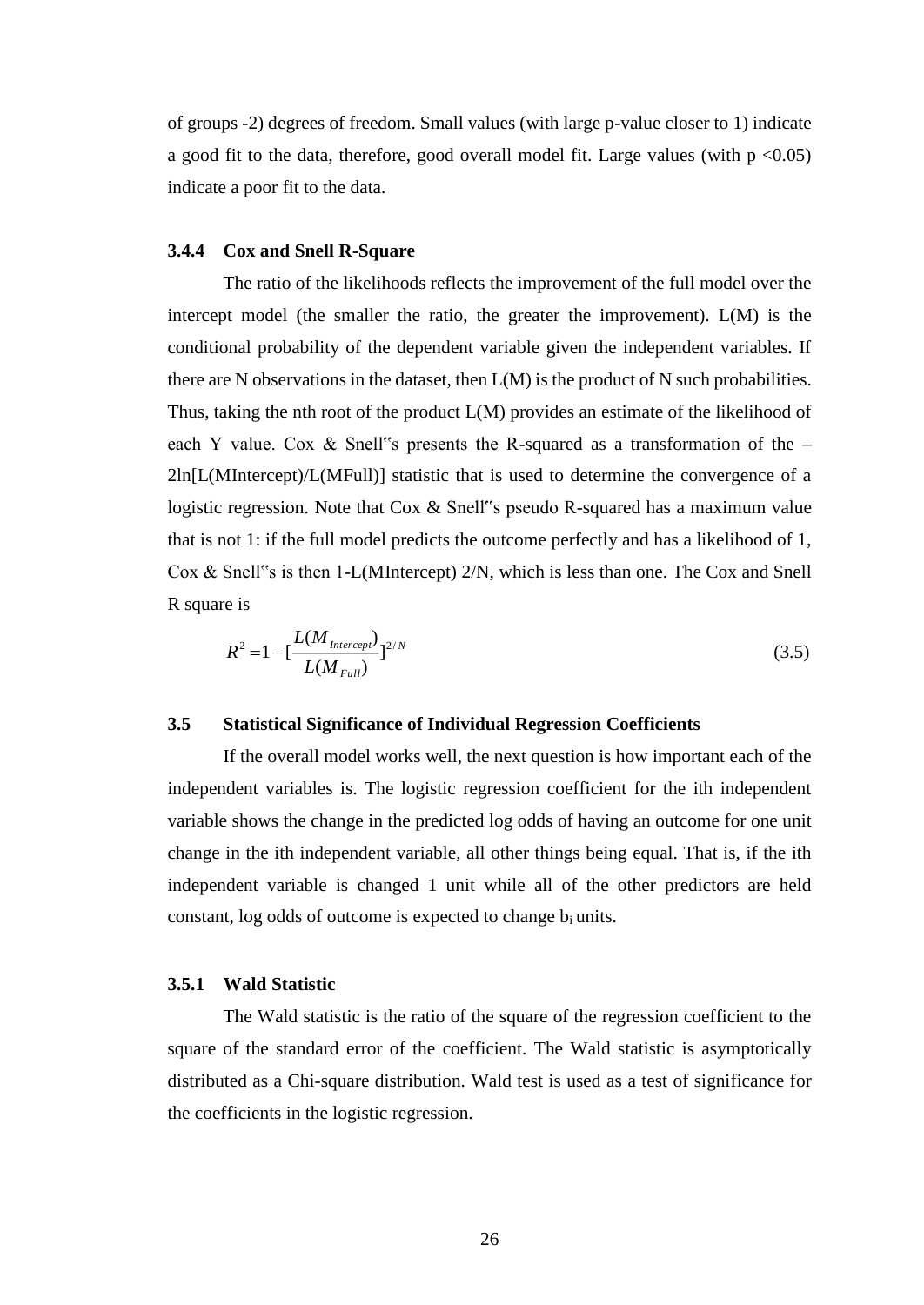$$
W_j = \frac{\beta_j^2}{SE_{\beta_j^2}}
$$
\n(3.6)

Each Wald statistic is compared with a Chi-square with 1 degree of freedom. Wald statistics are easy to calculate but their reliability is questionable.

#### **3.5.2 Odds Ratios with 95% Confidence Interval (CI)**

Odds ratio with 95% confidence interval (CI) can be used to assess the contribution of individual predictors (Katz, 1999). It is important to note however, that unlike the p value, the 95% CI does not report a measure's statistical significance. It is used as a proxy for the presence of statistical significance if it does not overlap the null value (e.g. OR=1). The 95% CI is used to estimate the precision of the OR. A large CI indicates a low level of precision of the OR, whereas a small CI indicates a higher precision of the OR. An approximate confidence interval for the population log odds ratio is

95% CI for the ln (OR) = ln (OR) 
$$
\pm
$$
 1.96 × {SE ln (OR)} (3.7)

Where  $ln(OR)$  is the sample log odds ratio, and  $SE ln(OR)$  is the standard error of the log odds ratio. Taking the antilog, we get the 95%confidenceinterval for the odds ratio:

95% CI for OR = exp In (OR) 
$$
\pm
$$
 1.96  $\times$  {SE In (OR)}. (3.8)

## **3.6 Definition and Description of Variables**

The followings are the definition and description of variables.

**Stunting:** The stunting was defined as Z score of height for age was less than - 2Standard Deviation (-2SD).

**Mother's age:** It refers the completed age of mother.

**Maternal age at child birth**: It refers the completed age of mother at child birth.

**Mother's marital status**: It is classified as currently married and formerly married. Currently married includes never in union, married and living with partner. Formerly married includes divorced, widowed and no longer living together separated.

**Place of residence:** Place of respondent permanently stays.

**Mother's educational attainment:** The mother's education was completed level of education.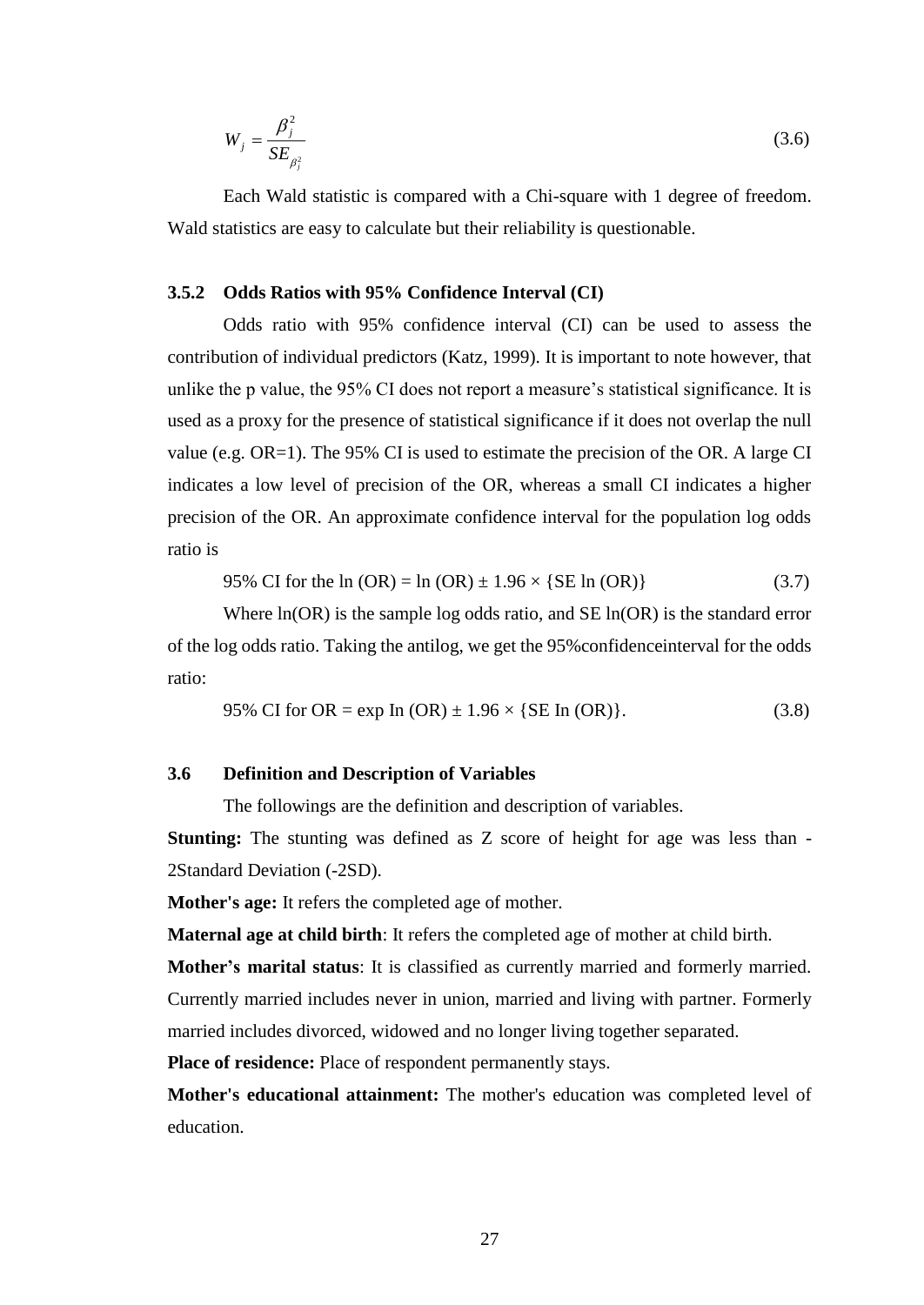**Mother's employment status:** Mothers who were employed in the 7 days before the survey.

**Wealth quintile:** Households are given scores based on the number and kinds of consumer goods they own, ranging from a television to a bicycle or car, plus housing characteristics such as source of drinking water, toilet facilities, and flooring materials. These scores are derived using principal component analysis. National wealth quintiles are compiled by assigning the household score to each usual household member, ranking each person in the household population by their score, and then dividing the distribution into five equal categories, each with 20% of the population.

**Mother's number of antenatal visits:** It means that the number of visit to the antenatal care.

**Maternal body mass index:** The body mass index (BMI) is the metric currently in use for defining anthropometric height/weight characteristics in adults and for classifying (categorizing) them into groups.

**Maternal height**: It refers the height of mother.

**Mother's received vitamins A1:** The child recently received vitamins A1.

**Breastfeeding within first hour:** It means that the child was breastfed within one hour when he/she was born.

**Child's age:** It means that completed age of child.

**Sex of child:** It denotes to the features of child by male and female.

**Birth order:** It represents the number of child born.

**Size of child birth**: It represents the weight of child birth.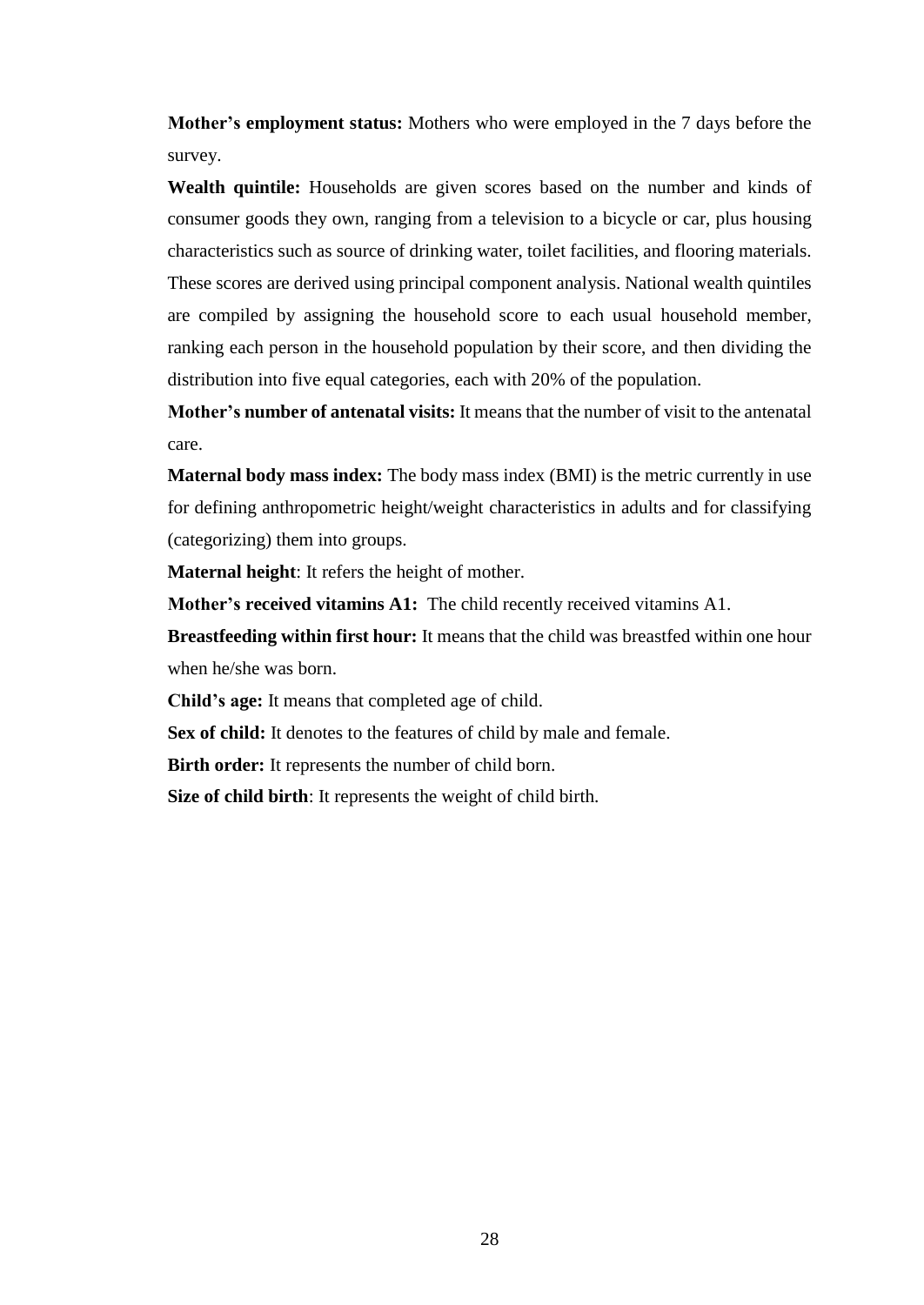The description of variables was considered in Table (3.1).

| <b>Dependent Variable</b>   | Code                           |
|-----------------------------|--------------------------------|
| Stunting                    | $1 =$ Stunting                 |
|                             | $2 = Not$ stunting             |
| <b>Independent Variable</b> | Code                           |
| Mother's age                | $1 = 15 - 19$                  |
| (years)                     | $2 = 20 - 24$                  |
|                             | $3 = 25 - 29$                  |
|                             | $4 = 30-34$                    |
|                             | $5 = 35-39$                    |
|                             | $6 = 40 - 44$                  |
|                             | $7 = 45-49$ (ref)              |
| Maternal age at child birth | $1 =$ less than 20 years       |
|                             | $2 = 20 - 29$                  |
|                             | $3 = 30-39$                    |
|                             | $4 = 40$ and above years(ref)  |
| Mother's marital status     | $1 =$ Currently married        |
|                             | $2$ = Formerly married (ref)   |
| Place of residence          | $1 = Urban$                    |
|                             | $2 = \text{Rural}(\text{ref})$ |
| Mother's educational        | $1 = Primary$                  |
| attainment                  | $2 =$ Secondary                |
|                             | $3 = Higher$                   |
|                             | $4 = No$ Education (ref)       |
| Mother's employment status  | $1 = Working$                  |
|                             | $2 = Not Working (ref)$        |
| Wealth quintile             | $1 =$ Poorest                  |
|                             | $2 = Power$                    |
|                             | $3 = Middle$                   |
|                             | $4 =$ Richer                   |
|                             | $5 =$ Richest (ref)            |

**Table (3.1) Description of Variables**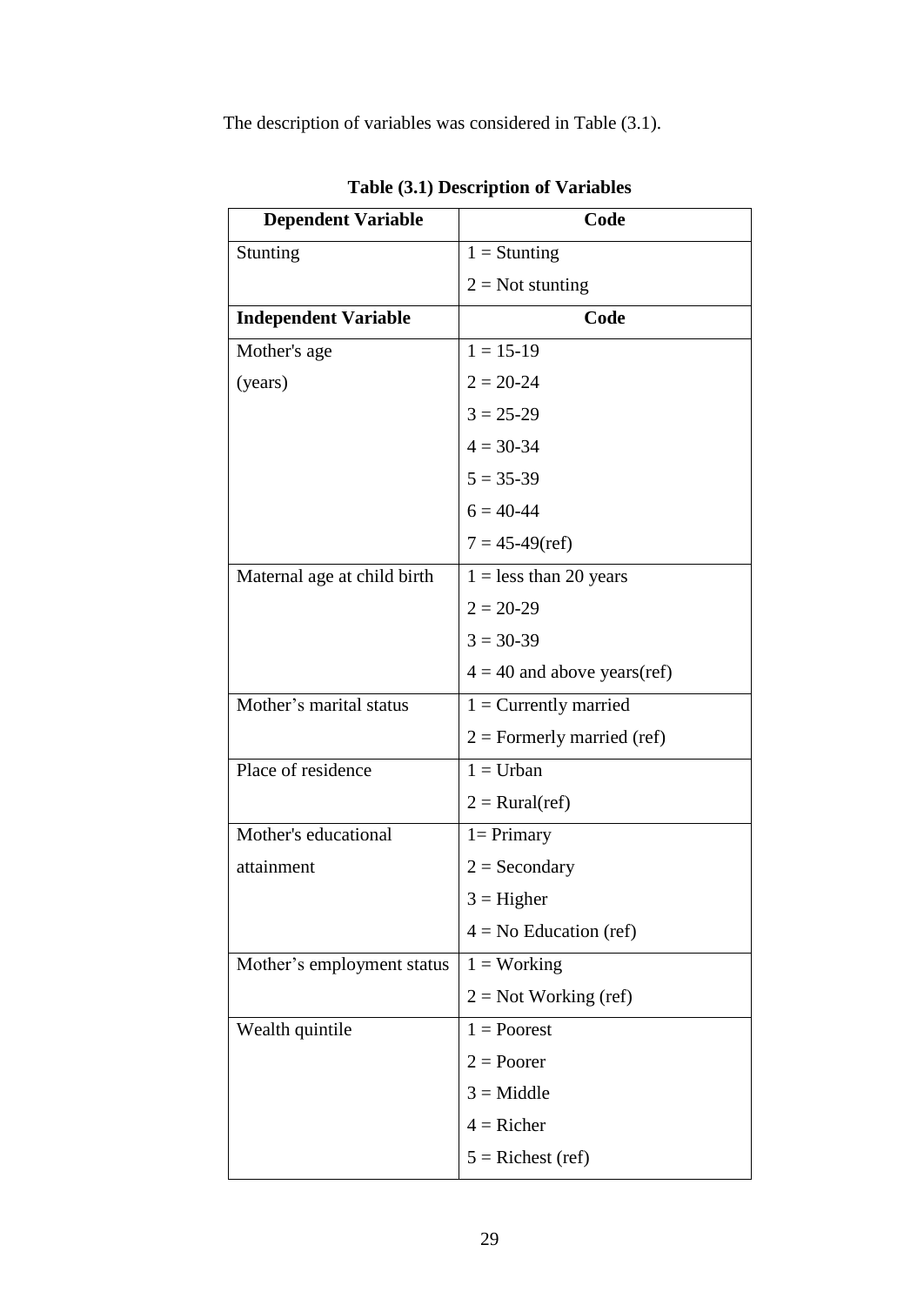| <b>Dependent Variable</b>       | Code                                                  |
|---------------------------------|-------------------------------------------------------|
| Mother's number of antenatal    | $1 = 1-4$ Times                                       |
| visits                          | $2 = 5-8$ Times                                       |
|                                 | $3 = At least 9 Times$                                |
|                                 | $4 = None$ (ref)                                      |
| Body Mass Index (BMI)           | $1 =$ Thin (BMI<=18.5kg/m <sup>2</sup> )              |
|                                 | $2 = Normal (BMI=19-25/m2)$                           |
|                                 | $3 =$ Overweight/Obese (ref)                          |
|                                 | $(BMI = 25$ and above kg/m <sup>2</sup> )             |
| Maternal height                 | $1 =$ less than 145cm                                 |
|                                 | $2 = 145 - 149$                                       |
|                                 | $3 = 150 - 154$                                       |
|                                 | $4 = 155 - 159$                                       |
|                                 | $5 =$ above 160cm (ref)                               |
| Mother's received vitamins A1   | $1 = Yes$                                             |
|                                 | $2 = No$ (ref)                                        |
| Breastfeeding within first hour | $1 = Yes$                                             |
|                                 | $2 = No$ (ref)                                        |
| Age of child                    | $1 = 0-11$ months                                     |
|                                 | $2 = 12 - 23$                                         |
|                                 | $3 = 24 - 35$                                         |
|                                 | $4 = 36 - 47$                                         |
|                                 | $5 = 48-59$ (ref)                                     |
| Sex of child                    | $1 = Male$                                            |
|                                 | $2 =$ Female(ref)                                     |
| Child birth order               | $1 =$ First child                                     |
|                                 | $2 =$ Otherwise (ref)                                 |
| Size of child at birth          | $1 = Small$ (birth weight < 2.5 kg)                   |
|                                 | $2 =$ Average (birth weight $>=$ 2.5 < 4kg)           |
|                                 | $3 = \text{Large}$ (birth weight $\geq 4.0kg$ ) (ref) |

**Table (3.1) Description of Variables (Continued)**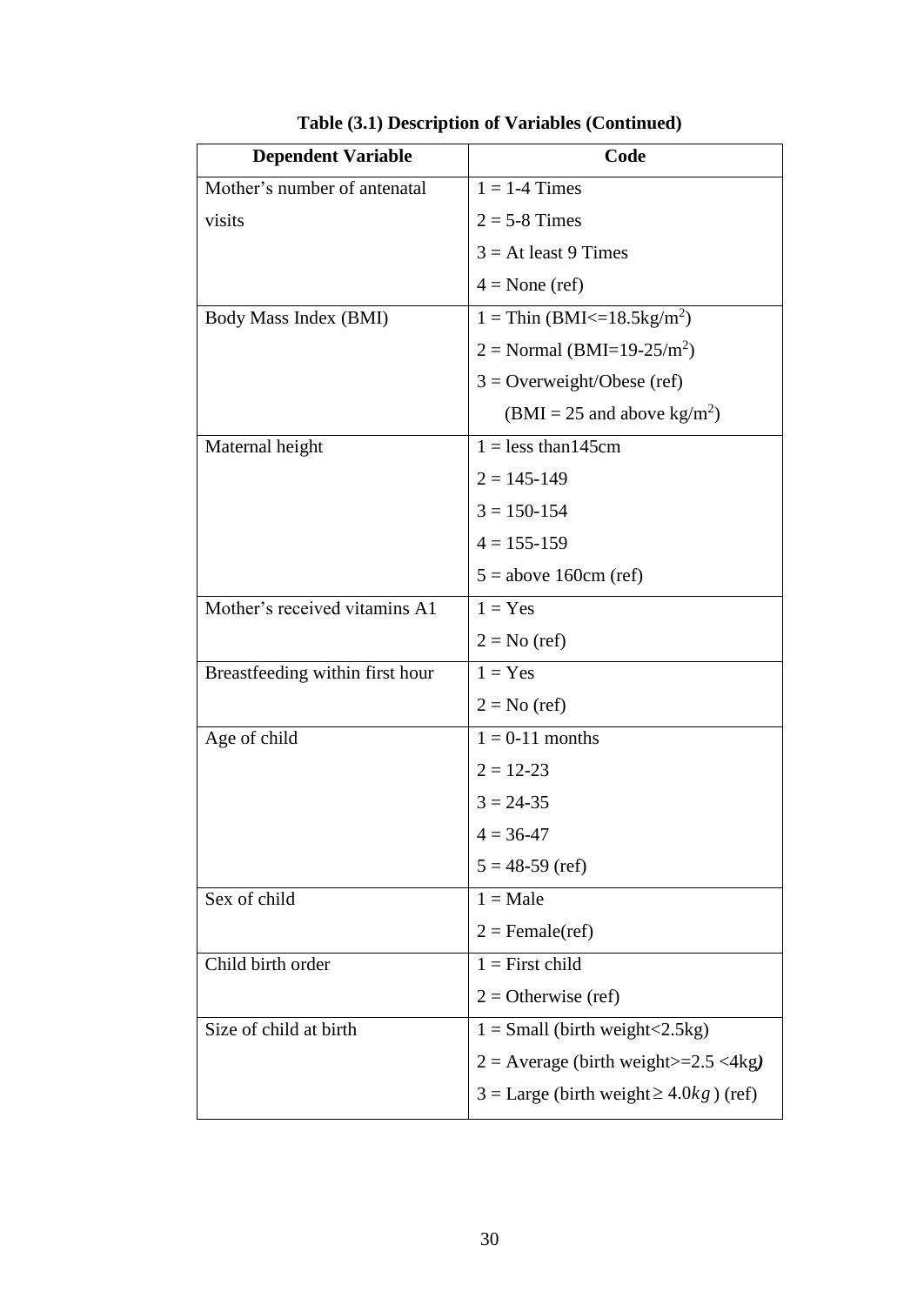### **CHAPTER IV**

### **ANALYSIS OF THE FACTORS INFLUENCING ON STUNTING**

This chapter consists of descriptive statistics for demographic, socio-economic and relative health factors, association between those factors and stunting, and the results of binary logistic regression model for stunting.

### **4.1 Descriptive Statistics**

In order to analyze the influencing factors on stunting, descriptive statistics of demographic, socio-economic and relative health factors are described in this section.

#### **4.1.1 Distribution of Stunting**

The distribution of stunting among children under five years of age is shown in Table (4.1).

| <b>Description</b> | <b>Number of Children</b> | <b>Percent</b> |
|--------------------|---------------------------|----------------|
| Stunting           | 1,121                     | 27.6           |
| Not stunting       | 2,948                     | 72.4           |

**Table (4.1) Distribution of Stunting**

Source: MDHS (2017)

Among the under five children 4069, it was found that the number of stunting children was 1121 (27.6%) and that for not stunting children was 2948 (72.4%). More than one-fourth of the under five years children were stunting.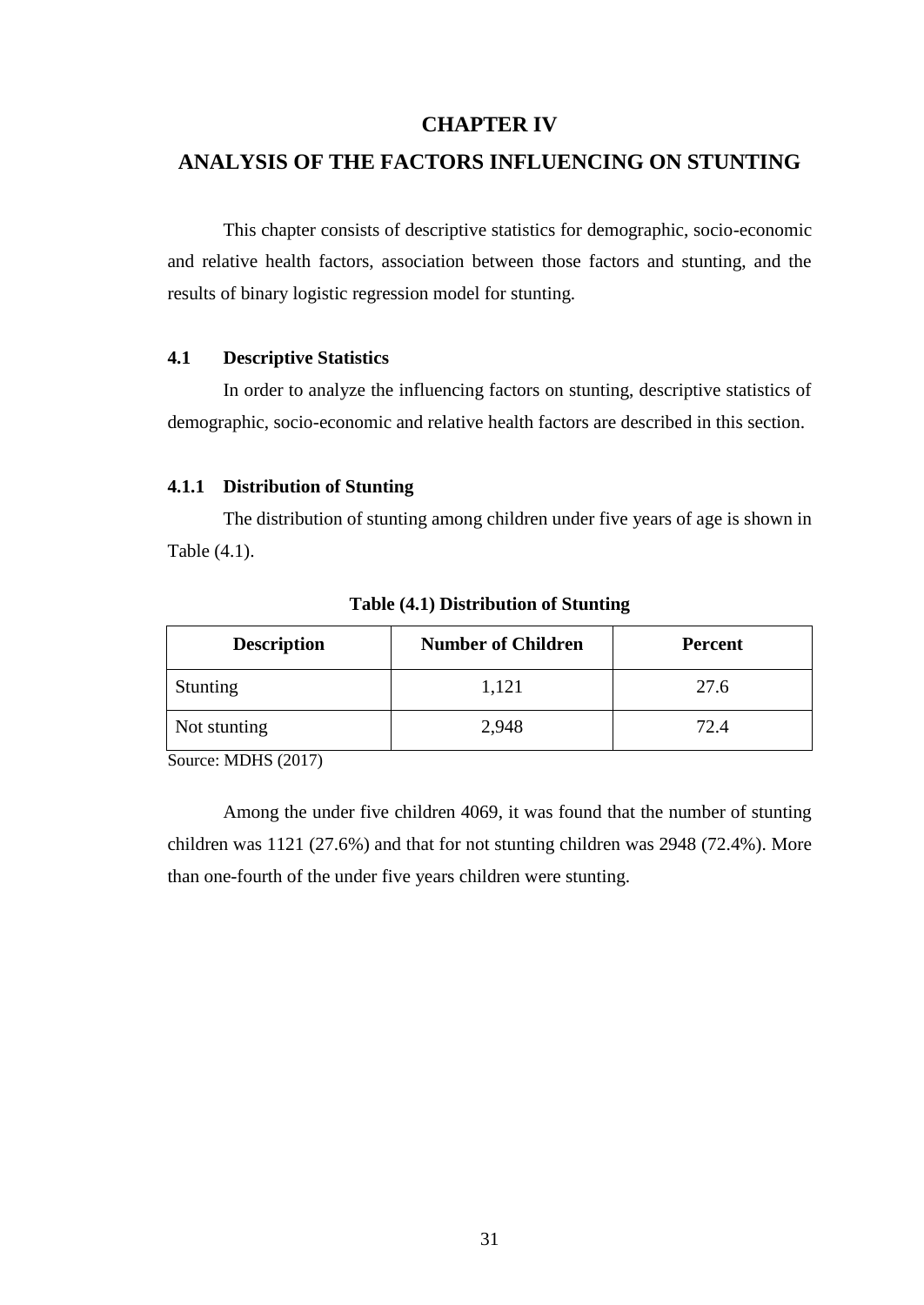### **4.1.2 Distribution of Mother's Age**

The distribution of mother's age is shown in Table (4.2).

| <b>Age Group</b> | <b>Number of Mothers</b> | <b>Percent</b> |
|------------------|--------------------------|----------------|
| $15-19$          | 93                       | 2.3            |
| $20 - 24$        | 682                      | 16.8           |
| 25-29            | 1,100                    | 27.0           |
| 30-34            | 1,018                    | 25.0           |
| 35-39            | 752                      | 18.5           |
| 40-44            | 331                      | 8.1            |
| 45-49            | 92                       | 2.3            |
| <b>Total</b>     | 4,069                    | 100.0          |

**Table (4.2) Distribution of Mother's Age**

Source: MDHS (2017)

According to the Table (4.2), most of the mother's age was between 25-35 years. More than half of the mothers were 25 to 35 years old. The percentage of mothers 35- 49 years old was 28.9%.

### **4.1.3 Distribution of Maternal Age of Child Birth**

Table (4.3) presents the distribution of maternal age of child birth.

| <b>Maternal Age at Birth</b> | <b>Number</b> | <b>Percent</b> |
|------------------------------|---------------|----------------|
| less than 20                 | 1173          | 28.8           |
| 20-29                        | 2525          | 62.1           |
| 30-39                        | 362           | 8.9            |
| 40 and above                 | 9             | 0.2            |
| <b>Total</b>                 | 4069          | 100.0          |

**Table (4.3) Distribution of Maternal Age of Child Birth**

Source: MDHS (2017)

According to the Table (4.3), it has been found that most of the maternal women were aged between 20-29. More than 90% of the mother's maternal age at birth was younger than 29 years old.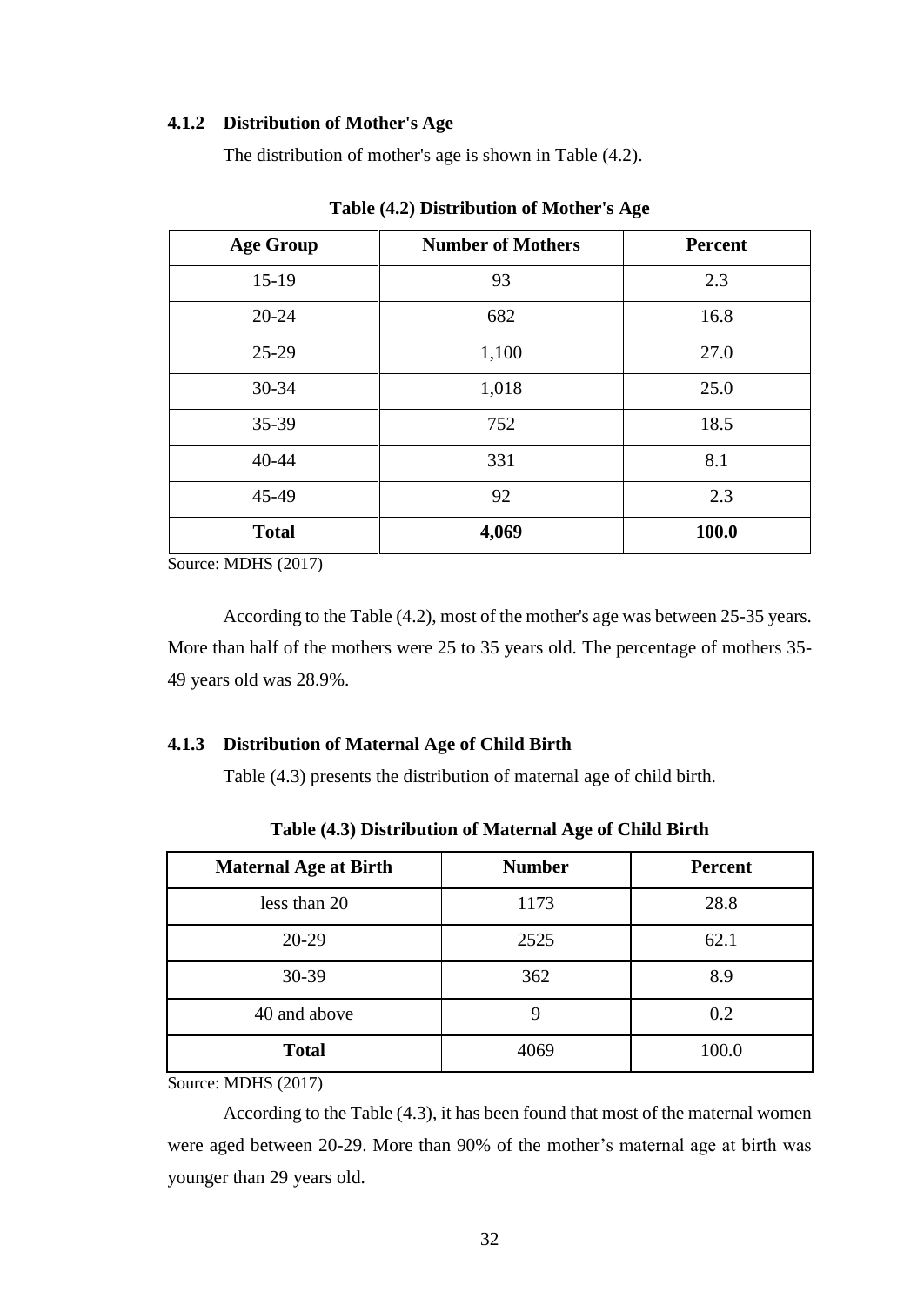### **4.1.4 Distribution of Mother Marital Status**

Table (4.4) shows the distribution of mother marital status.

| <b>Marital Status</b> | <b>Number</b> | <b>Percent</b> |
|-----------------------|---------------|----------------|
| Currently married     | 3894          | 95.7           |
| Formerly married      | 175           | 4.3            |
| <b>Total</b>          | 4069          | 100.0          |

**Table (4.4) Distribution of Mother Marital Status**

Source: MDHS (2017)

According to the Table (4.4), more than 95% of mothers were currently married and 4% of mothers were formerly married.

### **4.1.5 Distribution of Place of Residence**

The distribution of place of residence is shown in Table (4.5).

| Type of place of residence | <b>Number of Mothers</b> | <b>Percent</b> |
|----------------------------|--------------------------|----------------|
| Urban                      | 913                      | 22.4           |
| Rural                      | 3,156                    | 77.6           |
| <b>Total</b>               | 4,069                    | 100.0          |

**Table (4.5) Distribution of Place of Residence**

Source: MDHS (2017)

According to the Table (4.5), 22.4% are of mothers lived in urban and 77.6% are lived in rural areas. It can be seen that the number of mothers who lived in rural was greater than that for urban.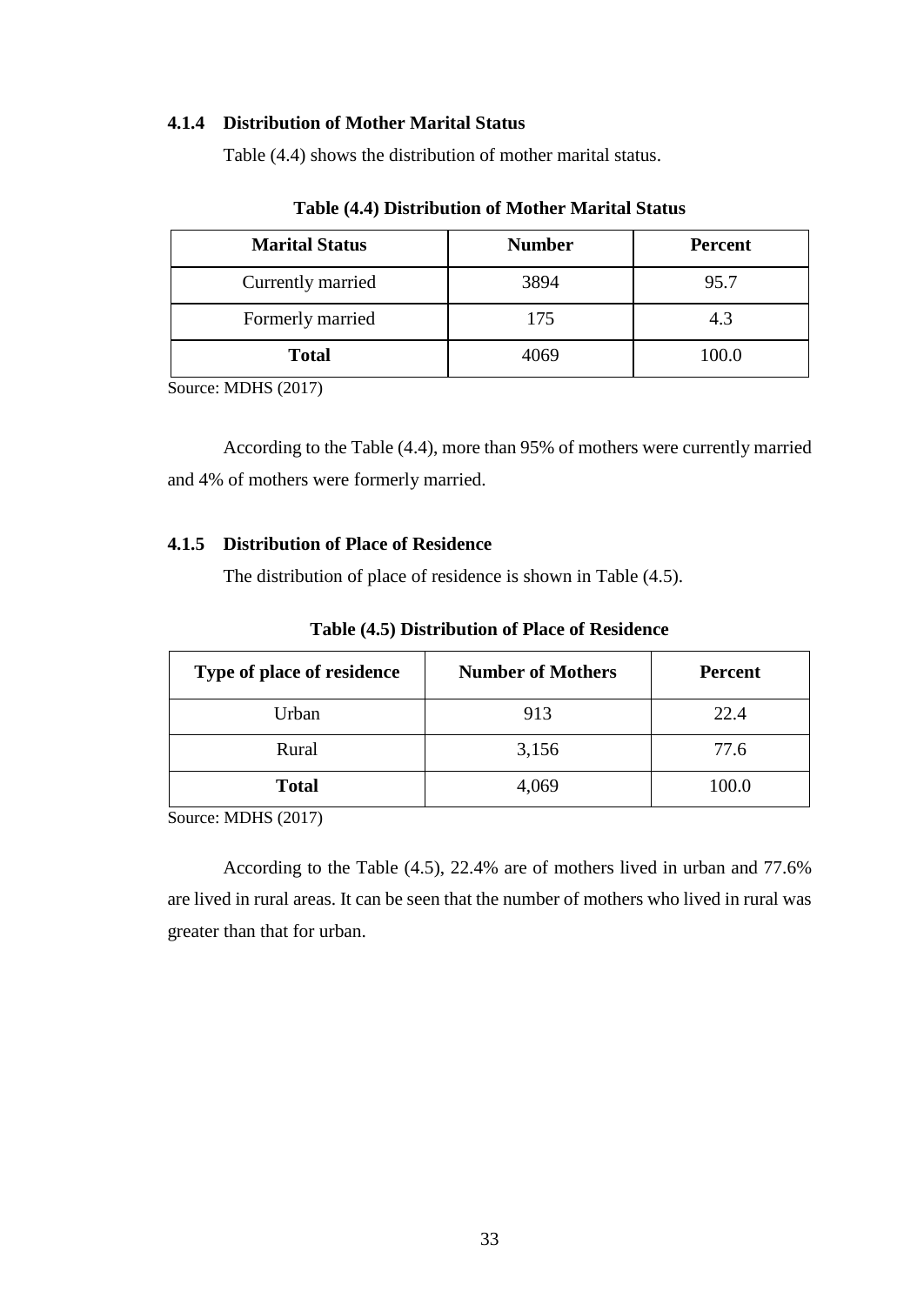### **4.1.6 Distribution of Mother's Education**

The distribution of mother's educational level is presented in Table (4.6).

| <b>Mother's Education</b> | <b>Number</b> | <b>Percent</b> |
|---------------------------|---------------|----------------|
| No Education              | 727           | 17.9           |
| Primary                   | 1,868         | 45.9           |
| Secondary                 | 1,162         | 28.6           |
| Higher                    | 312           | 7.7            |
| <b>Total</b>              | 4,069         | 100.0          |

**Table (4.6) Distribution of Mother's Education**

Source: MDHS (2017)

According to the Table (4.6), the percentage of no educated mothers was 17.9% and that for educated mothers was 82.1%. Among the educated mothers, the percentage of the mothers who complete primary educational level was 45.9%. Most of the mothers have primary educational level. It has been found that, the percentage of higher educated mothers was lowest in this study.

### **4.1.7 Distribution of Mother's Employment Status**

The distribution of mother's employment status is shown in Table (4.7).

| <b>Mother Employment</b><br>status | <b>Number</b> | <b>Percent</b> |
|------------------------------------|---------------|----------------|
| Yes                                | 2,267         | 55.7           |
| N <sub>o</sub>                     | 1,802         | 44.3           |
| <b>Total</b>                       | 4,069         | 100.0          |

**Table (4.7) Distribution of Employment Status**

Source: MDHS (2017)

Table (4.7) shows that, the percentage for working mothers was 55.7% and that for non-working mothers was 44.3%. Mother's currently working has the higher percentage than that of mother's does not working.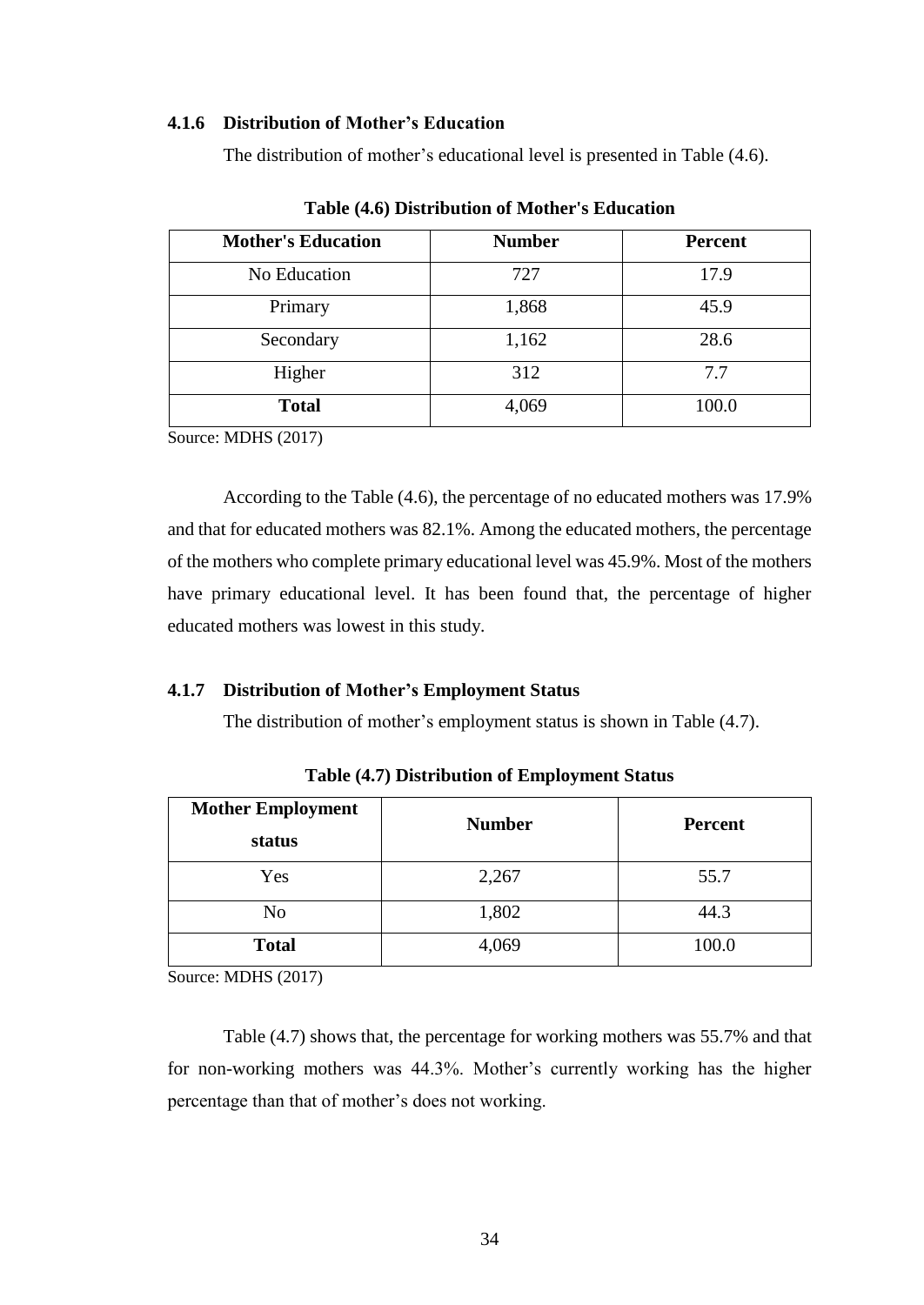### **4.1.8 Distribution of Wealth Quintile**

The distribution of wealth quintile is shown in Table (4.8).

| <b>Wealth Quintile</b> | <b>Number of Mothers</b> | <b>Percent</b> |
|------------------------|--------------------------|----------------|
| Poorest                | 1,202                    | 29.5           |
| Poorer                 | 899                      | 22.1           |
| Middle                 | 687                      | 16.9           |
| Richer                 | 695                      | 17.1           |
| Richest                | 586                      | 14.4           |
| <b>Total</b>           | 4,069                    | 100.0          |

**Table (4.8) Distribution of Wealth Quintile**

Source: MDHS (2017)

According to Table (4.8), wealth quintile exhibits the children nutritional status that 29.5% of poorest households, 22.1 % of poorer households, 16.9 % of middle households, 17.1 % of richer households and 14.4 % of richest households. The highest percent of poorest households by 29.5%. Most of the mothers was the poorest and the richest mothers were lowest percentage

#### **4.1.9 Distribution of Antenatal Care Visits**

The distribution of mother's antenatal care visits is shown in Table (4.9).

| <b>Antenatal Care Visits</b> | <b>Number of Mothers</b> | Percent |
|------------------------------|--------------------------|---------|
| 1-4 times                    | 1,365                    | 33.6    |
| 5-8 times                    | 1,216                    | 29.9    |
| 9 and above                  | 432                      | 10.6    |
| None                         | 1,056                    | 25.9    |
| <b>Total</b>                 | 4,069                    | 100.0   |

**Table (4.9) Distribution of Antenatal Care Visits**

Source: MDHS (2017)

As shown in Table (4.9), nearly 74% of the mothers took antenatal care, about 30% of the mothers visited at least 5 times to take antenatal care and 34% of the mothers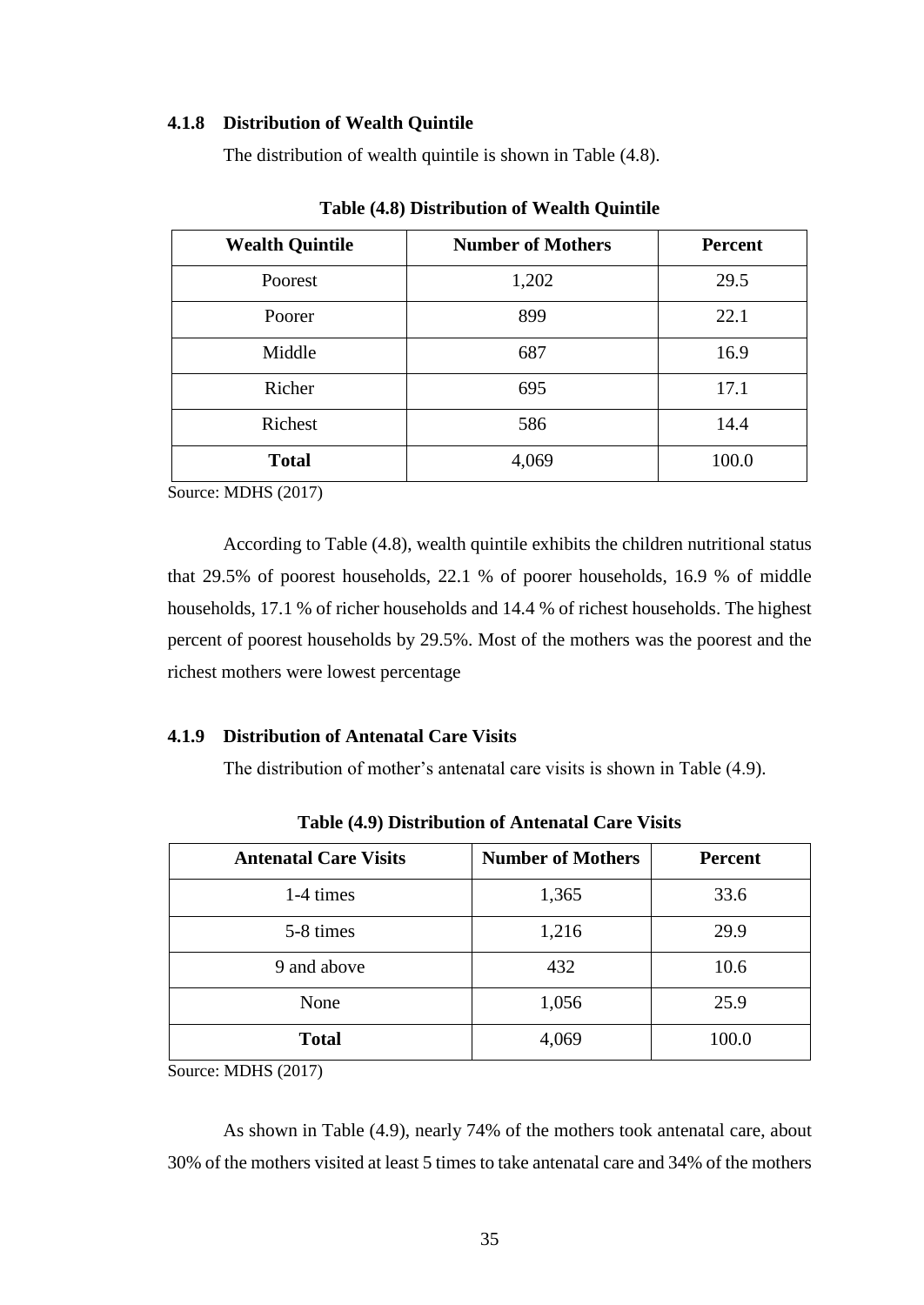visited 1-4 times to take antenatal care. Most of the mothers visited 1-4 times to take antenatal café.

### **4.1.10 Distribution of Mother's Body Mass Index (BMI)**

The distribution of mother's body mass index is shown in Table (4.10).

| <b>Body Mass Index</b> | <b>Number of Mothers</b> | <b>Percent</b> |
|------------------------|--------------------------|----------------|
| Thin                   | 461                      | 11.3           |
| Normal                 | 2,613                    | 64.2           |
| Overweight/Obese       | 995                      | 24.5           |
| <b>Total</b>           | 4,069                    | 100.0          |

**Table (4.10) Distribution of Mother's Body Mass Index**

Source: MDHS (2017)

Table (4.10) shows that 64.2% of the mothers have normal body mass index. Most of the mothers have normal body mass index. Nearly 11% and 25% have thin and overweight body mass index.

### **4.1.11 Distribution of Maternal Height**

Distribution of maternal height was described in Table (4.11).

| <b>Maternal Height</b> | <b>Number</b> | <b>Percent</b> |
|------------------------|---------------|----------------|
| Less than 145cm        | 237           | 5.8            |
| 145-149                | 899           | 22.1           |
| 150-154                | 1511          | 37.1           |
| 155-159                | 1037          | 25.5           |
| 160 cm and above       | 385           | 9.5            |
| <b>Total</b>           | 4069          | 100            |

**Table (4.11) Distribution of Maternal Height**

Source: MDHS (2017)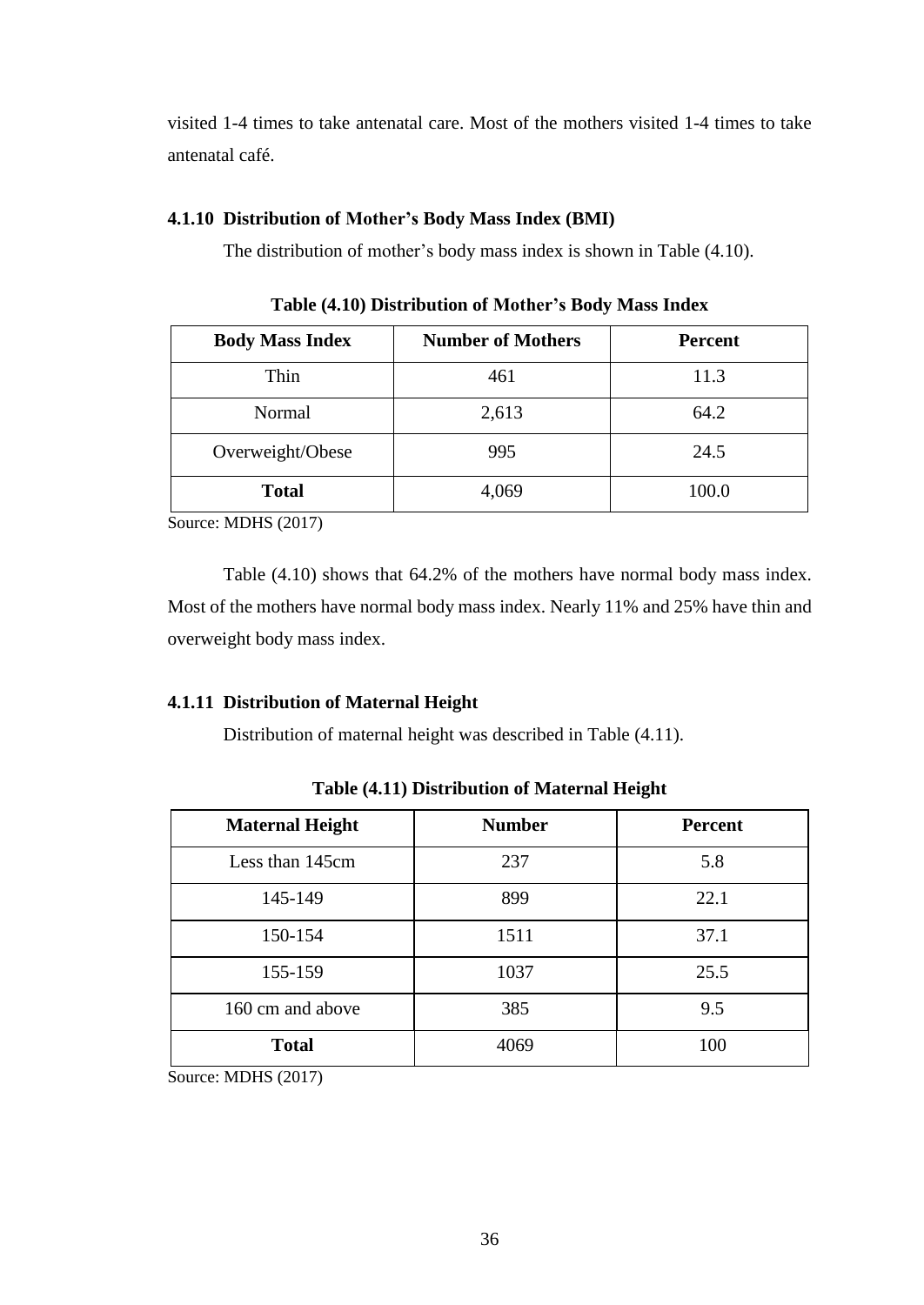Table (4.11) shows that 5.8% of mothers have less than 145cm of height and 37.1% of mothers have 150-154 cm of height. 25.5% of mothers have 155-159cm and also 9.5% of mothers have 160 and above of height.

### **4.1.12 Distribution of Received Vitamin A**

The distribution of mother's received vitamin A is shown in Table (4.12).

| <b>Received Vitamin A</b> | <b>Number</b> | <b>Percent</b> |
|---------------------------|---------------|----------------|
| Yes                       | 2,049         | 50.3           |
| No                        | 2,020         | 49.7           |
| <b>Total</b>              | 4,069         | 100.0          |

**Table (4.12) Distribution of Mother's Received Vitamin A**

Source: MDHS (2017)

Table (4.12) shows that 49.7% of mothers who received Vitamin A 50.3% was not received Vitamin A. Mothers who received Vitamin A was slightly higher than the not received Vitamin A.

### **4.1.13 Distribution of Breastfeeding within First Hour**

The distribution of breastfeeding within first hour shown in Table (4.13).

| <b>Breastfeeding within first hour</b> | <b>Number of Children</b> | <b>Percent</b> |  |
|----------------------------------------|---------------------------|----------------|--|
| Yes                                    | 2,385                     | 58.6           |  |
| No                                     | 1,684                     | 41.4           |  |
| <b>Total</b>                           | 4,069                     | 100.0          |  |

**Table (4.13) Distribution of Breastfeeding within First Hour**

Source: MDHS (2017)

Table (4.13) shows that 58.6% of children who breastfeeding within first hour 41.4% was not breastfeeding within first hour.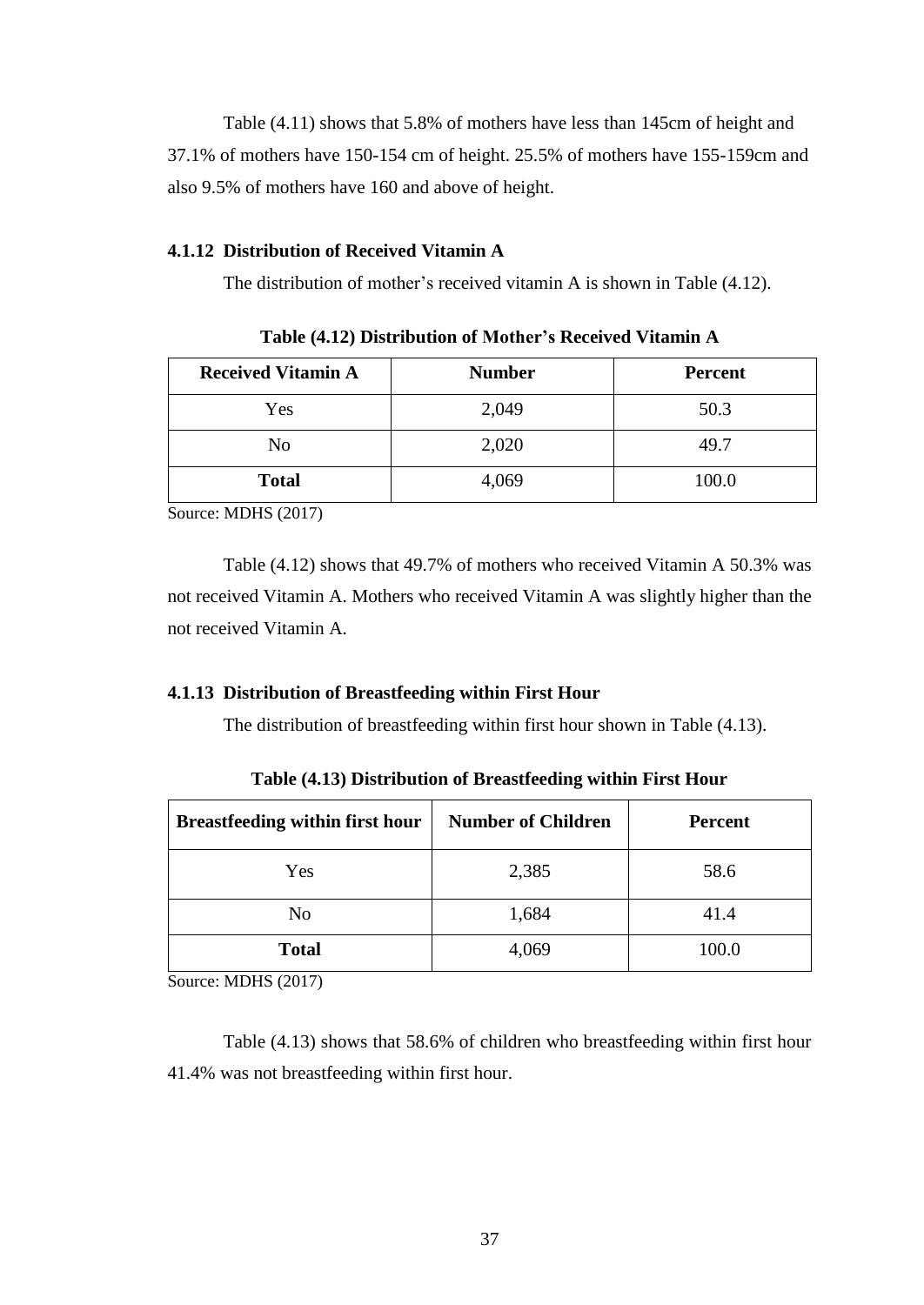### **4.1.14 Distribution of Child's Age**

The distribution of child's age in months is shown in Table (4.14).

| <b>Child's Age in Months</b> | <b>Number of Children</b> | Percent |
|------------------------------|---------------------------|---------|
| $0 - 11$                     | 779                       | 19.1    |
| $12 - 23$                    | 858                       | 21.1    |
| $24 - 35$                    | 777                       | 19.1    |
| 36-47                        | 849                       | 20.9    |
| 48-59                        | 806                       | 19.8    |
| <b>Total</b>                 | 4,069                     | 100.0   |

**Table (4.9) Distribution of Child's Age**

Source: MDHS (2017)

According to Table (4.14), child's age in months exhibits the children nutritional status that 19.1% of 0-11 months, 21.1 % of 12-23 months, 19.1 % of 24- 35, 20.9% of 36-47 months and 19.8% of 48-59.

### **4.1.15 Distribution of Gender**

The distribution of gender of child is shown in Table (4.15).

**Table (4.15) Distribution of Gender**

| <b>Gender of Child</b> | <b>Number of Children</b> | <b>Percent</b> |
|------------------------|---------------------------|----------------|
| Male                   | 1,954                     | 48.0           |
| Female                 | 2,115                     | 52.0           |
| <b>Total</b>           | 4,069                     | 100.0          |

Source: MDHS (2017)

Table (4.15) shows that 52.0% was male children and 48.0 % was female children. The under-five nutrition status of male children has the higher percentage than that of female child.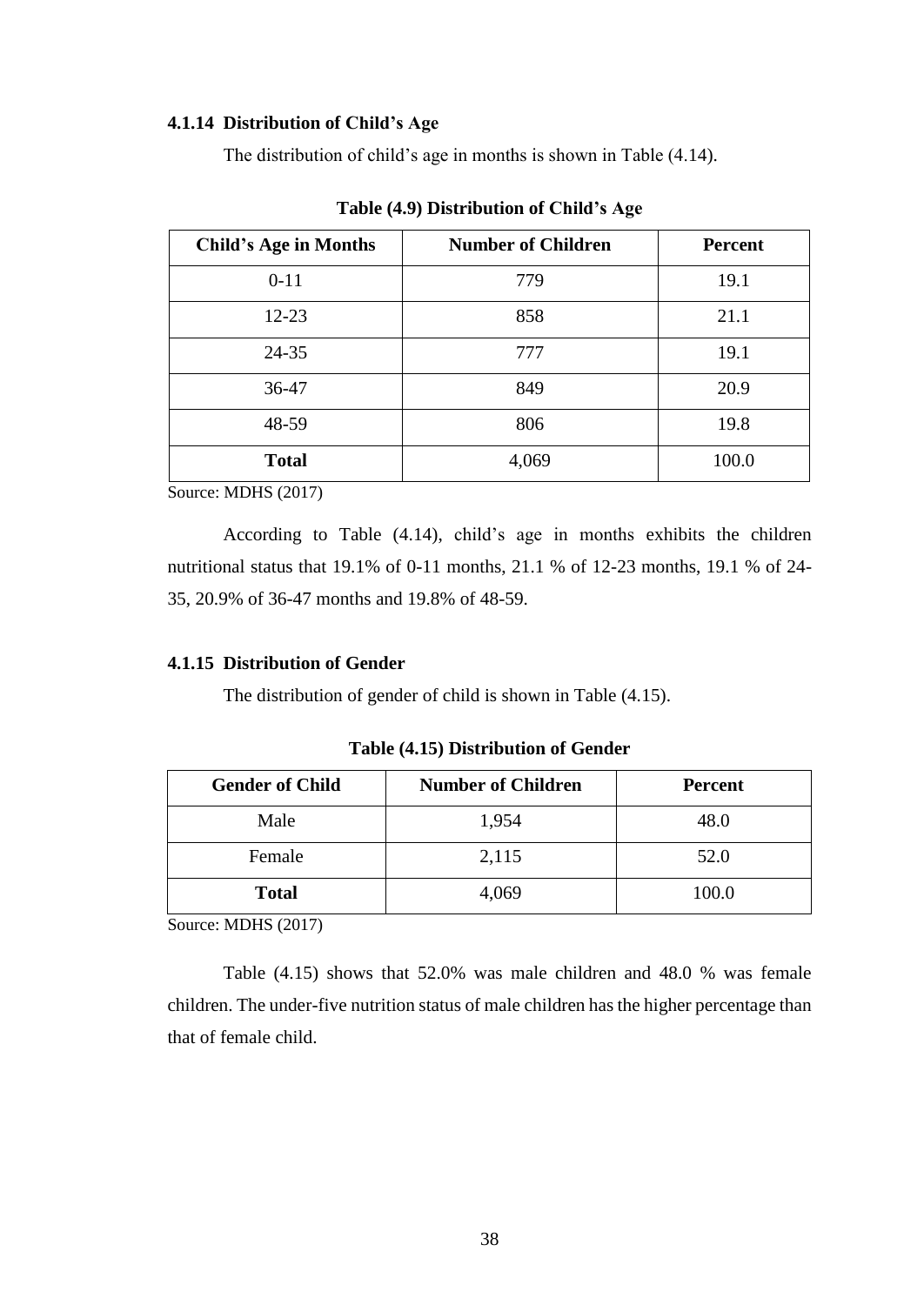### **4.1.16 Distribution of Birth Order**

The distribution of birth order is shown in Table (4.16).

| <b>First Child</b> | <b>Number of Children</b> | <b>Percent</b> |
|--------------------|---------------------------|----------------|
| Yes                | 2,637                     | 64.8           |
| No                 | 1,432                     | 35.2           |
| <b>Total</b>       | 4,069                     | 100.0          |

### **Table (4.16) Distribution of Birth Order**

Source: MDHS (2017)

Table (4.16) shows that 35% was not first child and 65% were first child respectively.

### **4.1.17 Distribution of Size of Child Birth**

The distribution of size of child birth is shown in Table (4.17).

| <b>Size</b>  | <b>Number of Children</b> | <b>Percent</b> |
|--------------|---------------------------|----------------|
| Small        | 654                       | 16.1           |
| Average      | 2,436                     | 59.9           |
| Large        | 979                       | 24.0           |
| <b>Total</b> | 4,069                     | 100.0          |

**Table (4.17) Distribution of Size of Child Birth**

Source: MDHS (2017)

The results of Table (4.17) present that, nearly 60% of the children has average size at birth. Nearly 16% and 24% of the children have small size and large size at birth respectively. The average size at birth is the highest and small size at birth is the lowest in the sample.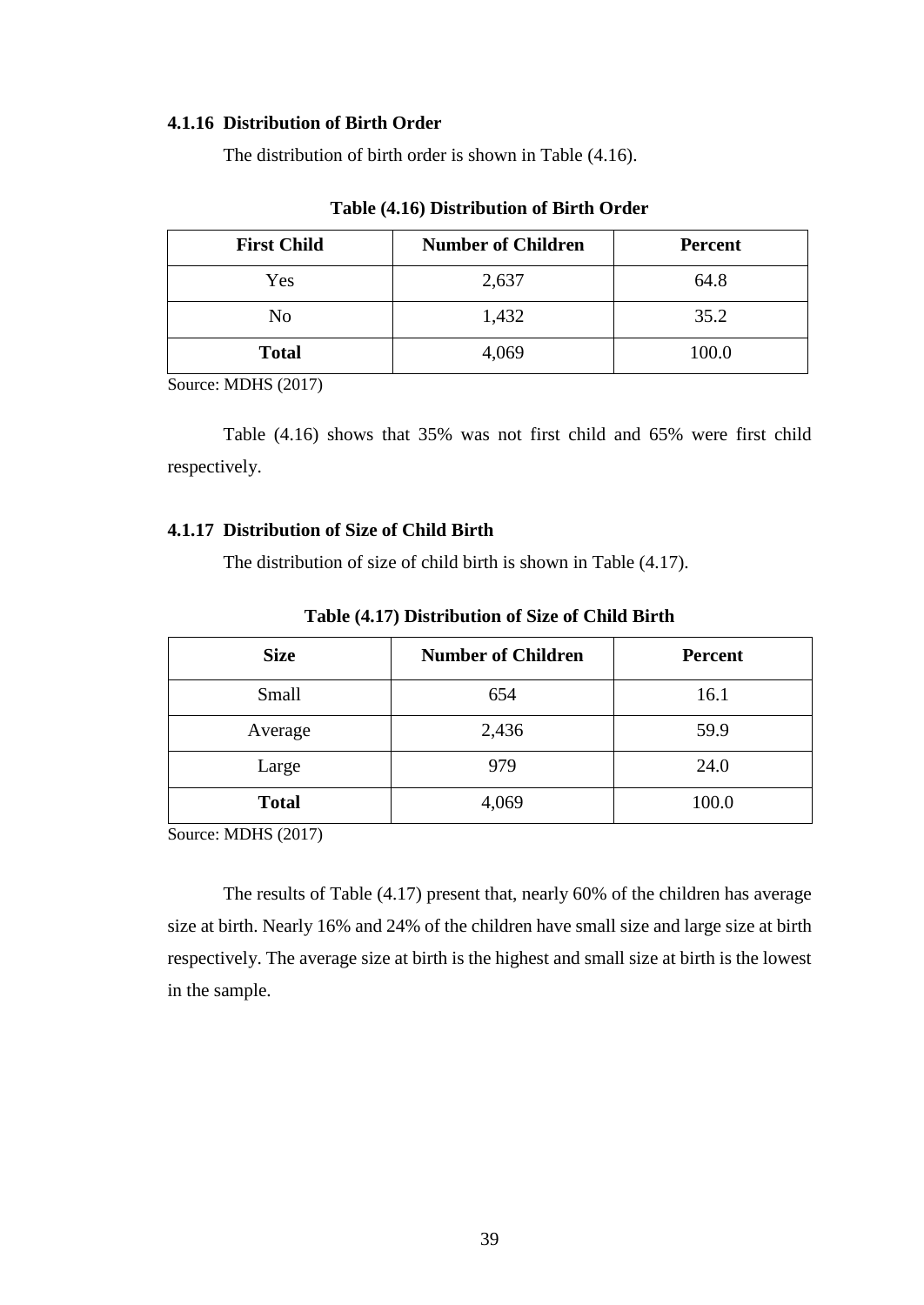### **4.2 Bivariate Analysis of Under-Five Stunting**

In the bivariate analysis of under-five stunting expressed by 16 factors together with chi-square value, degree of freedom and p-value is shown in Table (4.18).

**Table (4.18) Bivariate Analysis of Children Under-Five Stunting and Mother's Characteristics**

|                              | <b>Not Stunting</b> | <b>Stunting</b> | Chi-square   |         |
|------------------------------|---------------------|-----------------|--------------|---------|
| <b>Variable</b>              | (%)                 | (%)             | <b>Value</b> | p-value |
| Mother's Age                 |                     |                 |              |         |
| $15-19$                      | 75(2.5)             | 18(1.6)         | 6.209        | 0.400   |
| $20 - 24$                    | 491(16.7)           | 192(17.1)       |              |         |
| $25-29$                      | 806(27.3)           | 294(26.2)       |              |         |
| 30-34                        | 745(25.3)           | 273(24.4)       |              |         |
| 35-39                        | 537(18.2)           | 215(19.2)       |              |         |
| 40-44                        | 229(7.8)            | 102(9.1)        |              |         |
| 45-49                        | 65(2.2)             | 27(2.4)         |              |         |
|                              |                     |                 |              |         |
| <b>Maternal Age at Child</b> |                     |                 |              |         |
| <b>Birth</b>                 |                     |                 |              |         |
| Less than 20                 | 778(26.4)           | 395(35.2)       | 32.230***    | 0.000   |
| 20-29                        | 1883(63.9)          | 642(57.3)       |              |         |
| 30-39                        | 280(9.5)            | 82(7.3)         |              |         |
| 40 and above                 | 7(0.2)              | 2(0.2)          |              |         |
|                              |                     |                 |              |         |
| <b>Mother Marital Status</b> |                     |                 |              |         |
| Currently married            | 2829(96.0)          | 1065(95.0)      | 1.814        | 0.178   |
| Formerly married             | 119(4.0)            | 56(5.0)         |              |         |
|                              |                     |                 |              |         |
| <b>Place of Residence</b>    |                     |                 |              |         |
| Urban                        | 744(25.2)           | 169(15.1)       | 48.188***    | 0.000   |
| Rural                        | 2204(74.8)          | 952(84.9)       |              |         |
|                              |                     |                 |              |         |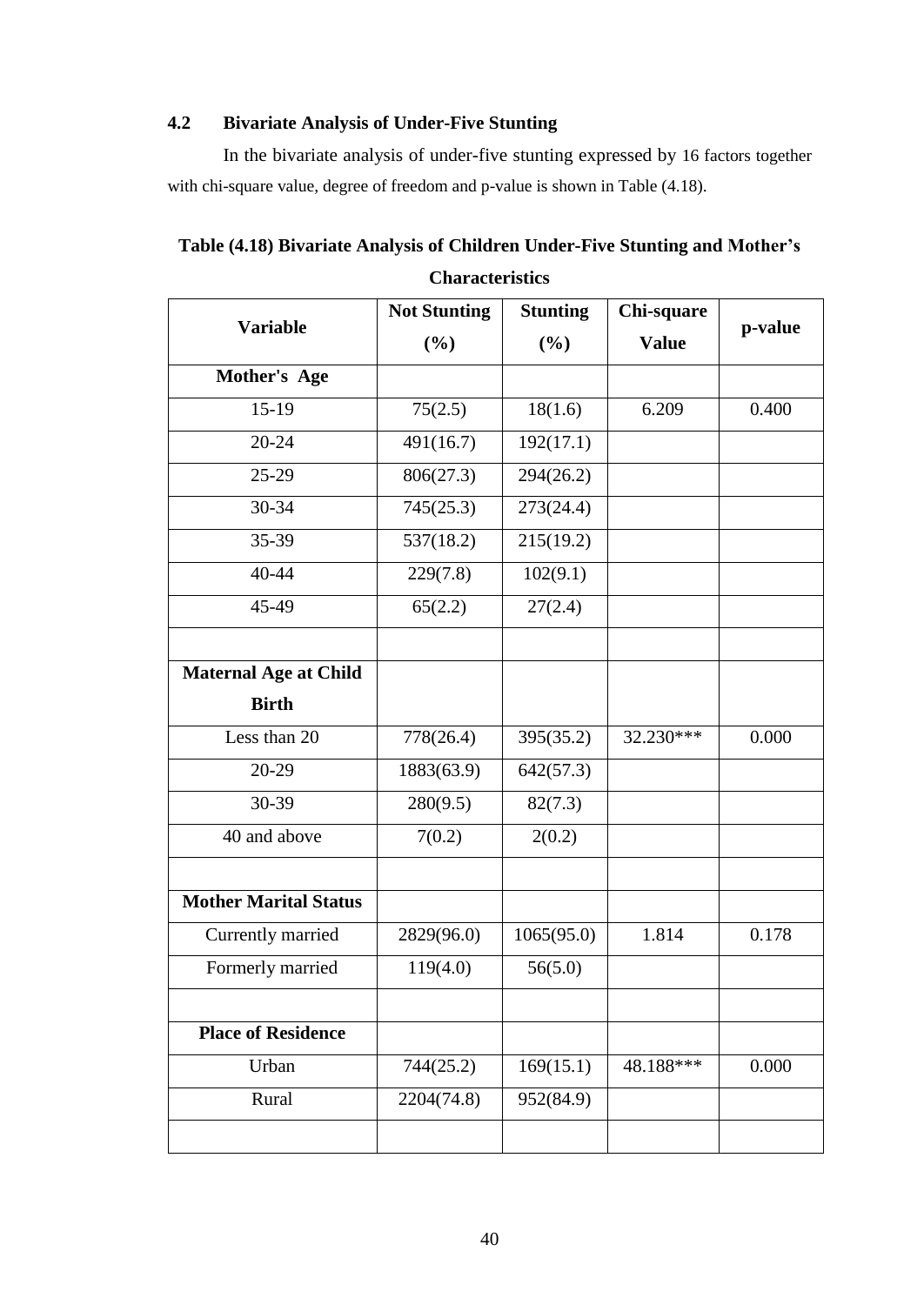|                               | <b>Not</b>      | <b>Stunting</b> | Chi-         |         |
|-------------------------------|-----------------|-----------------|--------------|---------|
| <b>Variable</b>               | <b>Stunting</b> | (%)             | square       | p-value |
|                               | (%)             |                 | <b>Value</b> |         |
| <b>Mother's Education</b>     |                 |                 |              |         |
| No Education                  | 482(16.4)       | 245(21.9)       | 70.463***    | 0.000   |
| Primary                       | 1289(43.7)      | 579(51.7)       |              |         |
| Secondary                     | 912(30.9)       | 250(22.3)       |              |         |
| Higher                        | 265(9.0)        | 47(4.2)         |              |         |
|                               |                 |                 |              |         |
| <b>Employment Status</b>      |                 |                 |              |         |
| Working                       | 1607(54.5)      | 659(58.8)       | $6.016*$     | 0.014   |
| Not Working                   | 1341(45.5)      | 462(41.2)       |              |         |
|                               |                 |                 |              |         |
| <b>Wealth Quintile</b>        |                 |                 |              |         |
| Poorest                       | 775(26.3)       | 427(38.1)       | 120.967***   | 0.000   |
| Poorer                        | 613(20.8)       | 286(25.5)       |              |         |
| Middle                        | 502(17.0)       | 185(16.5)       |              |         |
| Richer                        | 551(18.7)       | 144(12.8)       |              |         |
| Richest                       | 507(17.2)       | 79(7.0)         |              |         |
|                               |                 |                 |              |         |
| Antenatal care visits (times) |                 |                 |              |         |
| $1-4$                         | 948(32.2)       | 417(37.2)       | 68.093***    | 0.000   |
| $5 - 8$                       | 954(32.3)       | 262(23.4)       |              |         |
| 9 And Above                   | 351(11.9)       | 81(7.2)         |              |         |
| None                          | 695(23.6)       | 361(32.2)       |              |         |
|                               |                 |                 |              |         |
| <b>Body mass index</b>        |                 |                 |              |         |
| Normal                        | 1877(63.7)      | 736(65.7)       | 20.987***    | 0.000   |
| Thin                          | 304(10.3)       | 157(14.0)       |              |         |
| Overweight/Obese              | 767(26.0)       | 228(20.3)       |              |         |
|                               |                 |                 |              |         |

**Table (4.18) Bivariate Analysis of Children Under-Five Stunting and Mother's Characteristics (Continued)**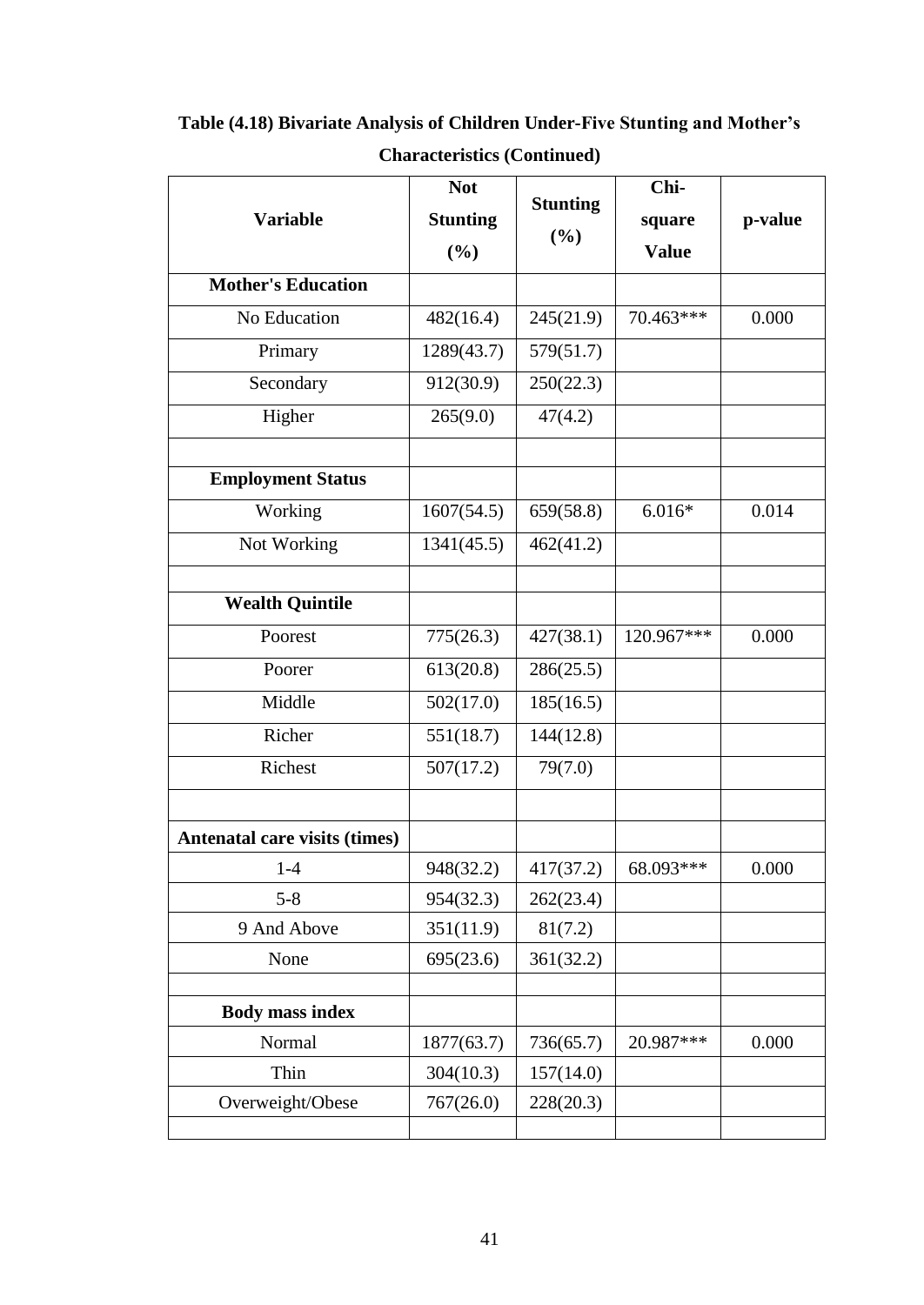| <b>Variable</b>                           | <b>Not</b><br><b>Stunting</b><br>(%) | <b>Stunting</b><br>(%) | Chi-<br>square<br><b>Value</b> | p-value |
|-------------------------------------------|--------------------------------------|------------------------|--------------------------------|---------|
| <b>Maternal height</b>                    |                                      |                        |                                |         |
| Less than 145cm                           | 125(4.2)                             | 112(10.0)              | 145.239***                     | 0.000   |
| 145-149                                   | 534(19.8)                            | 315(28.1)              |                                |         |
| 150-154                                   | 1073(36.4)                           | 438(39.1)              |                                |         |
| 155-159                                   | 830(28.2)                            | 207(18.5)              |                                |         |
| 160 cm and above                          | 336(11.4)                            | 49(4.4)                |                                |         |
| <b>Received vitamin A1</b>                |                                      |                        |                                |         |
| Yes                                       | 1445(49.0)                           | 604(53.9)              | 7.687***                       | 0.006   |
| N <sub>o</sub>                            | 1503(51.0)                           | 517(46.1)              |                                |         |
| <b>Breastfeeding within first</b><br>hour |                                      |                        |                                |         |
| Yes                                       | 1759(59.7)                           | 626(55.8)              | 4.897**                        | 0.027   |
| N <sub>o</sub>                            | 1189(40.3)                           | 495(44.2)              |                                |         |

**Table (4.18) Bivariate Analysis of Children Under-Five Stunting and Mother's** 

| <b>Characteristics (Continued)</b> |  |
|------------------------------------|--|
|------------------------------------|--|

Note: \*\*\* significance at 1%, \*\* significance at 5%, \* significance at 10% level

The results from the bivariate data analysis, maternal age at child birth, place of residence, mother's educational attainment, wealth quintile, antenatal care visits, BMI, maternal' height and received vitamin A1 are significant at 1% level and employment status and Breastfeeding within first hour are statistically significant at 5% level. This means that under five stunting is significantly associated with mother's characteristic except marital status.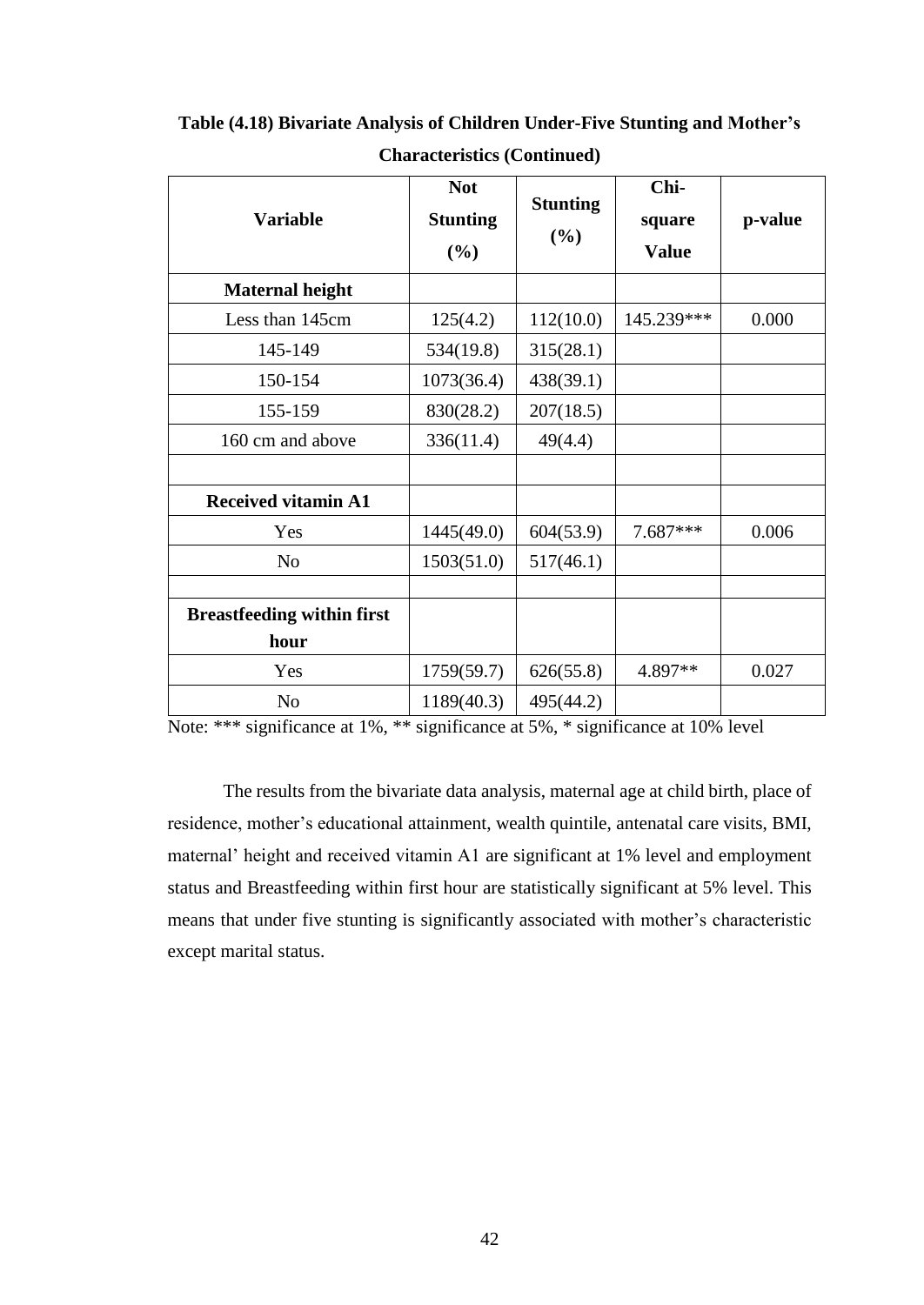| <b>Variable</b>             | <b>Not</b>  |                  | Chi-square   |         |
|-----------------------------|-------------|------------------|--------------|---------|
|                             | Stunting(%) | Stunting $(\% )$ | <b>Value</b> | p-value |
| <b>Child's age in Years</b> |             |                  |              |         |
| Under 1 Year                | 538(18.2)   | 241(21.5)        | 104.194***   | 0.000   |
| $1 - 2$                     | 581(19.7)   | 277(24.7)        |              |         |
| $2 - 3$                     | 496(16.8)   | 281(25.1)        |              |         |
| $3-4$                       | 660(22.4)   | 189(16.9)        |              |         |
| $4 - 5$                     | 673(22.8)   | 133(11.9)        |              |         |
|                             |             |                  |              |         |
| <b>Gender of child</b>      |             |                  |              |         |
| Male                        | 1530(51.9)  | 585(52.2)        | 0.027        | 0.870   |
| Female                      | 1418(48.1)  | 536(47.8)        |              |         |
|                             |             |                  |              |         |
| <b>Birth order</b>          |             |                  |              |         |
| <b>First Child</b>          | 1841(62.4)  | 796(71.0)        | 26.086***    | 0.000   |
| Not First Child             | 1107(37.6)  | 325(29.0)        |              |         |
|                             |             |                  |              |         |
| Size of child at birth      |             |                  |              |         |
| Small                       | 405(13.7)   | 249(22.2)        | 44.847***    | 0.000   |
| Average                     | 1799(61.0)  | 637(56.8)        |              |         |
| Large                       | 744(25.2)   | 235(21.0)        |              |         |
|                             |             |                  |              |         |

**Table (4.19) Bivariate Analysis of Under-Five Stunting and Children's** 

**Characteristics**

According to Table (4.19) have shown that all independent variables are significant at 1 % level except gender of child. This means that under five stunting is significantly associated with child's age, birth order, and size of child at birth.

Note: \*\*\* significance at 1%, \*\* significance at 5%, \* significance at 10% level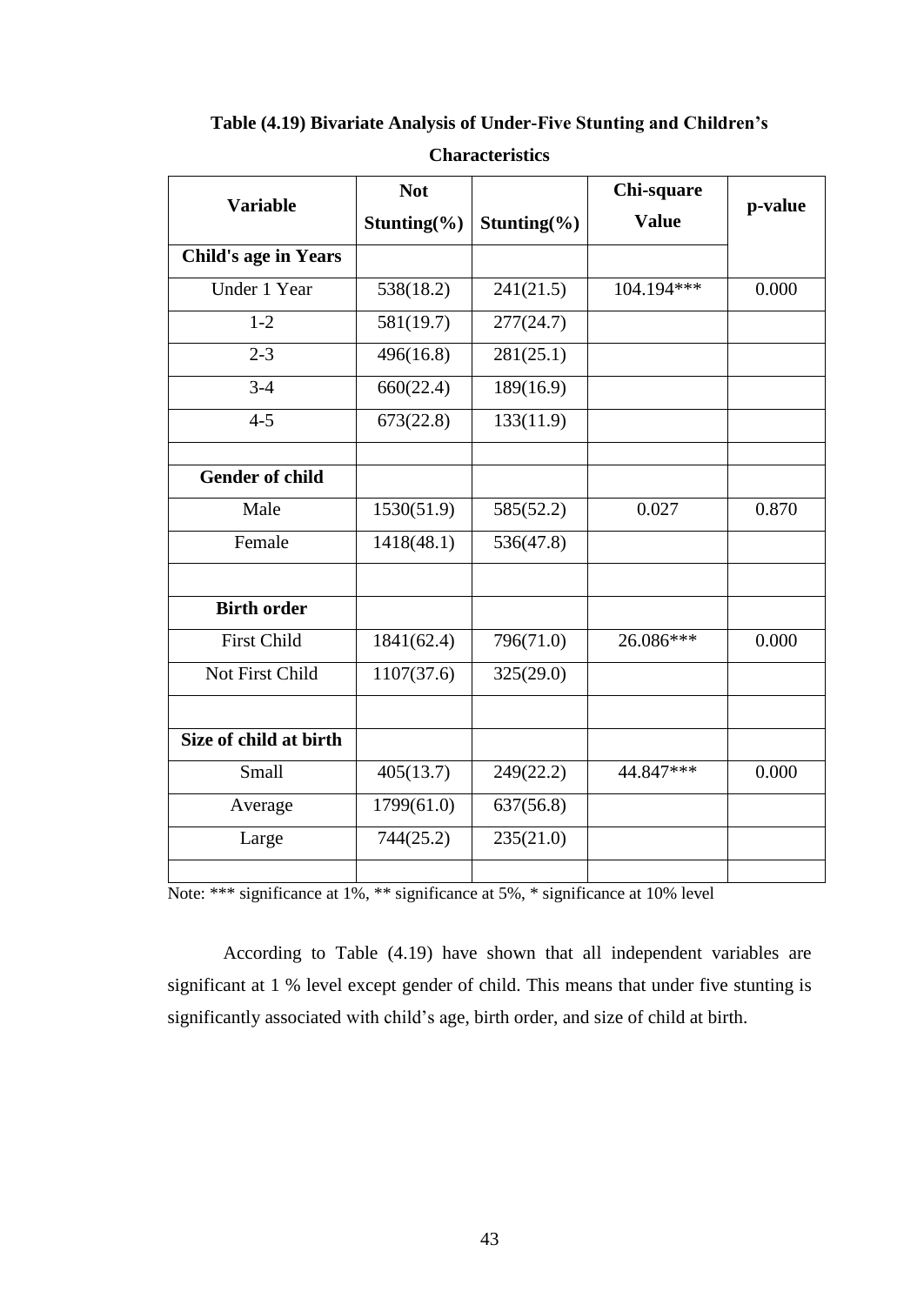#### **4.3 Binary Logistic Regression Analysis**

This section presents the evaluation and parameter estimates of binary logistic model.

### **4.3.1 Model Evaluation**

Table (4.20) presents model fitting information for binary logistic model for child stunting.

| <b>Model Fitting Criteria</b>            | Chi-square<br>value | df | p-value |  |
|------------------------------------------|---------------------|----|---------|--|
| <b>Omnibus Test of Model Coefficient</b> | 422.30              | 38 | 0.000   |  |
| Hosmer and Lemeshow (H-L) Tests          | 7.01                |    | 0.428   |  |
| -2 Log Likelihood                        | 2184.02             |    |         |  |
| Cox & Snell R Square                     | 0.0882              |    |         |  |

**Table (4.20) Model Fitting Information for Binary Logistic Model**

According to the results of the Tale (4.20), the value of the Omnibus tests of model coefficient was found that the model for stunting is significant (Chisquare=422.30, df =38, p=0.000). There is no evidence of lack of fit based on the H-L statistic, so apparently any lack of fit (Chi-square=7.01, df=9, p=0.428). The existence of a relationship between the independent variables and the dependent variable is supported according to the -2 log likelihood value (2184.02). According to the results of Cox & Snell  $\mathbb{R}^2$  8.82% of variation in stunting can be predicted from the linear combination of the independent variables.

### **4.3.2 Parameter Estimation of Child Stunting**

The following Table (4.21) shows the results of the binary logistic regression analysis. The findings indicate that there is significant relationship between demographic, socio-economic characteristics.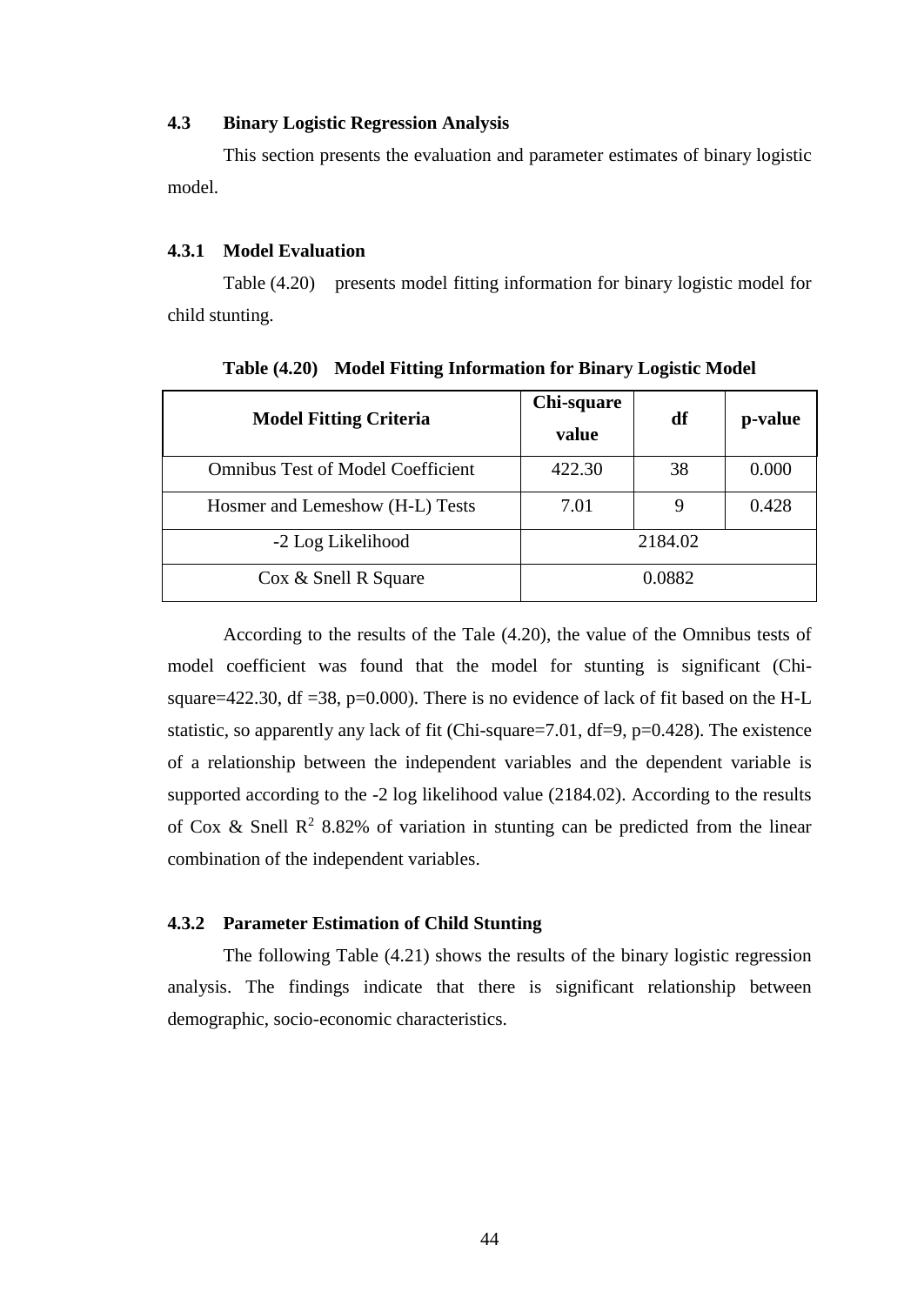|                                |         |      |         |       | 95% C.I. for |          |              |
|--------------------------------|---------|------|---------|-------|--------------|----------|--------------|
| <b>Variable</b>                | B       | S.E. | Wald    | Sig.  | Exp(B)       |          | EXP(B)       |
|                                |         |      |         |       |              | Lower    | <b>Upper</b> |
| Mother's age                   |         |      |         |       |              |          |              |
| $15 - 20$                      | $-0.05$ | 0.23 | $-0.22$ | 0.827 | 0.95         | $-0.501$ | 0.401        |
| $20 - 25$                      | 0.20    | 0.17 | 1.24    | 0.216 | 1.23         | $-0.120$ | 0.530        |
| $25 - 30$                      | 0.15    | 0.15 | 0.95    | 0.340 | 1.16         | $-0.156$ | 0.451        |
| 30-35                          | 0.12    | 0.15 | 0.79    | 0.431 | 1.13         | $-0.178$ | 0.418        |
| $35 - 40$                      | 0.12    | 0.15 | 0.78    | 0.438 | 1.13         | $-0.181$ | 0.419        |
| $40 - 45$                      | 0.12    | 0.16 | 0.73    | 0.465 | 1.12         | $-0.199$ | 0.435        |
| $45-49$ (ref)                  |         |      |         |       |              |          |              |
| Mother's age at child          |         |      |         |       |              |          |              |
| birth<br>less than 20          | 0.15    | 0.6  | 0.25    | 0.804 | 1.16         | $-1.030$ | 1.328        |
| 20-29                          | 0.03    | 0.6  | 0.04    | 0.966 | 1.03         | $-1.147$ | 1.199        |
| 30-39                          | 0.08    | 0.6  | 0.13    | 0.895 | 1.08         | $-1.098$ | 1.256        |
| 40 and above (ref)             |         |      |         |       |              |          |              |
| <b>Mother's marital status</b> |         |      |         |       |              |          |              |
| <b>Formerly Marriage</b>       | $-0.02$ | 0.11 | $-0.2$  | 0.845 | 0.98         | $-0.228$ | 0.187        |
| Currently Marriage (ref)       |         |      |         |       |              |          |              |
| <b>Place of residence</b>      |         |      |         |       |              |          |              |
| Urban                          | $-0.05$ | 0.07 | $-0.78$ | 0.435 | 0.94         | $-0.185$ | 0.080        |
| Rural (ref)                    |         |      |         |       |              |          |              |
| <b>Mother's educational</b>    |         |      |         |       |              |          |              |
| Primary                        | 0.05    | 0.06 | 0.75    | 0.452 | 1.05         | $-0.074$ | 0.167        |
| Secondary                      | $-0.03$ | 0.08 | $-0.37$ | 0.710 | 0.97         | $-0.176$ | 0.120        |
| Higher                         | 0.00    | 0.12 | 0.03    | 0.978 | 1.00         | $-0.235$ | 0.242        |
| No Education (ref)             |         |      |         |       |              |          |              |
| <b>Employment Status</b>       |         |      |         |       |              |          |              |
| Working                        | 0.05    | 0.05 | 1.18    | 0.238 | 1.06         | $-0.036$ | 0.144        |
| Not Working (ref)              |         |      |         |       |              |          |              |

**Table (4.21) Binary Logistic Regression Analysis of the Relationship between Child Stunting and Selected Variables**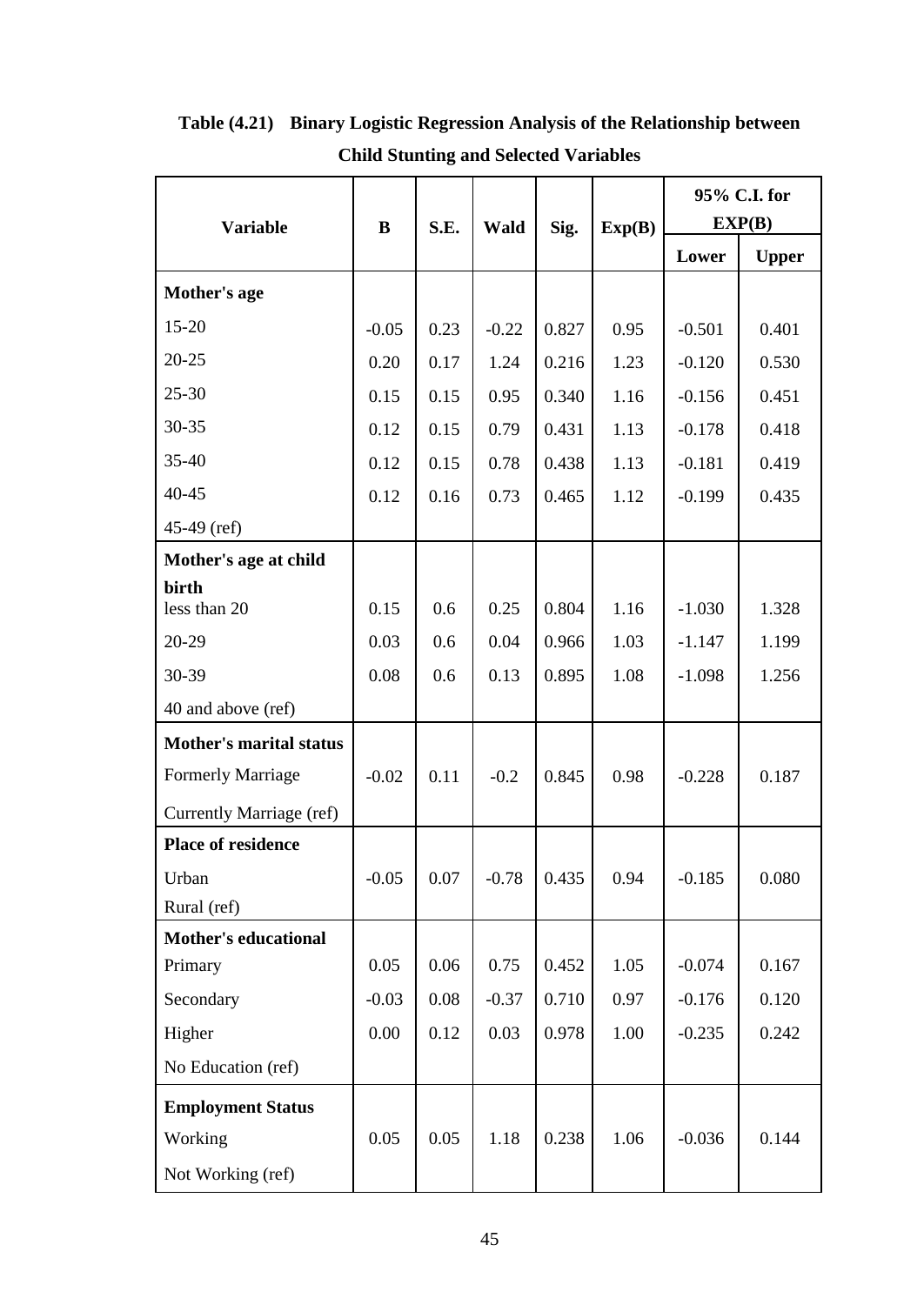|                             |           |              |         |        |      | 95% C.I. for |              |
|-----------------------------|-----------|--------------|---------|--------|------|--------------|--------------|
| <b>Variable</b>             | B         | S.E.<br>Wald | Sig.    | Exp(B) |      | EXP(B)       |              |
|                             |           |              |         |        |      | Lower        | <b>Upper</b> |
| <b>Wealth quintile</b>      |           |              |         |        |      |              |              |
| Poorest                     | $0.38***$ | 0.1          | 3.79    | 0.000  | 1.46 | 0.183        | 0.573        |
| Poorer                      | $0.35***$ | 0.1          | 3.56    | 0.000  | 1.42 | 0.158        | 0.544        |
| Middle                      | $0.25**$  | 0.1          | 2.49    | 0.013  | 1.28 | 0.053        | 0.444        |
| Richer                      | 0.15      | 0.09         | 1.61    | 0.108  | 1.16 | $-0.033$     | 0.337        |
| Richest (ref)               |           |              |         |        |      |              |              |
| <b>Number of antenatal</b>  |           |              |         |        |      |              |              |
| care visits                 |           |              |         |        |      |              |              |
| 1-4 times                   | 0.02      | 0.06         | 0.34    | 0.731  | 1.02 | $-0.099$     | 0.141        |
| 5-8 times                   | $-0.104$  | 0.069        | $-1.52$ | 0.129  | 0.90 | $-0.239$     | 0.030        |
| 9 times and Above           | $-0.125$  | 0.095        | $-1.32$ | 0.188  | 0.88 | $-0.312$     | 0.061        |
| None (ref)                  |           |              |         |        |      |              |              |
| <b>Maternal body mass</b>   |           |              |         |        |      |              |              |
| index (BMI)                 |           |              |         |        |      |              |              |
| Thin                        | $0.24***$ | 0.08         | 2.96    | 0.003  | 1.27 | 0.080        | 0.396        |
| Normal                      | $0.09*$   | 0.06         | 1.7     | 0.088  | 1.1  | $-0.014$     | 0.204        |
| Overweight/Obese (ref)      |           |              |         |        |      |              |              |
| <b>Maternal height</b>      |           |              |         |        |      |              |              |
| Less than 145cm             | $0.93***$ | 0.12         | 7.7     | 0.000  | 2.52 | 0.690        | 1.161        |
| 145-149                     | $0.64***$ | 0.1          | 6.64    | 0.000  | 1.89 | 0.450        | 0.828        |
| 150-154                     | $0.8***$  | 0.09         | 5.27    | 0.000  | 1.62 | 0.303        | 0.665        |
| 155-159                     | $0.22**$  | 0.1          | 2.33    | 0.020  | 1.25 | 0.036        | 0.414        |
| 160 cm and above (ref)      |           |              |         |        |      |              |              |
| <b>Received Vitamin A1</b>  |           |              |         |        |      |              |              |
| Yes                         | $0.09*$   | 0.05         | 1.94    | 0.052  | 1.09 | $-0.001$     | 0.182        |
| No(ref)                     |           |              |         |        |      |              |              |
| <b>Breastfeeding within</b> |           |              |         |        |      |              |              |
| first hour                  |           |              |         |        |      |              |              |
| Yes                         | 0.03      | 0.05         | 0.55    | 0.579  | 1.03 | $-0.068$     | 0.122        |
| No(ref)                     |           |              |         |        |      |              |              |

**Table (4.21) Binary Logistic Regression Analysis of the Relationship between Child Stunting and Selected Variables (Continued)**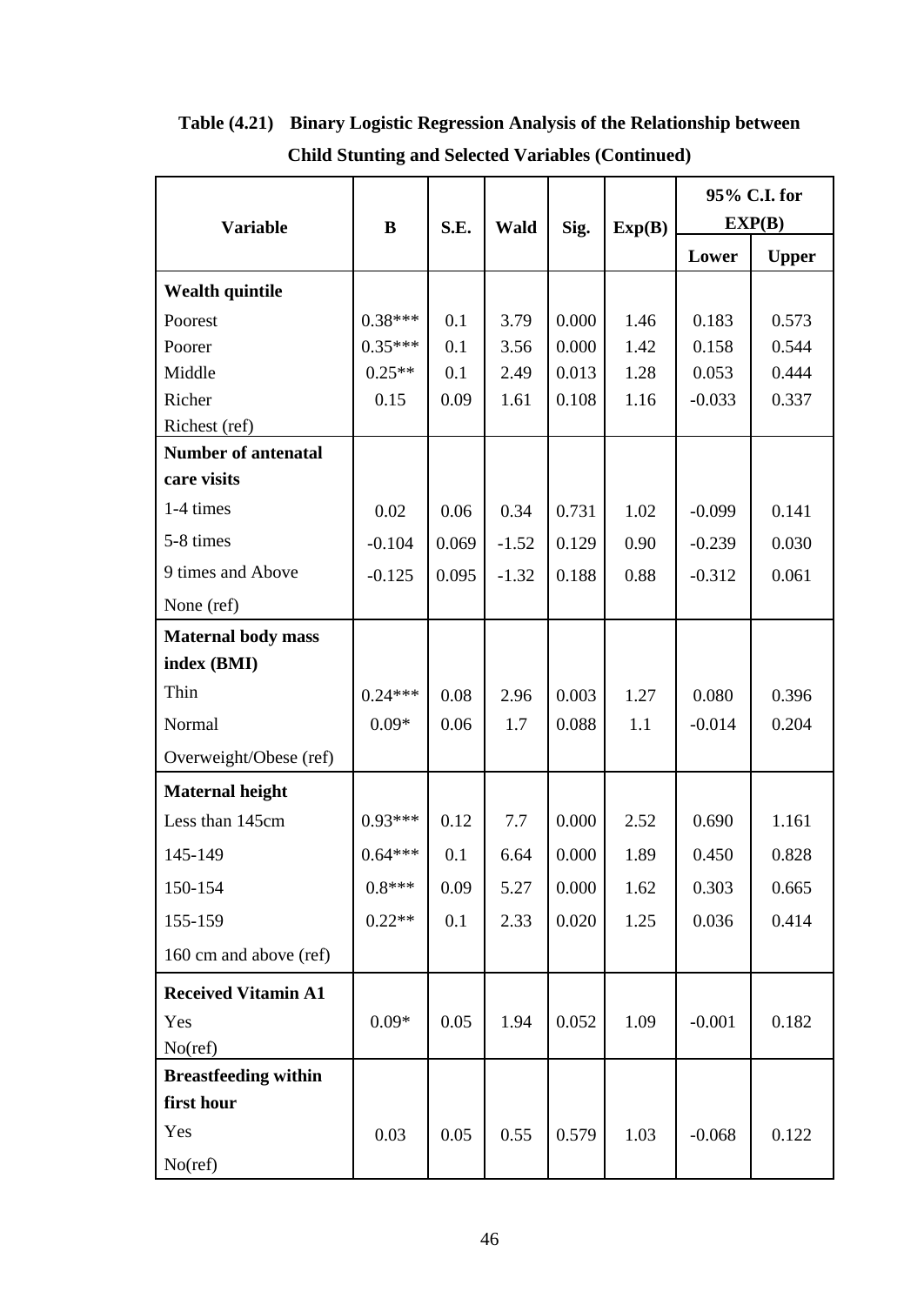|                        |           |      |         |       |        | 95% C.I. for |              |
|------------------------|-----------|------|---------|-------|--------|--------------|--------------|
| <b>Variable</b>        | B         | S.E. | Wald    | Sig.  | Exp(B) | EXP(B)       |              |
|                        |           |      |         |       |        | Lower        | <b>Upper</b> |
| Child's age in months  |           |      |         |       |        |              |              |
| $0-11$ months          | $0.45***$ | 0.08 | 5.5     | 0.000 | 1.56   | 0.288        | 0.606        |
| 12-23 months           | $0.51***$ | 0.08 | 6.68    | 0.000 | 1.67   | 0.363        | 0.664        |
| 24-35 months           | $0.64***$ | 0.08 | 8.43    | 0.000 | 1.90   | 0.491        | 0.789        |
| 36-47 months           | $0.2**$   | 0.08 | 2.59    | 0.010 | 1.22   | 0.048        | 0.348        |
| 48-59 months (ref)     |           |      |         |       |        |              |              |
| Sex of child           |           |      |         |       |        |              |              |
| Male                   | 0.04      | 0.04 | 0.86    | 0.392 | 1.04   | $-0.049$     | 0.124        |
| Female (ref)           |           |      |         |       |        |              |              |
| <b>Birth order</b>     |           |      |         |       |        |              |              |
| <b>First Child</b>     | $0.14**$  | 0.06 | 2.22    | 0.026 | 1.15   | 0.164        | 0.263        |
| No First Child (ref)   |           |      |         |       |        |              |              |
| Size of child at birth |           |      |         |       |        |              |              |
| Small                  | $0.38***$ | 0.07 | 5.47    | 0.000 | 1.47   | 0.246        | 0.520        |
| Average                | 0.09      | 0.05 | 1.62    | 0.105 | 1.09   | $-0.018$     | 0.196        |
| Large (ref)            |           |      |         |       |        |              |              |
| <b>Constant</b>        | $-2.28$   | 0.61 | $-3.73$ | 0.000 | 0.10   | $-3.474$     | $-1.082$     |

**Table (4.21) Binary Logistic Regression Analysis of the Relationship between Child Stunting and Selected Variables (Continued)**

Source: MDHS (2017)

Note: \*\*\* significance at 1%, \*\* significance at 5%, \* significance at 10% level

In this Binary Logistic Regression modeling of the occurrence of the stunting among children age 0-59 months, 16 explaining variables are determined wealth quintile, child's age, birth order, small size of child, mother's height, body mass index and received vitamin A1 are statistically significant.

The coefficient of wealth quintile was statistically significant at 1% level and it has positive effect on stunting. It was found that poorest, poorer, middle and richer mothers have 46%, 42%, 28% AND 16% more likely to stunt compared with the richest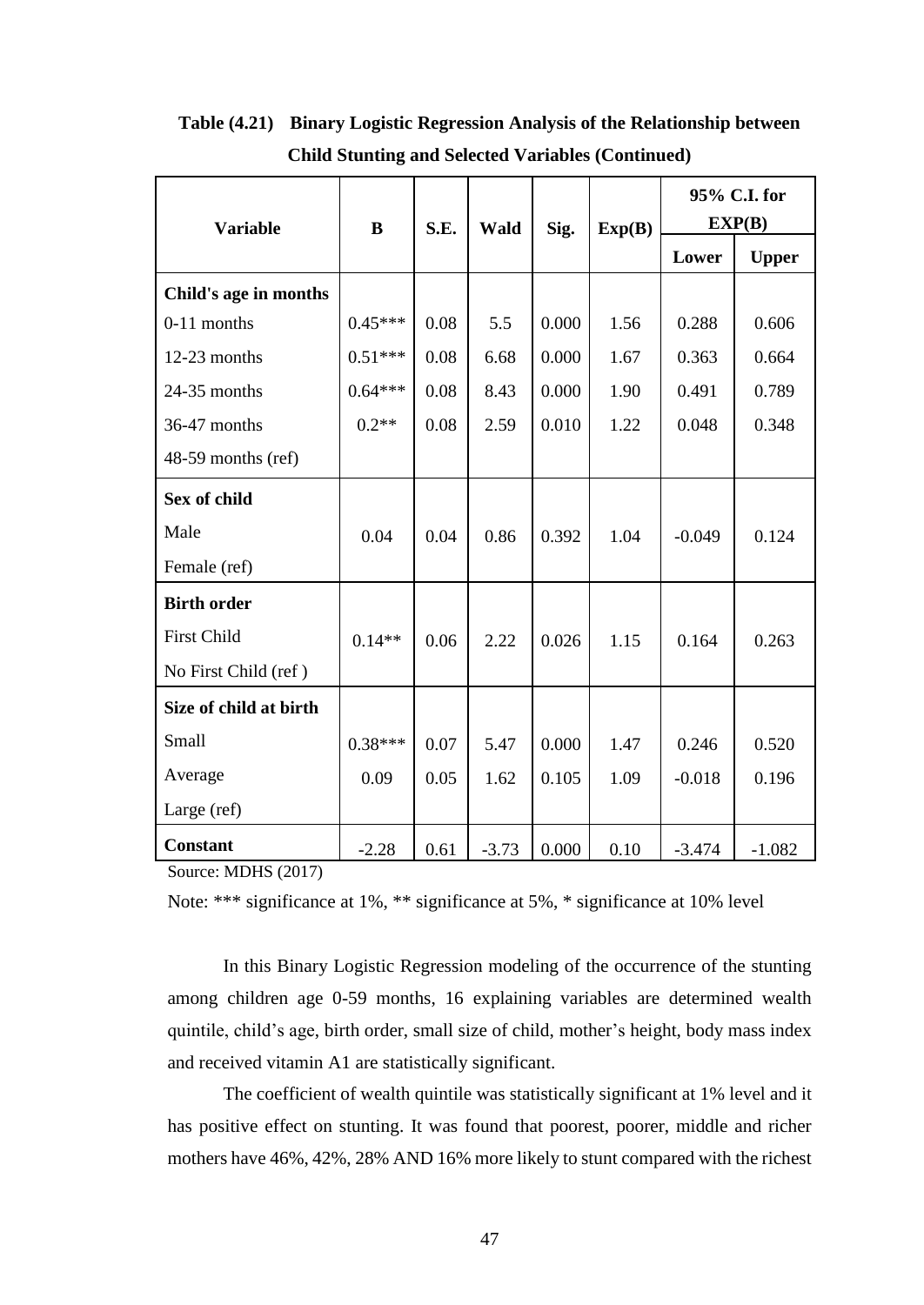mothers. The 95% of confident interval for poorest mothers suggested the magnitude of the effect could be anywhere from a 0.183 increase to 0.573 and that for poorer mothers was 0.158 to 0. 544. The 95% of confident interval for middle wealth index suggested the magnitude of the effect could be anywhere from a 0.053 increase to 0.444 and that for richer mothers was -0.033 to 0.337.

The coefficient for child age was statistically significant at 1% level and it was positively effect on stunting and the children have 56% more likely to have stunting in age 0-11 months compared with the children age 48 to 59 months. The children age 12- 23 months have 67% more likely to stunt compared with the children aged 48-59 months. The 95% of confident interval for under 1 year suggested the magnitude of the effect could be anywhere from a 0.288 increase to 0.606. The 95% of confident interval for under 1-2 years suggested the magnitude of the effect could be anywhere from a 0.363 increase to 0.664. It has been found that, children age 24-35 months and those age 36-47 months have 90% and 22% more likely to stunt compared with the children age 48-59 months. The 95% of confident interval for under 2-3 years and 3-4 years suggested the magnitude of the effect could be anywhere from a 0.491 increase to 0.789 and 0.048 To 0.348.

The coefficient for birth order was statistically significant at 5% level and it was positive effect on stunting. It was found that the first child have 15% more likely to stunt compared with not the first child. The 95% of confident interval suggested the magnitude of the effect could be anywhere from a 0.164 increase to 0.263.

The coefficient for size of child at birth was statistically significant at 1% level and it was positive effect on stunting. If the size of child at birth were small, the children were 47% more likely to chance stunting compared with the large size of child at birth. The 95% of confident interval for small size of child at birth suggested the magnitude of the effect could be anywhere from a 0.246 increase to 0.520.

The coefficients for thin and normal body mass index were statistically significant at 1% level and 10% level. It was found that when body mass index of mother were thin, the mother has 27% more likely to have stunting and for normal body mass index mother has 10% more likely to chance stunting compared with overweight/obese body mass index. The 95% of confident interval for thin body mass index suggested the magnitude of the effect could be anywhere from a 0.080 increase to 0.396 and for normal body mass index was -0.014 to 0.204.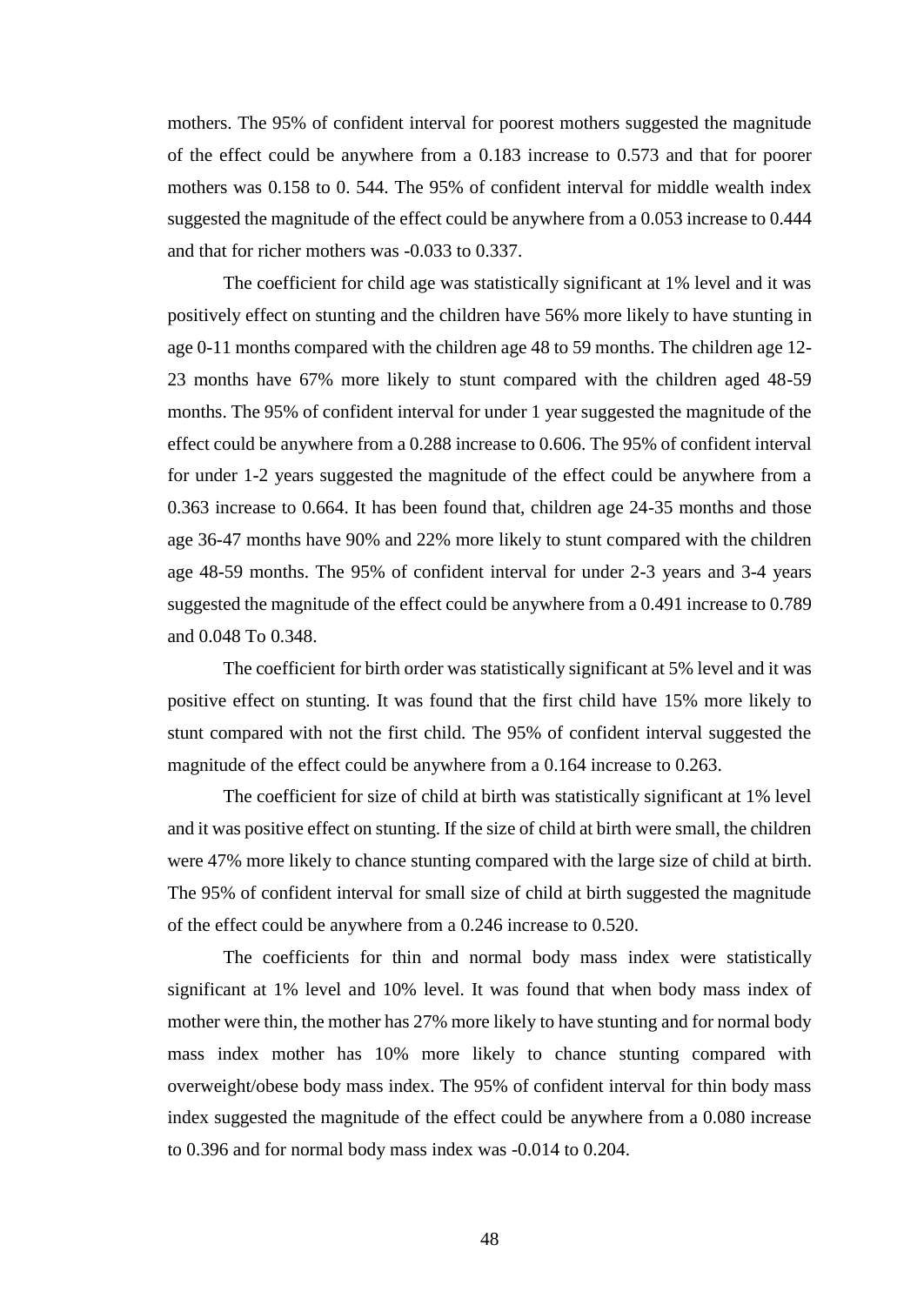The coefficient for mother height is positively related to stunting. The coefficient of height (155-159) cm was statistically significant at 5% level. The rest coefficients were statistically significant at 1% level. It was found that if mother's height is less than 145cm, children have nearly 3 times more likely to stunt compared with mother's height 160cm and above. The 95% of confident interval for less than 145cm suggested the magnitude of the effect could be anywhere from a 0.690 increase to 1.161. If mother's height was 145-149cm, children have nearly two times more likely to stunt compared with mother's height 160cm and above. The 95% of confident interval for 145-149cm suggested the magnitude of the effect could be anywhere from a 0.450 increase to 0.828. The children whose mother's height was 150-154cm have 62% more likely to stunt compared with mother's height 160cm and above. The 95% of confident interval for 150-154cm suggested the magnitude of the effect could be anywhere from a 0.303 increase to 0.665. When mother's height was 155-159cm, the children have 25% more likely to stunt compared with mother's height 160cm and above. The 95% of confident interval for 155-159cm suggested the magnitude of the effect could be anywhere from a 0.036 increase to 0.414.

The coefficient for children received Vitamin A1 was statistically significant as 10% level and positively effect on stunting. It was found that the children whose received Vitamin A1 have 9% more likely to stunt compared with the children whose did not received Vitamin A1. The 95% of confident interval suggested the magnitude of the effect could be anywhere from a -0.001 increase to 0.182.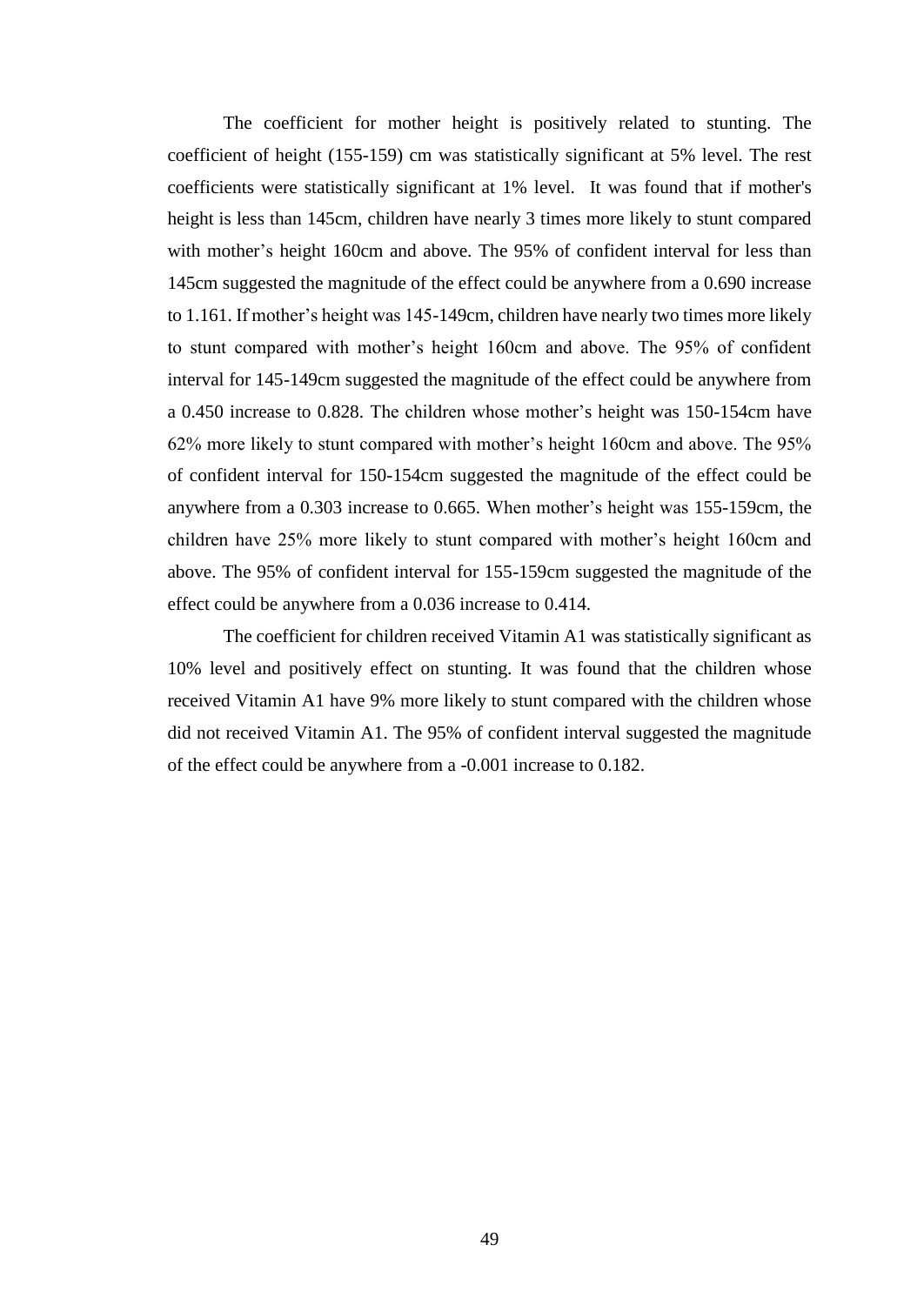# **CHAPTER V CONCLUSION**

### **5.1 Findings**

This study examined the predictors of under-five child stunting on nutritional status. Stunting reflects a country's level of socio-economic development and quality of life. It utilized the nationally representative data from the Myanmar Demographic and Health Survey (MDHS 2015-16). In this study, nutritional status of under five years children was expressed as indicator of Height-for-age (stunted) according to the criteria of WHO (2009). Among under five children, one-third are stunting.

Concerning with the descriptive statistics of stunting children, most of the mothers is aged 20-29 and they got married age 20-29. The numbers of currently married women were more than that of formerly married women. The percentage of mothers who lived in rural area was more than in urban area. Educated mothers are more than non-educated. More than half of the mothers are working women. The largest percentage of wealth quintile was found in poorest quintile. Most of mother has height between 150 and 154 cm. Most of the mothers took antenatal care visit between 1 to 4 times and body mass index was Normal. The number of received vitamin A1 is more than that of not received vitamin A. Among under five children, the percentage of male children was higher than that female children. The number of first child is more than that of not first child. In size of child birth, the most children were average size.

According to bivariate analysis of Under-Five Stunting, all independent variables are associated with stunting except mother's age, marital status and sex of child.

According to the results of binary logistic regression model of the under-five stunting children, wealth quintile, mother's height, mother's body mass index (BMI), received Vitamin A, child's age, birth order and small size of child at birth have positive effects and more chance to be stunting.

### **5.2 Discussions**

In this study, there were 4069 under five children. Among them 1121 (28%) were stunting children and 2948 (72%) were not stunting children. According to the result of binary logistic regression, under five children belonging to poorest household were at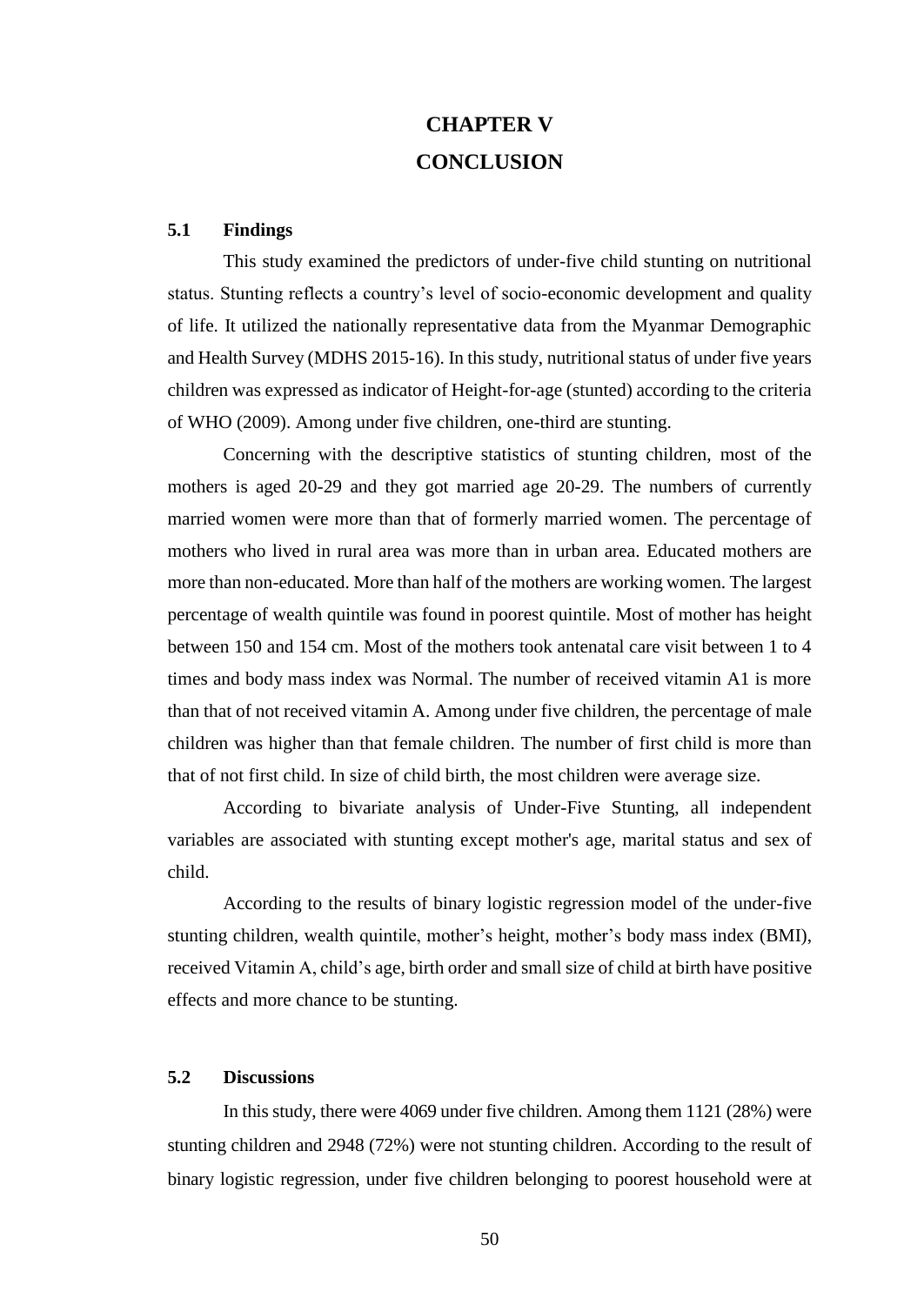higher odds of being stunted when compared to those from wealthy households. This finding is similar to previous research conducted in Blagladesh (Hong et al., 2006), India (Chalasani and Rutstein , 2014) and Indonesia (Ramli et al., 2009). Mother height was associated with stunting among all children aged under five years. Short maternal height (<145cm) has largest odds to be stunting. A research conducted in 35 LMICs found the association of shorter maternal height with stunting among children aged 12-59 months (Li, Z., et al., 2010). Wali et al., 2020 also found that mother's height less than 145cm was significant factor on stunting. Maternal height provides a useful marker for assessing intergenerational linkages in child's health before or immediately after birth with lasting influence over a few years. In this study, child age was significant effect on stunting. This result is consistent with previous result conducted in West Gojam Zone (Teshome et al., 2009) and Sri Lanka (Haque, 2005). Small size of child at birth was significant effect on stunting. This finding was also found in Sri Lanka (Haque, 2005).

### **5.3 Suggestions and Further Study**

This study aims to investigate the determinants of under-five stunting in Myanmar. In fact, mother's age at child birth, place of residence, mother's educational status and breastfeeding within first hour are also essential and important determining factors for under-five stunting in Myanmar. Too young less than 20 years and over 40 year of mother's at child birth can affect the infant nutrition status through mother's BMI or mother's educational status. Being low knowledge about the nutritional facts also cause the under-five stunting. Colostrum (breast milk) produced immediately after birth to contain the good antibodies, to fight against infections from mother and should receive within first hour after birth. Therefore, breastfeeding within first hour is also an important for preventing the under-five stunting. Place of residence, urban or rural areas affect the under-five stunting because infants from rural areas does not receive good or average immunization coverage to fight against the infections. But, these determining factors are not significant in thisstudy because of many confounding factors. So, further research for under-five stunting should be studied to evaluate these issues from wider perspective. Moreover, research for determinants on stunting under two years should be studied.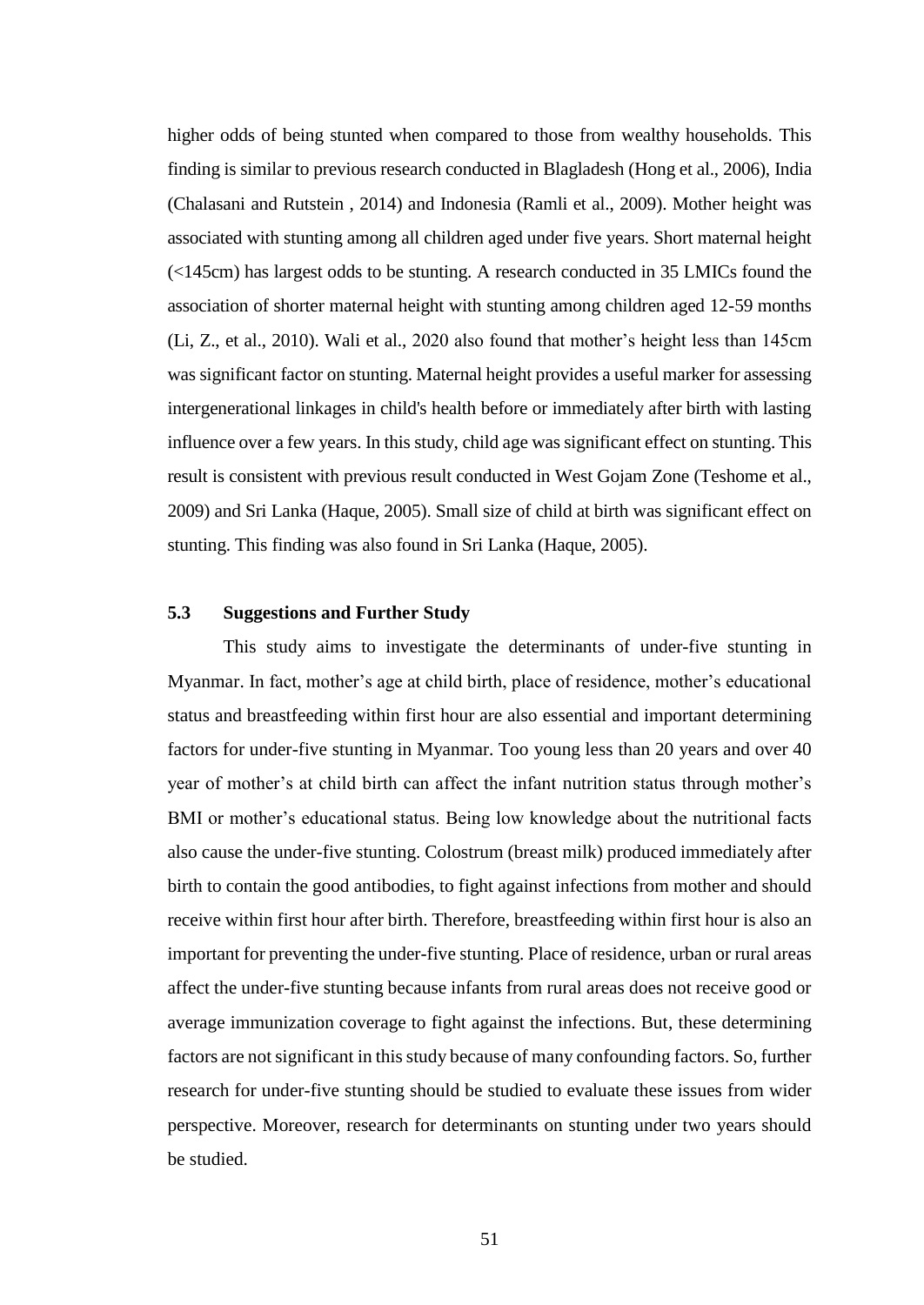### **REFERENCES**

- Adelo, B., & S.Temesgen. (2015). Undernutritional Status of Children in Ethiopia: Application of Partial Proportional Odds Model. *Turkiye Klinikleri Journal of Biostatistics*. doi:DOI:10.5336/BIOSTATIC.2015-47184 Corpus ID: 56397180
- Akombi , B. J., Agho, K. E., Hall , J. J., Merom, D., Astell-Burt, T., & & Renzaho, A. M. (2017). Stunting and severe stunting among children under-5 years in Nigeria.
- Bewick, V., Cheek, L., & Ball, J. (2005). Statistics review 14: Logistic regression. *Critical care (London, England) 9(1):112-8*.
- Birhanu, Mekonen, Atenafu, & Abebaw. (2017). Stunting and Associated Factors among Children Aged 6-59 Months in Lasta Woreda, North East Ethiopia, 2015: A Community Based Cross Sectional Study Design. *Public Health*.
- Black, R. E., Walker, S., Bhutta, Z., & Grantham-Mcgregor, S. (2013). Maternal and Child Undernutrition and Overweight in Low-Income and Middle-Income Countries. *The Lancet · June 2013*. doi:DOI: 10.1016/S0140-6736(13)60937-X · Source: PubMed
- Borgen, H. (2009). *Child undernutrition in the far-west Terai of Nepal.*
- Bwalya, B., Lemba, M., Christopher Mapoma, C., & Mutombo, N. (2015). Factors Associated with Stunting among Children Aged 6-23 Months in Zambian. doi:DOI: 10.23953/cloud.ijanhs.146
- Chhetri, Singh, M., & Gharti. (2005). E*xamnied Factors Associated with Malnutition Among Children Aged 6-36 months in the Rural Area of Sunsari district,Terai,Eastern Nepal.*
- Grantham-Mcgregor, S., Cheung, Y. B., Cueto, S., Glewwe, P. P., Richter, L., & Strupp, B. J. (2007). Developmental potential in the first 5 years for children in developing countries. *The Lancet,* 369(9555):60-70. doi:10.1016/S0140- 6736(07)60032-4
- Haque, M. N. (2013). *Assessment of nutritional status of underfive children and its determinants in Sri Lanka .*
- Menard, S.W. (2001). Applied logistic regression analysis (2<sup>nd</sup> ed.). Thousand Oaks, CA: Sage Publications.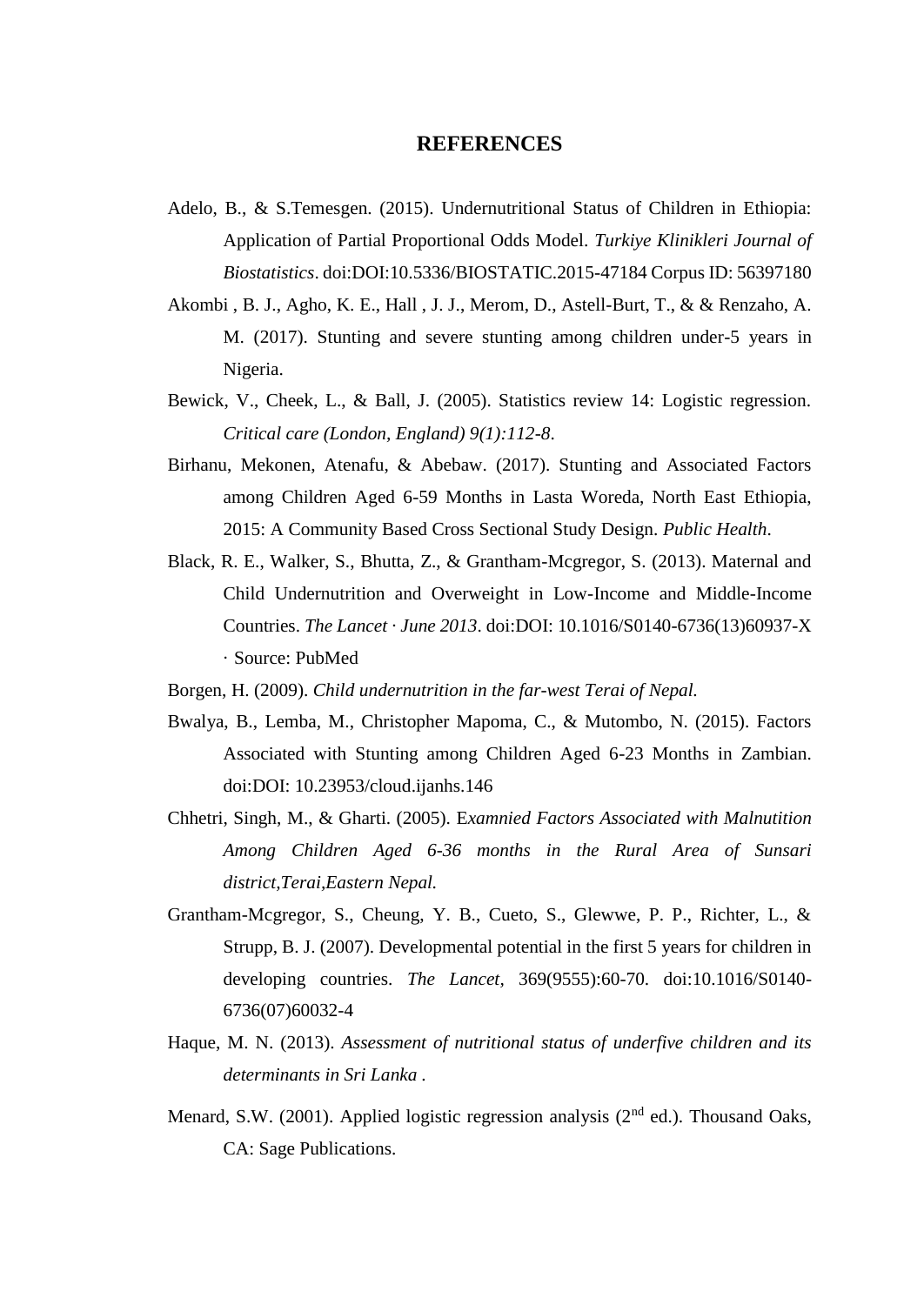- Ministry of Health and Sport (MOHS). (2017). *2015-16 Demographic and Health Survey.*
- Mzumara, B., Bwembya, P., Halwiindi, H., Mugode , R., & Banda , J. (2014). Factors associated with stunting among children below five years of age in Zambia. *BMC Nutrition,* 51 (2018)
- Li, Z., Kim, R., Vollmer, S., & Subramanian, S. (2010). Factors Associated With Child Stunting, Wasting, and Underweight in 35 Low- and Middle-Income Countries. AMA Netw.
- Peng, C.-Y., J., Lee, K. L., & Ingersoll, G. M. (2002). An Introduction to Logistic Regression Analysis and Reporting. *The Journal of Educational Research*, 96, 3-14.http://dx.doi.org/10.1080/00220670209598786
- Paudel, R., Pradhan, B., Wagle, R., Pahari, D., & Onta, S. (2013). Risk factors for stunting among children: a community based case control study in Nepal. *Kathmandu Univ Med J (KUMJ). Jul-Sep 2012,* 10(39):18-24
- Rugema, & Joselyne . (2017). *Determinants of stunting among children 2 years of age and below in Rutsiro District,Rwanda.*
- Sarma, H., Khan, J. R., Asaduzzaman, M., Uddin, F., Tarannum, S., Hasan, M. M., & Tahmeed, A. (2017). Factors Influencing the Prevalence of Stunting Among Children Aged Below Five Years in Bangladesh. DOI: 10.1177/0379572117710103
- Teshome, B., Kogi-Makau, W., Getahun, Z., & Taye, G. (2009). Magnitude and determinants of stunting in children underfive years of age in food surplus region of Ethiopia: *The case. Ethiopian Journal of Health Development*, 23(2):98-106
- UNICEF. (2017). *Levels and Trends in Child Malnutrition in UNICEF/WHO/World Bank Group Joint Child Malnutrition Estimates Key Findings of the 2016 Edition.New York: UNICEF; Geneva: WHO; Washington DC: World Bank.*
- Wali, N., Agho, K., & Renzaho, A. (2020). Factors Associated with Stunting among Children under 5 Years in Five South Asian Countries (2014–2018): Analysis of Demographic Health Surveys, *Nutrients, 12(12):38-75*.
- WHO. (2013). Joint child malnutrition estimates. Washington, DC: The World Bank; 2012. Nutrition recommendations for the post-2015 frame work, the human face of extreme poverty-stunted children. 2013. Retrieved from www.thousanddays.org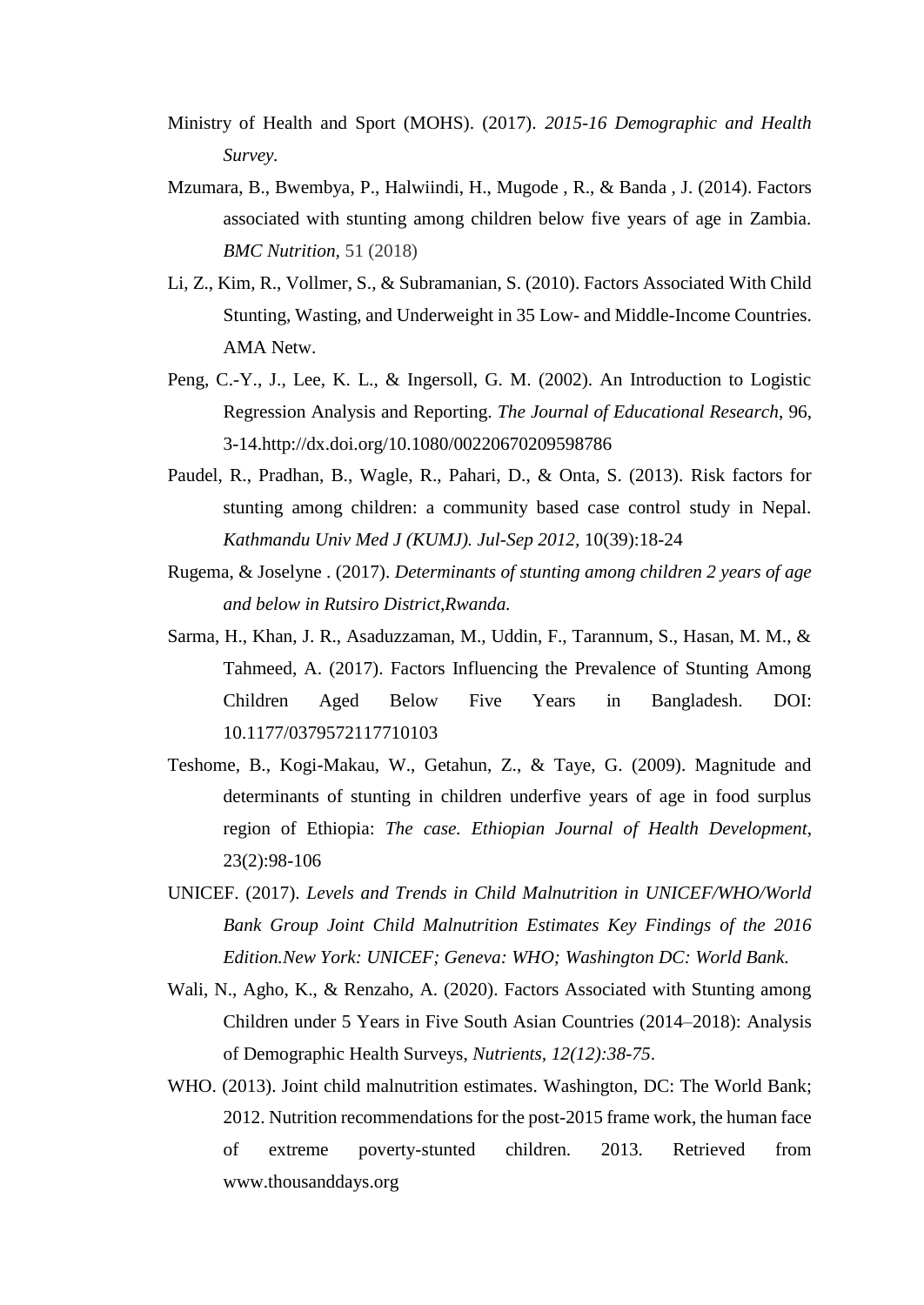Wicaksono, F., & Harsanti, T. (2020). Determinants of Stunted Children in Indonesia: A Multilevel Analysis at the Individual, Household, and Community Levels. *Kesmas National Public Health Journal, 15(1):48-53*.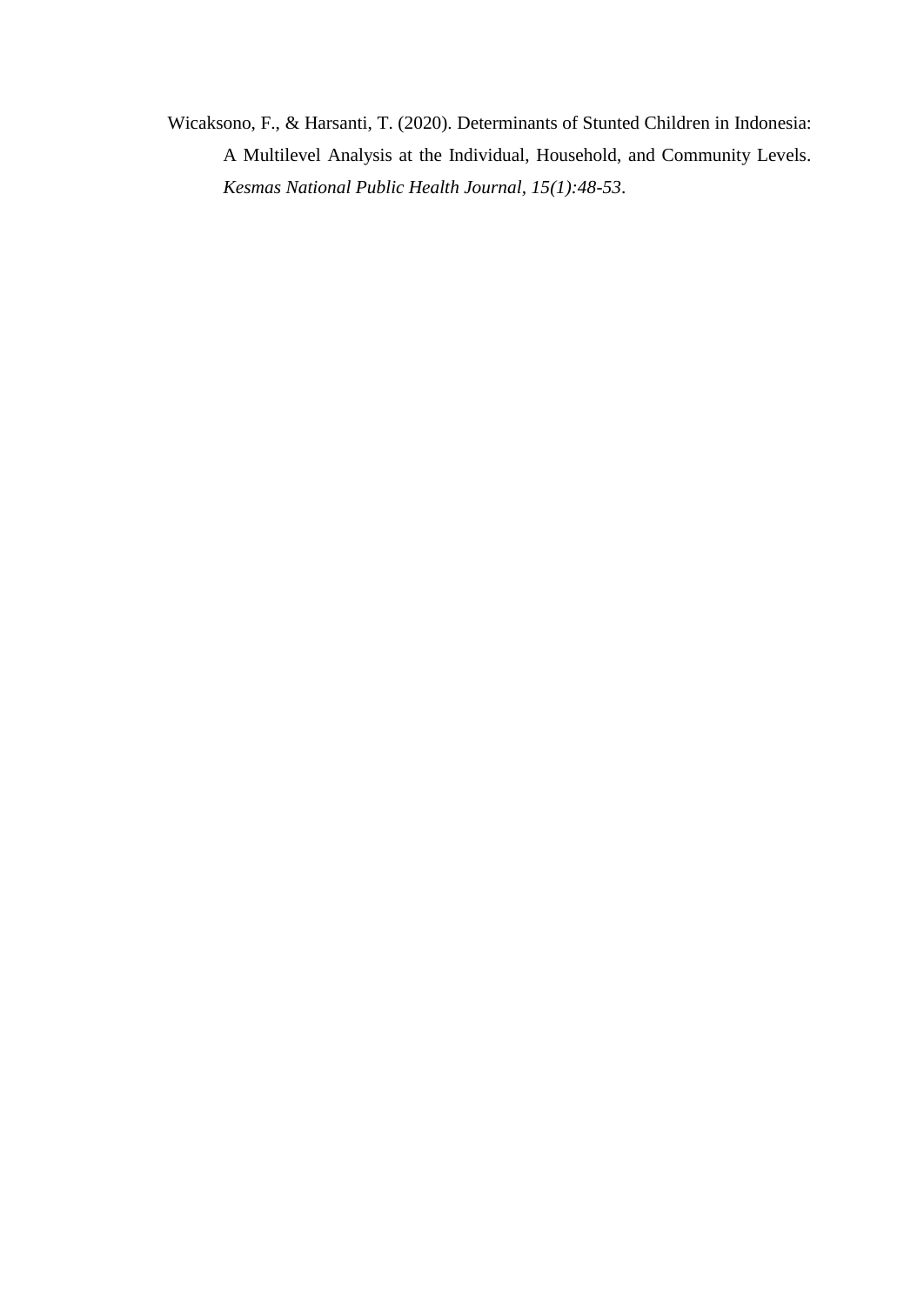# **APPENDIX**

|          |         | $\frac{1}{2}$           | Stunting |         |        |
|----------|---------|-------------------------|----------|---------|--------|
|          |         |                         | Normal   | Stunted | Total  |
| Mother's | $15-19$ | Count                   | 75       | 18      | 93     |
| Age      |         | <b>Expected Count</b>   | 67.4     | 25.6    | 93.0   |
|          |         | % within Respondent Age | 80.6%    | 19.4%   | 100.0% |
|          |         | % within Stunting       | 2.5%     | 1.6%    | 2.3%   |
|          |         | % of Total              | 1.8%     | .4%     | 2.3%   |
|          | 20-24   | Count                   | 491      | 192     | 683    |
|          |         | <b>Expected Count</b>   | 494.8    | 188.2   | 683.0  |
|          |         | % within Respondent Age | 71.9%    | 28.1%   | 100.0% |
|          |         | % within Stunting       | 16.7%    | 17.1%   | 16.8%  |
|          |         | % of Total              | 12.1%    | 4.7%    | 16.8%  |
|          | 25-29   | Count                   | 806      | 294     | 1100   |
|          |         | <b>Expected Count</b>   | 797.0    | 303.0   | 1100.0 |
|          |         | % within Respondent Age | 73.3%    | 26.7%   | 100.0% |
|          |         | % within Stunting       | 27.3%    | 26.2%   | 27.0%  |
|          |         | % of Total              | 19.8%    | 7.2%    | 27.0%  |
|          | 30-34   | Count                   | 745      | 273     | 1018   |
|          |         | <b>Expected Count</b>   | 737.5    | 280.5   | 1018.0 |
|          |         | % within Respondent Age | 73.2%    | 26.8%   | 100.0% |
|          |         | % within Stunting       | 25.3%    | 24.4%   | 25.0%  |
|          |         | % of Total              | 18.3%    | 6.7%    | 25.0%  |
|          | 35-39   | Count                   | 537      | 215     | 752    |
|          |         | <b>Expected Count</b>   | 544.8    | 207.2   | 752.0  |
|          |         | % within Respondent Age | 71.4%    | 28.6%   | 100.0% |
|          |         | % within Stunting       | 18.2%    | 19.2%   | 18.5%  |
|          |         | % of Total              | 13.2%    | 5.3%    | 18.5%  |
|          | 40-44   | Count                   | 229      | 102     | 331    |
|          |         | <b>Expected Count</b>   | 239.8    | 91.2    | 331.0  |
|          |         | % within Respondent Age | 69.2%    | 30.8%   | 100.0% |
|          |         | % within Stunting       | 7.8%     | 9.1%    | 8.1%   |
|          |         | % of Total              | 5.6%     | 2.5%    | 8.1%   |
|          | 45-49   | Count                   | 65       | 27      | 92     |
|          |         | <b>Expected Count</b>   | 66.7     | 25.3    | 92.0   |
|          |         | % within Respondent Age | 70.7%    | 29.3%   | 100.0% |
|          |         | % within Stunting       | 2.2%     | 2.4%    | 2.3%   |
|          |         | % of Total              | 1.6%     | .7%     | 2.3%   |
| Total    |         | Count                   | 2948     | 1121    | 4069   |
|          |         | <b>Expected Count</b>   | 2948.0   | 1121.0  | 4069.0 |
|          |         | % within Respondent Age | 72.5%    | 27.5%   | 100.0% |
|          |         | % within Stunting       | 100.0%   | 100.0%  | 100.0% |
|          |         | % of Total              | 72.5%    | 27.5%   | 100.0% |

## **Respondent Age \* Stunting Cross tabulation**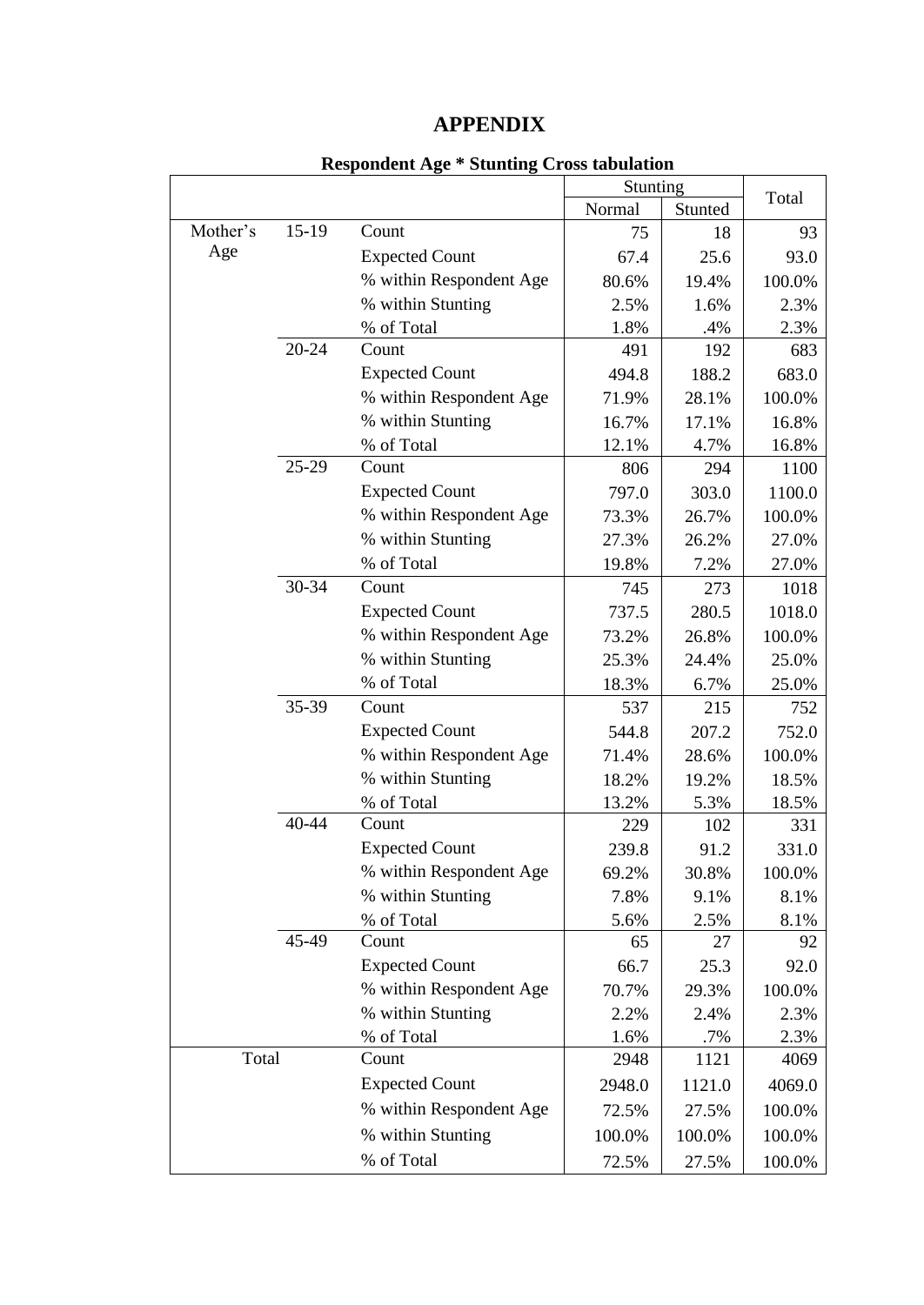| Asymp. Sig.<br>$(2-sided)$ |
|----------------------------|
| .400                       |
| .380                       |
| .124                       |
|                            |
|                            |
|                            |

a. 0 cells (0.0%) have expected count less than 5. The minimum expected count is 25.35.

|              |           |                                          |        | Stunting |        |
|--------------|-----------|------------------------------------------|--------|----------|--------|
|              |           |                                          | Normal | Stunted  | Total  |
| Maternal     | less than | Count                                    | 778    | 395      | 1173   |
| Age At Birth | 20        | <b>Expected Count</b>                    | 849.8  | 323.2    | 1173.0 |
|              |           | % within Maternal Age At<br><b>Birth</b> | 66.3%  | 33.7%    | 100.0% |
|              |           | % within Stunting                        | 26.4%  | 35.2%    | 28.8%  |
|              |           | % of Total                               | 19.1%  | 9.7%     | 28.8%  |
|              | $20-29$   | Count                                    | 1883   | 642      | 2525   |
|              |           | <b>Expected Count</b>                    | 1829.4 | 695.6    | 2525.0 |
|              |           | % within Maternal Age At<br><b>Birth</b> | 74.6%  | 25.4%    | 100.0% |
|              |           | % within Stunting                        | 63.9%  | 57.3%    | 62.1%  |
|              |           | % of Total                               | 46.3%  | 15.8%    | 62.1%  |
|              | 30-39     | Count                                    | 280    | 82       | 362    |
|              |           | <b>Expected Count</b>                    | 262.3  | 99.7     | 362.0  |
|              |           | % within Maternal Age At<br><b>Birth</b> | 77.3%  | 22.7%    | 100.0% |
|              |           | % within Stunting                        | 9.5%   | 7.3%     | 8.9%   |
|              |           | % of Total                               | 6.9%   | 2.0%     | 8.9%   |
|              | $40+$     | Count                                    | 7      | 2        | 9      |
|              |           | <b>Expected Count</b>                    | 6.5    | 2.5      | 9.0    |
|              |           | % within Maternal Age At<br><b>Birth</b> | 77.8%  | 22.2%    | 100.0% |
|              |           | % within Stunting                        | .2%    | .2%      | .2%    |
|              |           | % of Total                               | .2%    | $.0\%$   | .2%    |
| Total        |           | Count                                    | 2948   | 1121     | 4069   |
|              |           | <b>Expected Count</b>                    | 2948.0 | 1121.0   | 4069.0 |
|              |           | % within Maternal Age At<br><b>Birth</b> | 72.5%  | 27.5%    | 100.0% |
|              |           | % within Stunting                        | 100.0% | 100.0%   | 100.0% |
|              |           | % of Total                               | 72.5%  | 27.5%    | 100.0% |

# **Maternal Age At Birth \* Stunting Crosstabulation**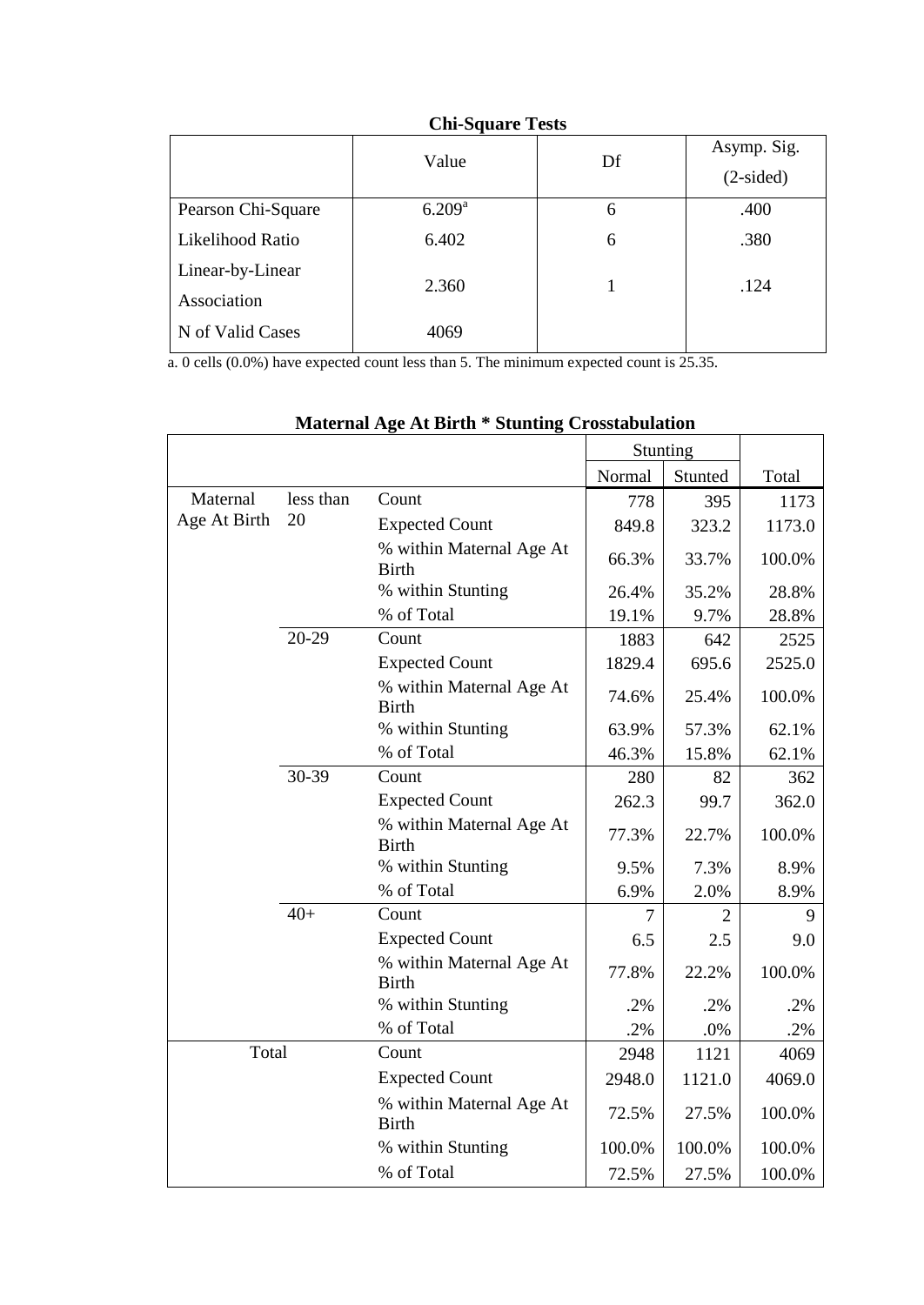|                    | Value      | df | Asymp. Sig. |
|--------------------|------------|----|-------------|
|                    |            |    | $(2-sided)$ |
| Pearson Chi-Square | $32.230^a$ | 3  | .000        |
| Likelihood Ratio   | 31.622     | 3  | .000        |
| Linear-by-Linear   | 28.982     |    | .000        |
| Association        |            |    |             |
| N of Valid Cases   | 4069       |    |             |

a. 1 cells (12.5%) have expected count less than 5. The minimum expected count is 2.48.

|         |           |                         | Stunting |         |        |
|---------|-----------|-------------------------|----------|---------|--------|
|         |           |                         | Normal   | Stunted | Total  |
| Marital | Currently | Count                   | 2829     | 1065    | 3894   |
| status  | Marriage  | <b>Expected Count</b>   | 2821.2   | 1072.8  | 3894.0 |
|         |           | % within Marital status | 72.7%    | 27.3%   | 100.0% |
|         |           | % within Stunting       | 96.0%    | 95.0%   | 95.7%  |
|         |           | % of Total              | 69.5%    | 26.2%   | 95.7%  |
|         | Formerly  | Count                   | 119      | 56      | 175    |
|         | Marriage  | <b>Expected Count</b>   | 126.8    | 48.2    | 175.0  |
|         |           | % within Marital status | 68.0%    | 32.0%   | 100.0% |
|         |           | % within Stunting       | 4.0%     | 5.0%    | 4.3%   |
|         |           | % of Total              | 2.9%     | 1.4%    | 4.3%   |
|         | Total     | Count                   | 2948     | 1121    | 4069   |
|         |           | <b>Expected Count</b>   | 2948.0   | 1121.0  | 4069.0 |
|         |           | % within Marital status | 72.5%    | 27.5%   | 100.0% |
|         |           | % within Stunting       | 100.0%   | 100.0%  | 100.0% |
|         |           | % of Total              | 72.5%    | 27.5%   | 100.0% |

# **Marital status \* Stunting Crosstabulation**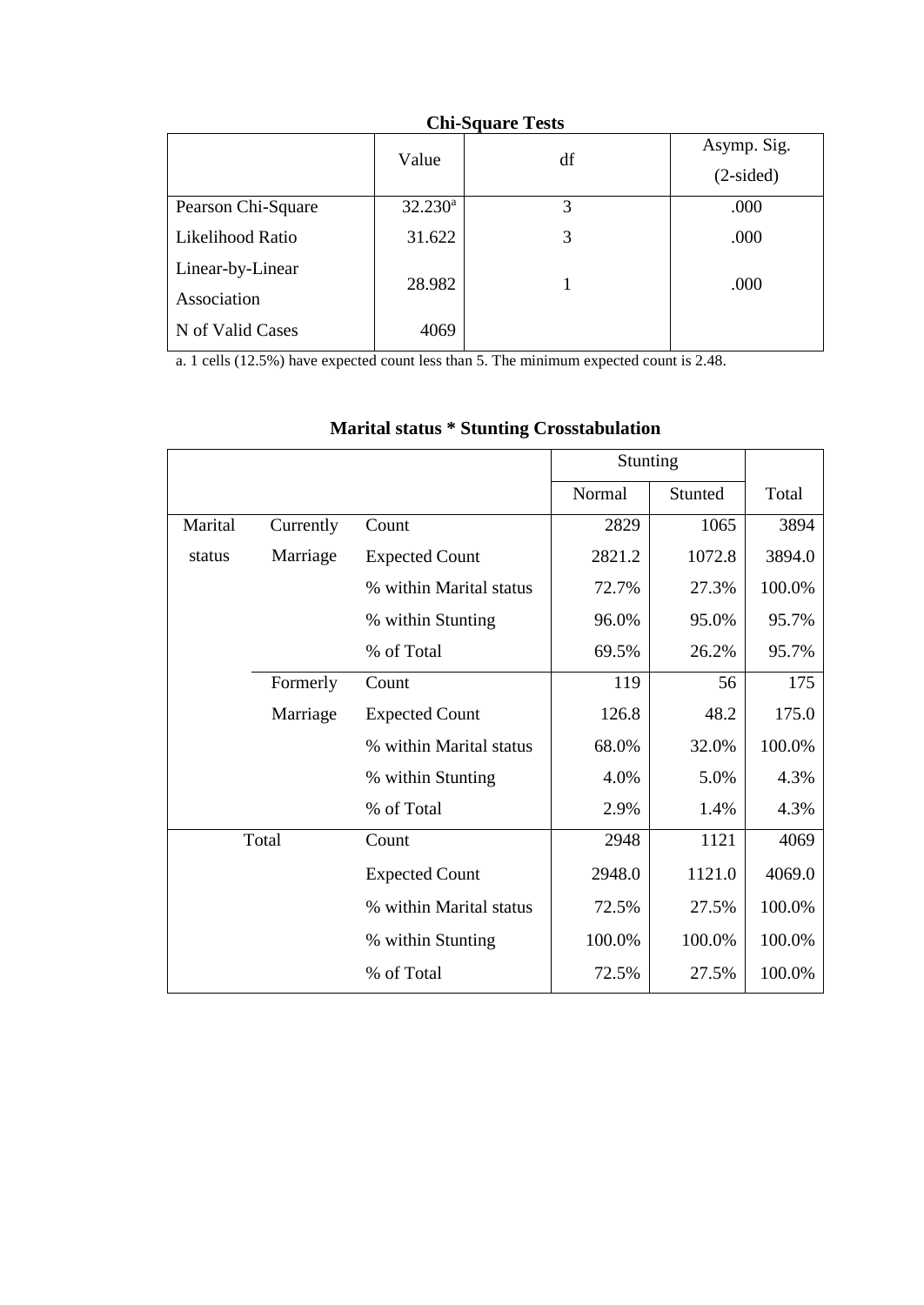|                                       | Value           | df           | Asymp. Sig.<br>$(2-sided)$ | Exact Sig.<br>$(2-sided)$ | Exact Sig.<br>$(1-sided)$ |
|---------------------------------------|-----------------|--------------|----------------------------|---------------------------|---------------------------|
| Pearson Chi-Square                    | $1.814^{\rm a}$ | 1            | .178                       |                           |                           |
| Continuity<br>Correction <sup>b</sup> | 1.589           | 1            | .207                       |                           |                           |
| Likelihood Ratio                      | 1.762           | 1            | .184                       |                           |                           |
| <b>Fisher's Exact Test</b>            |                 |              |                            | .194                      | .105                      |
| Linear-by-Linear<br>Association       | 1.814           | $\mathbf{1}$ | .178                       |                           |                           |
| N of Valid Cases                      | 4069            |              |                            |                           |                           |

a. 0 cells (0.0%) have expected count less than 5. The minimum expected count is 48.21.

b. Computed only for a 2x2 table

|           |       |                             |        | <b>Stunting</b> |        |
|-----------|-------|-----------------------------|--------|-----------------|--------|
|           |       |                             | Normal | Stunted         | Total  |
| Place Of  | Rural | Count                       | 2204   | 952             | 3156   |
| Residence |       | <b>Expected Count</b>       | 2286.5 | 869.5           | 3156.0 |
|           |       | % within Place Of Residence | 69.8%  | 30.2%           | 100.0% |
|           |       | % within Stunting           | 74.8%  | 84.9%           | 77.6%  |
|           |       | % of Total                  | 54.2%  | 23.4%           | 77.6%  |
|           | Urban | Count                       | 744    | 169             | 913    |
|           |       | <b>Expected Count</b>       | 661.5  | 251.5           | 913.0  |
|           |       | % within Place Of Residence | 81.5%  | 18.5%           | 100.0% |
|           |       | % within Stunting           | 25.2%  | 15.1%           | 22.4%  |
|           |       | % of Total                  | 18.3%  | 4.2%            | 22.4%  |
| Total     |       | Count                       | 2948   | 1121            | 4069   |
|           |       | <b>Expected Count</b>       | 2948.0 | 1121.0          | 4069.0 |
|           |       | % within Place Of Residence | 72.5%  | 27.5%           | 100.0% |
|           |       | % within Stunting           | 100.0% | 100.0%          | 100.0% |
|           |       | % of Total                  | 72.5%  | 27.5%           | 100.0% |

# **Place Of Residence \* Stunting Crosstabulation**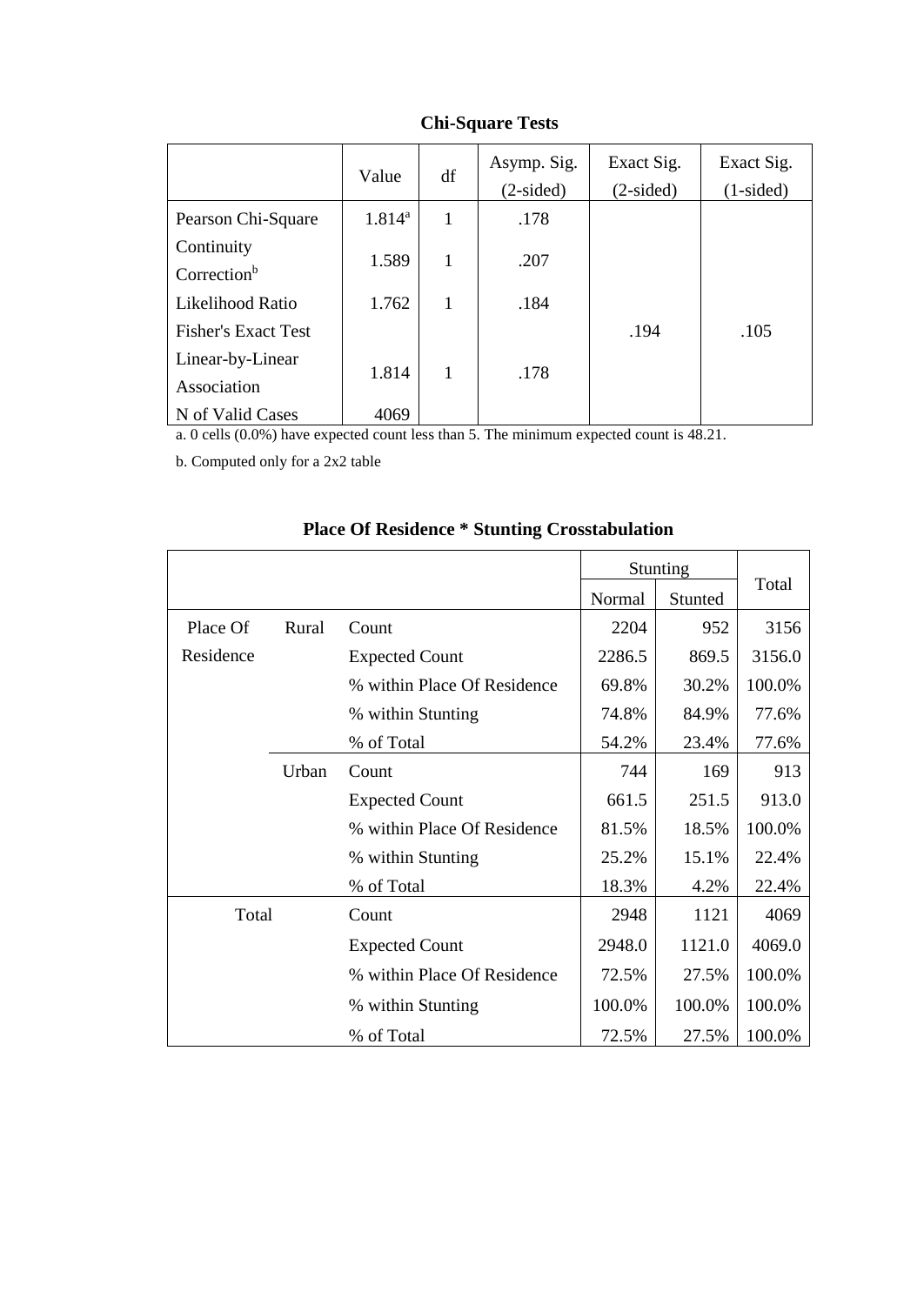|                                    |                     |    | Asymp. Sig. | Exact Sig.  | Exact Sig.  |
|------------------------------------|---------------------|----|-------------|-------------|-------------|
|                                    | Value               | df | $(2-sided)$ | $(2-sided)$ | $(1-sided)$ |
| Pearson Chi-Square                 | 48.188 <sup>a</sup> |    | .000        |             |             |
| Continuity Correction <sup>b</sup> | 47.606              |    | .000        |             |             |
| Likelihood Ratio                   | 51.155              |    | .000        |             |             |
| <b>Fisher's Exact Test</b>         |                     |    |             | .000        | .000        |
| Linear-by-Linear<br>Association    | 48.176              |    | .000        |             |             |
| N of Valid Cases                   | 4069                |    |             |             |             |

a. 0 cells (.0%) have expected count less than 5. The minimum expected count is 251.53.

b. Computed only for a 2x2 table

|           |                |                                  | Stunting |         |        |
|-----------|----------------|----------------------------------|----------|---------|--------|
|           |                |                                  | Normal   | Stunted | Total  |
| Mother's  | Primary        | Count                            | 1289     | 579     | 1868   |
| Education |                | <b>Expected Count</b>            | 1353.4   | 514.6   | 1868.0 |
|           |                | % within Respondent<br>Education | 69.0%    | 31.0%   | 100.0% |
|           |                | % within Stunting                | 43.7%    | 51.7%   | 45.9%  |
|           |                | % of Total                       | 31.7%    | 14.2%   | 45.9%  |
|           | Secondary      | Count                            | 912      | 250     | 1162   |
|           |                | <b>Expected Count</b>            | 841.9    | 320.1   | 1162.0 |
|           |                | % within Respondent<br>Education | 78.5%    | 21.5%   | 100.0% |
|           |                | % within Stunting                | 30.9%    | 22.3%   | 28.6%  |
|           |                | % of Total                       | 22.4%    | 6.1%    | 28.6%  |
|           | Higher         | Count                            | 265      | 47      | 312    |
|           |                | <b>Expected Count</b>            | 226.0    | 86.0    | 312.0  |
|           |                | % within Respondent<br>Education | 84.9%    | 15.1%   | 100.0% |
|           |                | % within Stunting                | 9.0%     | 4.2%    | 7.7%   |
|           |                | % of Total                       | 6.5%     | 1.2%    | 7.7%   |
|           | N <sub>o</sub> | Count                            | 482      | 245     | 727    |
|           | Education      | <b>Expected Count</b>            | 526.7    | 200.3   | 727.0  |
|           |                | % within Respondent<br>Education | 66.3%    | 33.7%   | 100.0% |
|           |                | % within Stunting                | 16.4%    | 21.9%   | 17.9%  |
|           |                | % of Total                       | 11.8%    | 6.0%    | 17.9%  |
|           | Total          | Count                            | 2948     | 1121    | 4069   |
|           |                | <b>Expected Count</b>            | 2948.0   | 1121.0  | 4069.0 |
|           |                | % within Respondent<br>Education | 72.5%    | 27.5%   | 100.0% |
|           |                | % within Stunting                | 100.0%   | 100.0%  | 100.0% |
|           |                | % of Total                       | 72.5%    | 27.5%   | 100.0% |

## **Respondent Education \* Stunting Crosstabulation**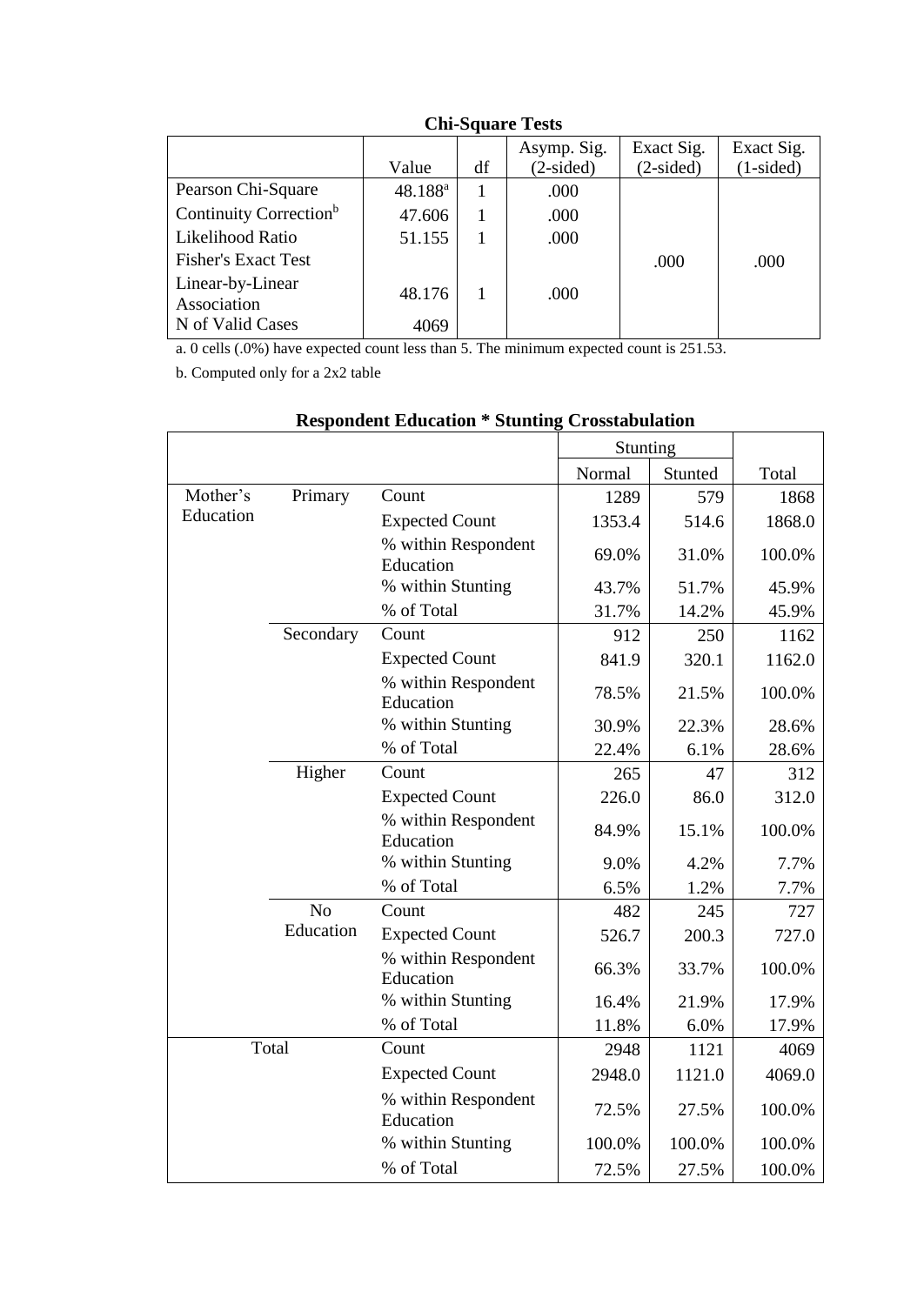|                    | Value               | df | Asymp. Sig. (2-sided) |
|--------------------|---------------------|----|-----------------------|
| Pearson Chi-Square | $70.463^{\text{a}}$ | 3  | .000                  |
| Likelihood Ratio   | 73.902              |    | .000                  |
| Linear-by-Linear   |                     |    |                       |
| Association        | .190                |    | .663                  |
| N of Valid Cases   | 4069                |    |                       |

a. 0 cells (.0%) have expected count less than 5. The minimum expected count is 85.96.

|                 |         |                       | Stunting |         | Total  |  |
|-----------------|---------|-----------------------|----------|---------|--------|--|
|                 |         |                       | Normal   | Stunted |        |  |
| Wealth quintile | Poorest | Count                 | 775      | 427     | 1202   |  |
|                 |         | <b>Expected Count</b> | 870.9    | 331.1   | 1202.0 |  |
|                 |         | % within Wealth Index | 64.5%    | 35.5%   | 100.0% |  |
|                 |         | % within Stunting     | 26.3%    | 38.1%   | 29.5%  |  |
|                 |         | % of Total            | 19.0%    | 10.5%   | 29.5%  |  |
|                 | Poorer  | Count                 | 613      | 286     | 899    |  |
|                 |         | <b>Expected Count</b> | 651.3    | 247.7   | 899.0  |  |
|                 |         | % within Wealth Index | 68.2%    | 31.8%   | 100.0% |  |
|                 |         | % within Stunting     | 20.8%    | 25.5%   | 22.1%  |  |
|                 |         | % of Total            | 15.1%    | 7.0%    | 22.1%  |  |
|                 | Middle  | Count                 | 502      | 185     | 687    |  |
|                 |         | <b>Expected Count</b> | 497.7    | 189.3   | 687.0  |  |
|                 |         | % within Wealth Index | 73.1%    | 26.9%   | 100.0% |  |
|                 |         | % within Stunting     | 17.0%    | 16.5%   | 16.9%  |  |
|                 |         | % of Total            | 12.3%    | 4.5%    | 16.9%  |  |
|                 | Richer  | Count                 | 551      | 144     | 695    |  |
|                 |         | <b>Expected Count</b> | 503.5    | 191.5   | 695.0  |  |
|                 |         | % within Wealth Index | 79.3%    | 20.7%   | 100.0% |  |
|                 |         | % within Stunting     | 18.7%    | 12.8%   | 17.1%  |  |
|                 |         | % of Total            | 13.5%    | 3.5%    | 17.1%  |  |
|                 | Richest | Count                 | 507      | 79      | 586    |  |
|                 |         | <b>Expected Count</b> | 424.6    | 161.4   | 586.0  |  |
|                 |         | % within Wealth Index | 86.5%    | 13.5%   | 100.0% |  |
|                 |         | % within Stunting     | 17.2%    | 7.0%    | 14.4%  |  |
|                 |         | % of Total            | 12.5%    | 1.9%    | 14.4%  |  |
| Total           |         | Count                 | 2948     | 1121    | 4069   |  |
|                 |         | <b>Expected Count</b> | 2948.0   | 1121.0  | 4069.0 |  |
|                 |         | % within Wealth Index | 72.5%    | 27.5%   | 100.0% |  |
|                 |         | % within Stunting     | 100.0%   | 100.0%  | 100.0% |  |
|                 |         | % of Total            | 72.5%    | 27.5%   | 100.0% |  |

# **Wealth quintile \* Stunting Crosstabulation**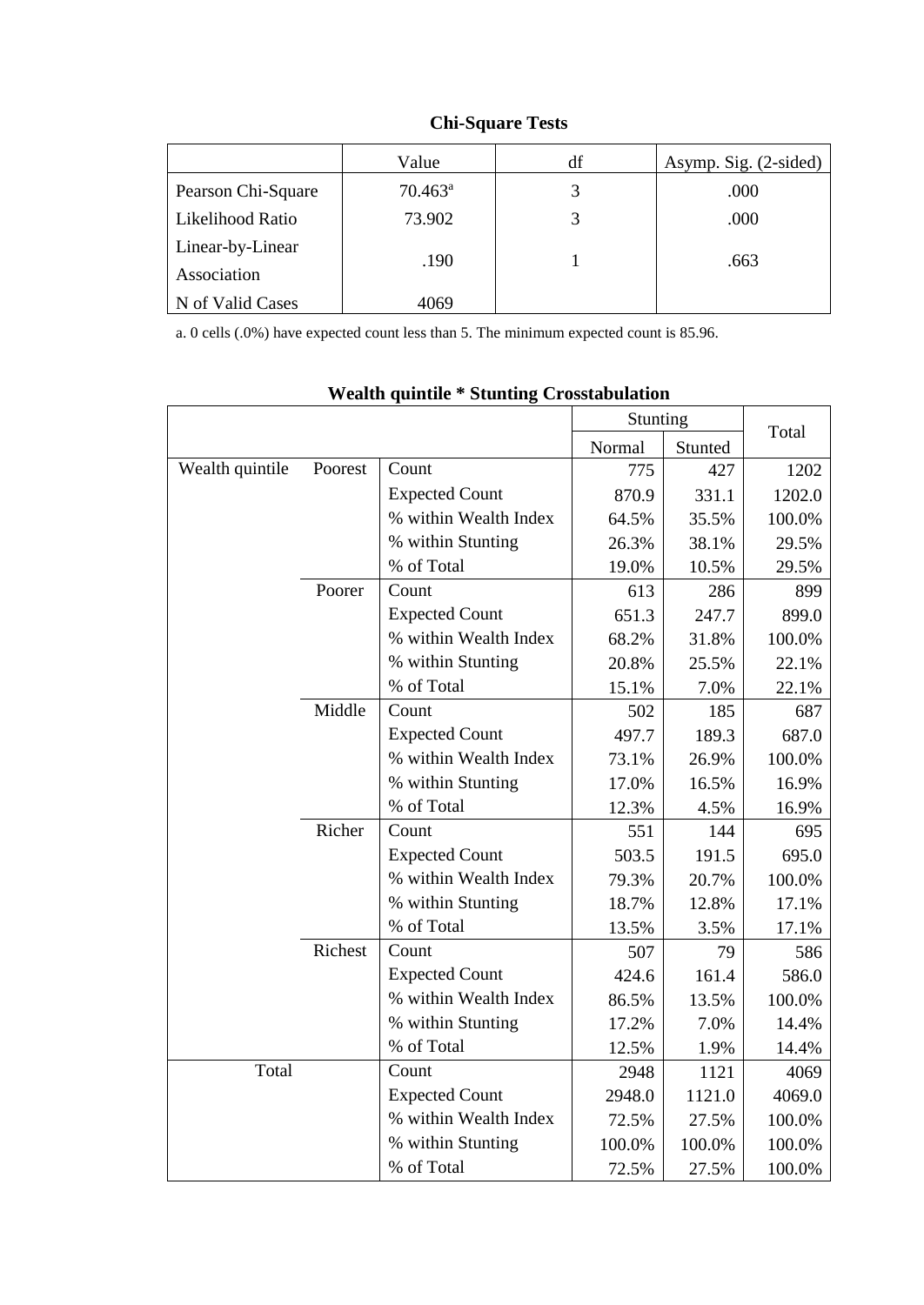| Asymp. Sig. (2-sided) |
|-----------------------|
| .000                  |
| .000                  |
| .000                  |
|                       |
|                       |

a. 0 cells (.0%) have expected count less than 5. The minimum expected count is 161.44.

|            |            |                       | Stunting |         |        |
|------------|------------|-----------------------|----------|---------|--------|
|            |            |                       | Normal   | Stunted | Total  |
| <b>BMI</b> | Normal     | Count                 | 1877     | 736     | 2613   |
|            |            | <b>Expected Count</b> | 1893.1   | 719.9   | 2613.0 |
|            |            | % within BMI          | 71.8%    | 28.2%   | 100.0% |
|            |            | % within Stunting     | 63.7%    | 65.7%   | 64.2%  |
|            |            | % of Total            | 46.1%    | 18.1%   | 64.2%  |
|            | Thin       | Count                 | 304      | 157     | 461    |
|            |            | <b>Expected Count</b> | 334.0    | 127.0   | 461.0  |
|            |            | % within BMI          | 65.9%    | 34.1%   | 100.0% |
|            |            | % within Stunting     | 10.3%    | 14.0%   | 11.3%  |
|            |            | % of Total            | 7.5%     | 3.9%    | 11.3%  |
|            | Overweight | Count                 | 767      | 228     | 995    |
|            |            | <b>Expected Count</b> | 720.9    | 274.1   | 995.0  |
|            |            | % within BMI          | 77.1%    | 22.9%   | 100.0% |
|            |            | % within Stunting     | 26.0%    | 20.3%   | 24.5%  |
|            |            | % of Total            | 18.8%    | 5.6%    | 24.5%  |
|            | Total      | Count                 | 2948     | 1121    | 4069   |
|            |            | <b>Expected Count</b> | 2948.0   | 1121.0  | 4069.0 |
|            |            | % within BMI          | 72.5%    | 27.5%   | 100.0% |
|            |            | % within Stunting     | 100.0%   | 100.0%  | 100.0% |
|            |            | % of Total            | 72.5%    | 27.5%   | 100.0% |

### **BMI \* Stunting Crosstabulation**

## **Chi-Square Tests**

|                              | Value                 | df | Asymp. Sig. (2-sided) |
|------------------------------|-----------------------|----|-----------------------|
| Pearson Chi-Square           | $20.987$ <sup>a</sup> |    | .000                  |
| Likelihood Ratio             | 20.984                |    | .000                  |
| Linear-by-Linear Association | 6.546                 |    | .011                  |
| N of Valid Cases             | 4069                  |    |                       |

a. 0 cells (.0%) have expected count less than 5. The minimum expected count is 127.00.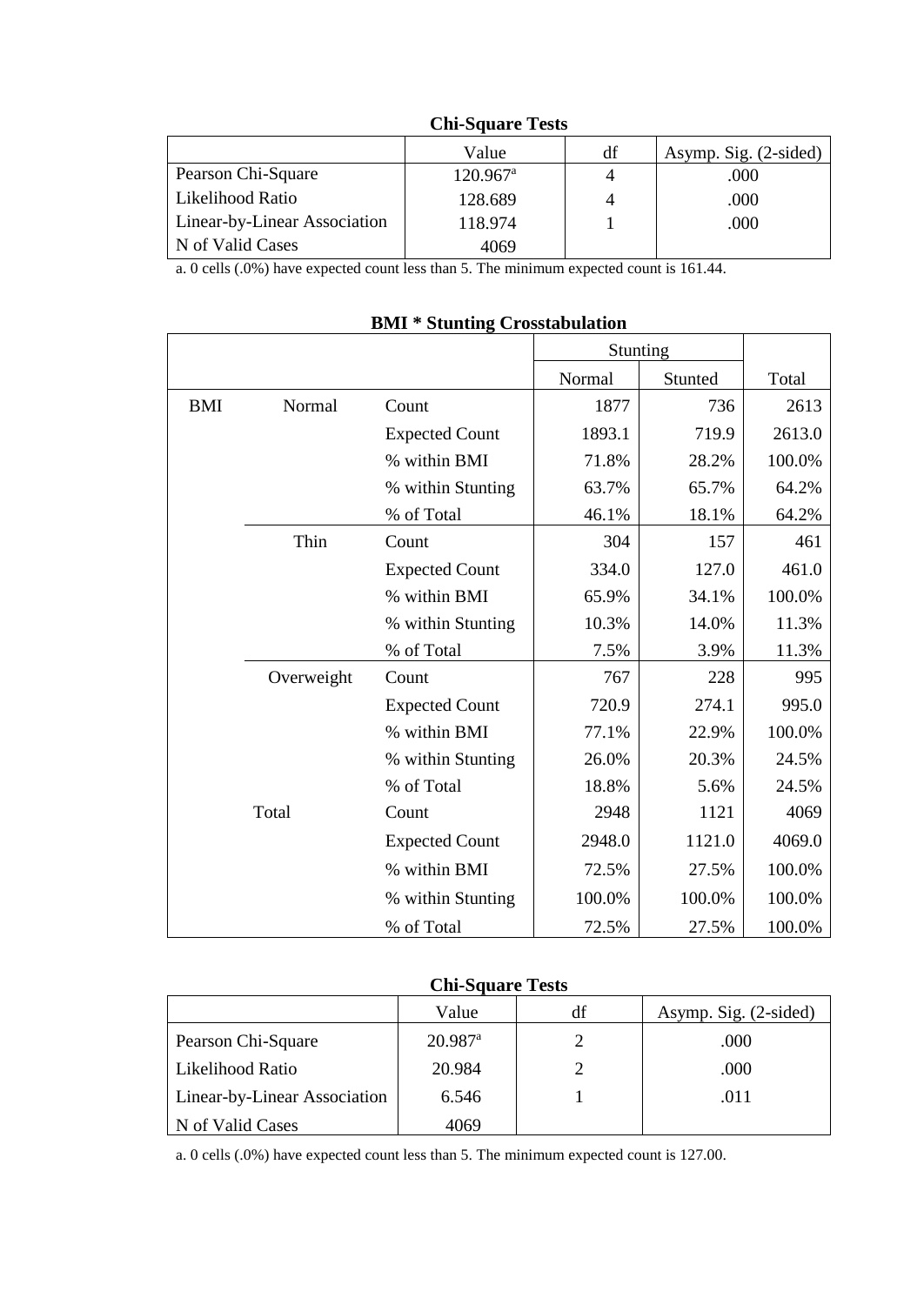|          |              |                          | Stunting<br>Normal<br>Stunted |        | Total  |
|----------|--------------|--------------------------|-------------------------------|--------|--------|
|          |              |                          |                               |        |        |
| Maternal | $>=160$ cm   | Count                    | 336                           | 49     | 385    |
| Height   |              | <b>Expected Count</b>    | 278.9                         | 106.1  | 385.0  |
|          |              | % within Maternal Height | 87.3%                         | 12.7%  | 100.0% |
|          |              | % within Stunting        | 11.4%                         | 4.4%   | 9.5%   |
|          |              | % of Total               | 8.3%                          | 1.2%   | 9.5%   |
|          | 155-159      | Count                    | 830                           | 207    | 1037   |
|          |              | <b>Expected Count</b>    | 751.3                         | 285.7  | 1037.0 |
|          |              | % within Maternal Height | 80.0%                         | 20.0%  | 100.0% |
|          |              | % within Stunting        | 28.2%                         | 18.5%  | 25.5%  |
|          |              | % of Total               | 20.4%                         | 5.1%   | 25.5%  |
|          | 150-154      | Count                    | 1073                          | 438    | 1511   |
|          |              | <b>Expected Count</b>    | 1094.7                        | 416.3  | 1511.0 |
|          |              | % within Maternal Height | 71.0%                         | 29.0%  | 100.0% |
|          |              | % within Stunting        | 36.4%                         | 39.1%  | 37.1%  |
|          |              | % of Total               | 26.4%                         | 10.8%  | 37.1%  |
|          | 145-149      | Count                    | 584                           | 315    | 899    |
|          |              | <b>Expected Count</b>    | 651.3                         | 247.7  | 899.0  |
|          |              | % within Maternal Height | 65.0%                         | 35.0%  | 100.0% |
|          |              | % within Stunting        | 19.8%                         | 28.1%  | 22.1%  |
|          |              | % of Total               | 14.4%                         | 7.7%   | 22.1%  |
|          | $<$ 145 $cm$ | Count                    | 125                           | 112    | 237    |
|          |              | <b>Expected Count</b>    | 171.7                         | 65.3   | 237.0  |
|          |              | % within Maternal Height | 52.7%                         | 47.3%  | 100.0% |
|          |              | % within Stunting        | 4.2%                          | 10.0%  | 5.8%   |
|          |              | % of Total               | 3.1%                          | 2.8%   | 5.8%   |
|          | Total        | Count                    | 2948                          | 1121   | 4069   |
|          |              | <b>Expected Count</b>    | 2948.0                        | 1121.0 | 4069.0 |
|          |              | % within Maternal Height | 72.5%                         | 27.5%  | 100.0% |
|          |              | % within Stunting        | 100.0%                        | 100.0% | 100.0% |
|          |              | % of Total               | 72.5%                         | 27.5%  | 100.0% |

# **Maternal Height \* Stunting Crosstabulation**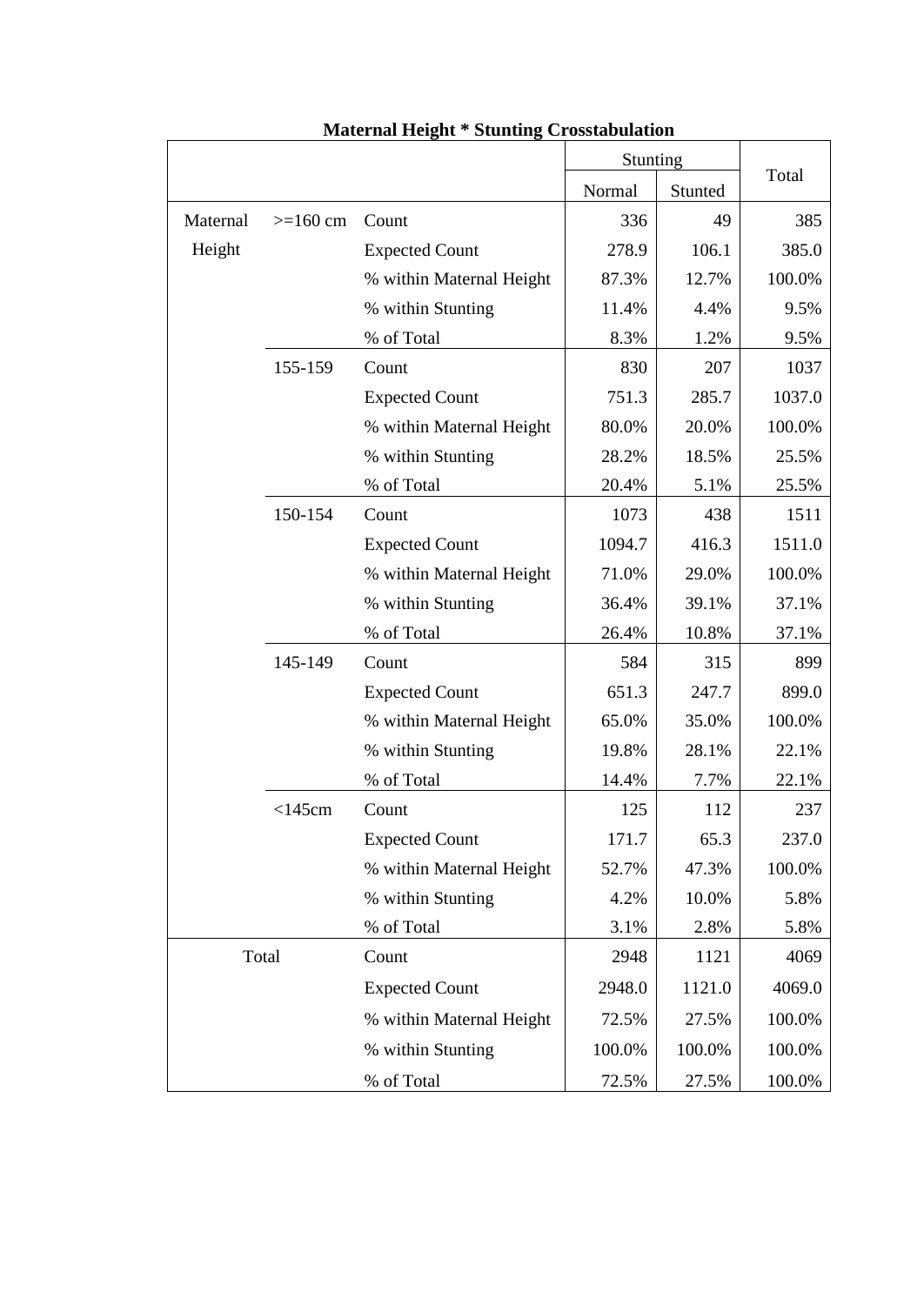|                              | Value                | df | Asymp. Sig. (2-sided) |
|------------------------------|----------------------|----|-----------------------|
| Pearson Chi-Square           | $145.239^{\text{a}}$ | 4  | .000                  |
| Likelihood Ratio             | 148.471              | 4  | .000                  |
| Linear-by-Linear Association | 143.031              |    | .000                  |
| N of Valid Cases             | 4069                 |    |                       |

**Chi-Square Tests**

a. 0 cells (0.0%) have expected count less than 5. The minimum expected count is 65.29.

|            |            |                                        |        | Stunting |        |
|------------|------------|----------------------------------------|--------|----------|--------|
|            |            |                                        | Normal | Stunted  | Total  |
| Respondent | <b>Not</b> | Count                                  | 1341   | 462      | 1803   |
| Current    | Working    | <b>Expected Count</b>                  | 1306.3 | 496.7    | 1803.0 |
| Working    |            | % within Respondent Current<br>Working | 74.4%  | 25.6%    | 100.0% |
|            |            | % within Stunting                      | 45.5%  | 41.2%    | 44.3%  |
|            |            | % of Total                             | 33.0%  | 11.4%    | 44.3%  |
|            | Working    | Count                                  | 1607   | 659      | 2266   |
|            |            | <b>Expected Count</b>                  | 1641.7 | 624.3    | 2266.0 |
|            |            | % within Respondent Current<br>Working | 70.9%  | 29.1%    | 100.0% |
|            |            | % within Stunting                      | 54.5%  | 58.8%    | 55.7%  |
|            |            | % of Total                             | 39.5%  | 16.2%    | 55.7%  |
| Total      |            | Count                                  | 2948   | 1121     | 4069   |
|            |            | <b>Expected Count</b>                  | 2948.0 | 1121.0   | 4069.0 |
|            |            | % within Respondent Current<br>Working | 72.5%  | 27.5%    | 100.0% |
|            |            | % within Stunting                      | 100.0% | 100.0%   | 100.0% |
|            |            | % of Total                             | 72.5%  | 27.5%    | 100.0% |

## **Respondent Current Working \* Stunting Crosstabulation**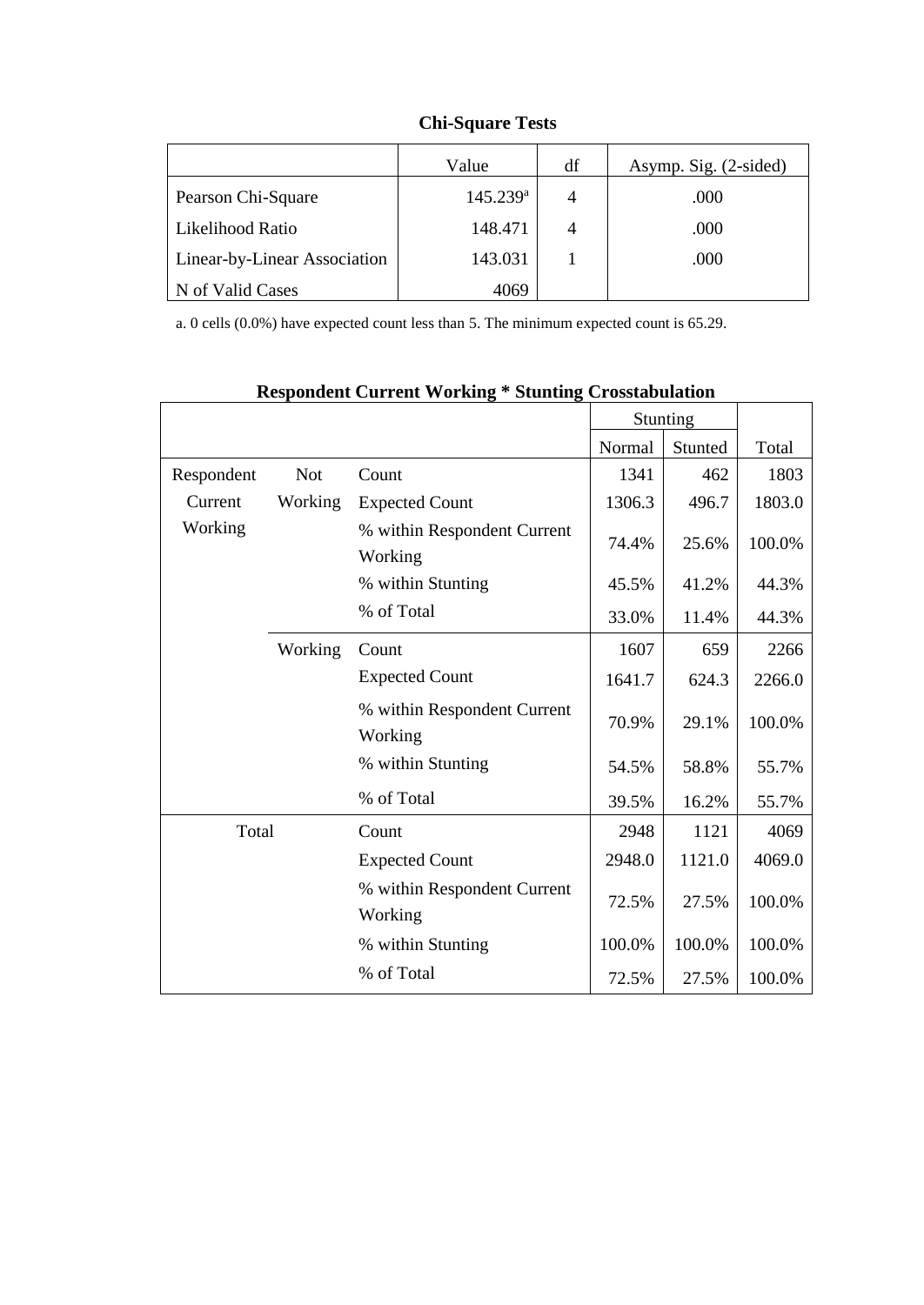|                                    | Value           | Df | Asymp. Sig.<br>$(2-sided)$ | Exact Sig.<br>$(2-sided)$ | Exact Sig.<br>$(1-sided)$ |
|------------------------------------|-----------------|----|----------------------------|---------------------------|---------------------------|
| Pearson Chi-Square                 | $6.016^{\rm a}$ |    | .014                       |                           |                           |
| Continuity Correction <sup>b</sup> | 5.844           |    | .016                       |                           |                           |
| Likelihood Ratio                   | 6.037           |    | .014                       |                           |                           |
| <b>Fisher's Exact Test</b>         |                 |    |                            | .015                      | .008                      |
| Linear-by-Linear<br>Association    | 6.014           |    | .014                       |                           |                           |
| N of Valid Cases                   | 4069            |    |                            |                           |                           |

#### **Chi-Square Tests**

a. 0 cells (.0%) have expected count less than 5. The minimum expected count is 496.72.

b. Computed only for a 2x2 table

|             |           |                                | Stunting |         |        |
|-------------|-----------|--------------------------------|----------|---------|--------|
|             |           |                                | Normal   | Stunted | Total  |
| Child's age | $0 - 11$  | Count                          | 538      | 241     | 779    |
| in months   |           | <b>Expected Count</b>          | 564.4    | 214.6   | 779.0  |
|             |           | % within Child's age in months | 69.1%    | 30.9%   | 100.0% |
|             |           | % within Stunting              | 18.2%    | 21.5%   | 19.1%  |
|             |           | % of Total                     | 13.2%    | 5.9%    | 19.1%  |
|             | $12 - 23$ | Count                          | 581      | 277     | 858    |
|             |           | <b>Expected Count</b>          | 621.6    | 236.4   | 858.0  |
|             |           | % within Child's age in months | 67.7%    | 32.3%   | 100.0% |
|             |           | % within Stunting              | 19.7%    | 24.7%   | 21.1%  |
|             |           | % of Total                     | 14.3%    | 6.8%    | 21.1%  |
|             | 24-35     | Count                          | 496      | 281     | 777    |
|             |           | <b>Expected Count</b>          | 562.9    | 214.1   | 777.0  |
|             |           | % within Child's age in months | 63.8%    | 36.2%   | 100.0% |
|             |           | % within Stunting              | 16.8%    | 25.1%   | 19.1%  |
|             |           | % of Total                     | 12.2%    | 6.9%    | 19.1%  |
|             | 36-47     | Count                          | 660      | 189     | 849    |
|             |           | <b>Expected Count</b>          | 615.1    | 233.9   | 849.0  |
|             |           | % within Child's age in months | 77.7%    | 22.3%   | 100.0% |
|             |           | % within Stunting              | 22.4%    | 16.9%   | 20.9%  |
|             |           | % of Total                     | 16.2%    | 4.6%    | 20.9%  |
|             | 48-59     | Count                          | 673      | 133     | 806    |
|             |           | <b>Expected Count</b>          | 583.9    | 222.1   | 806.0  |
|             |           | % within Child's age in months | 83.5%    | 16.5%   | 100.0% |
|             |           | % within Stunting              | 22.8%    | 11.9%   | 19.8%  |
|             |           | % of Total                     | 16.5%    | 3.3%    | 19.8%  |
| Total       |           | Count                          | 2948     | 1121    | 4069   |
|             |           | <b>Expected Count</b>          | 2948.0   | 1121.0  | 4069.0 |
|             |           | % within Child's age in months | 72.5%    | 27.5%   | 100.0% |
|             |           | % within Stunting              | 100.0%   | 100.0%  | 100.0% |
|             |           | % of Total                     | 72.5%    | 27.5%   | 100.0% |

# **Child's age in months \* Stunting Crosstabulation**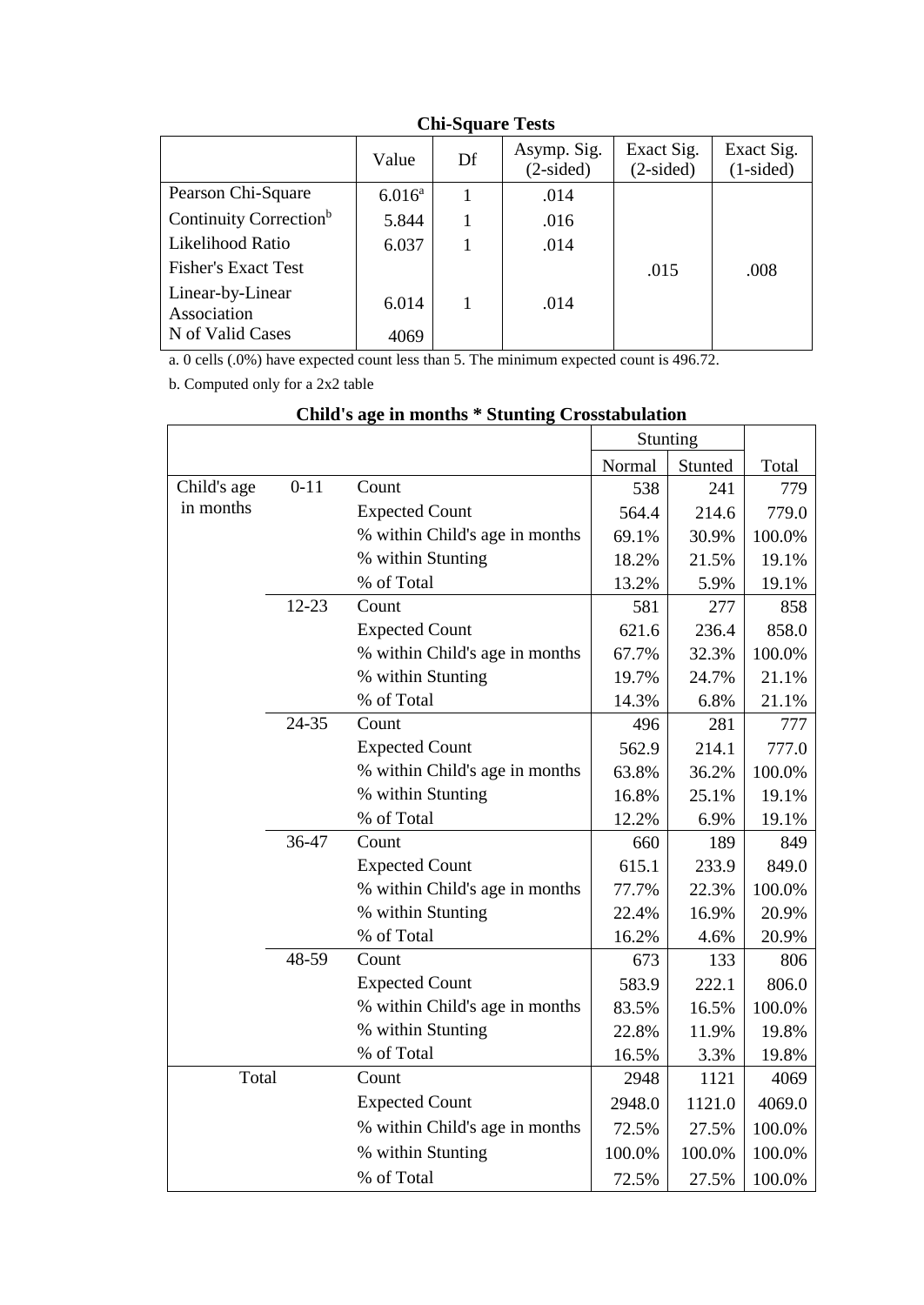|                              | Value       | df | Asymp. Sig.<br>$(2-sided)$ |
|------------------------------|-------------|----|----------------------------|
| Pearson Chi-Square           | $104.194^a$ | 4  | .000                       |
| Likelihood Ratio             | 108.163     | 4  | .000                       |
| Linear-by-Linear Association | 62.315      |    | .000                       |
| N of Valid Cases             | 4069        |    |                            |

#### **Chi-Square Tests**

a. 0 cells (0.0%) have expected count less than 5. The minimum expected count is 214.06.

| <b>DUA VI CHIN</b><br>$O$ can $\mathbf{m}$ $\mathbf{S}$ $\mathbf{S}$ $\mathbf{S}$ $\mathbf{S}$ $\mathbf{S}$ $\mathbf{S}$ $\mathbf{S}$ $\mathbf{S}$ $\mathbf{S}$ $\mathbf{S}$ $\mathbf{S}$ $\mathbf{S}$ $\mathbf{S}$ $\mathbf{S}$ $\mathbf{S}$ $\mathbf{S}$ $\mathbf{S}$ $\mathbf{S}$ $\mathbf{S}$ $\mathbf{S}$ $\mathbf{S}$ $\mathbf{S}$ $\mathbf{S$ |        |                       |          |         |        |  |  |
|------------------------------------------------------------------------------------------------------------------------------------------------------------------------------------------------------------------------------------------------------------------------------------------------------------------------------------------------------|--------|-----------------------|----------|---------|--------|--|--|
|                                                                                                                                                                                                                                                                                                                                                      |        |                       | Stunting |         |        |  |  |
|                                                                                                                                                                                                                                                                                                                                                      |        |                       | Normal   | Stunted | Total  |  |  |
| Sex of                                                                                                                                                                                                                                                                                                                                               | Female | Count                 | 1418     | 536     | 1954   |  |  |
| Child                                                                                                                                                                                                                                                                                                                                                |        | <b>Expected Count</b> | 1415.7   | 538.3   | 1954.0 |  |  |
|                                                                                                                                                                                                                                                                                                                                                      |        | % within Sex of Child | 72.6%    | 27.4%   | 100.0% |  |  |
|                                                                                                                                                                                                                                                                                                                                                      |        | % within Stunting     | 48.1%    | 47.8%   | 48.0%  |  |  |
|                                                                                                                                                                                                                                                                                                                                                      |        | % of Total            | 34.8%    | 13.2%   | 48.0%  |  |  |
|                                                                                                                                                                                                                                                                                                                                                      | Male   | Count                 | 1530     | 585     | 2115   |  |  |
|                                                                                                                                                                                                                                                                                                                                                      |        | <b>Expected Count</b> | 1532.3   | 582.7   | 2115.0 |  |  |
|                                                                                                                                                                                                                                                                                                                                                      |        | % within Sex of Child | 72.3%    | 27.7%   | 100.0% |  |  |
|                                                                                                                                                                                                                                                                                                                                                      |        | % within Stunting     | 51.9%    | 52.2%   | 52.0%  |  |  |
|                                                                                                                                                                                                                                                                                                                                                      |        | % of Total            | 37.6%    | 14.4%   | 52.0%  |  |  |
| Total                                                                                                                                                                                                                                                                                                                                                |        | Count                 | 2948     | 1121    | 4069   |  |  |
|                                                                                                                                                                                                                                                                                                                                                      |        | <b>Expected Count</b> | 2948.0   | 1121.0  | 4069.0 |  |  |
|                                                                                                                                                                                                                                                                                                                                                      |        | % within Sex of Child | 72.5%    | 27.5%   | 100.0% |  |  |
|                                                                                                                                                                                                                                                                                                                                                      |        | % within Stunting     | 100.0%   | 100.0%  | 100.0% |  |  |
|                                                                                                                                                                                                                                                                                                                                                      |        | % of Total            | 72.5%    | 27.5%   | 100.0% |  |  |

#### **Sex of Child \* Stunting Crosstabulation**

#### **Chi-Square Tests**

|                                    | Value             | df | Asymp. Sig.<br>$(2-sided)$ | Exact Sig.<br>$(2-sided)$ | Exact Sig.<br>$(1-sided)$ |
|------------------------------------|-------------------|----|----------------------------|---------------------------|---------------------------|
| Pearson Chi-Square                 | .027 <sup>a</sup> |    | .870                       |                           |                           |
| Continuity Correction <sup>b</sup> | .016              | 1  | .898                       |                           |                           |
| Likelihood Ratio                   | .027              |    | .870                       |                           |                           |
| <b>Fisher's Exact Test</b>         |                   |    |                            | .888                      | .449                      |
| Linear-by-Linear Association       | .027              |    | .870                       |                           |                           |
| N of Valid Cases                   | 4069              |    |                            |                           |                           |

a. 0 cells (.0%) have expected count less than 5. The minimum expected count is 538.32.

b. Computed only for a 2x2 table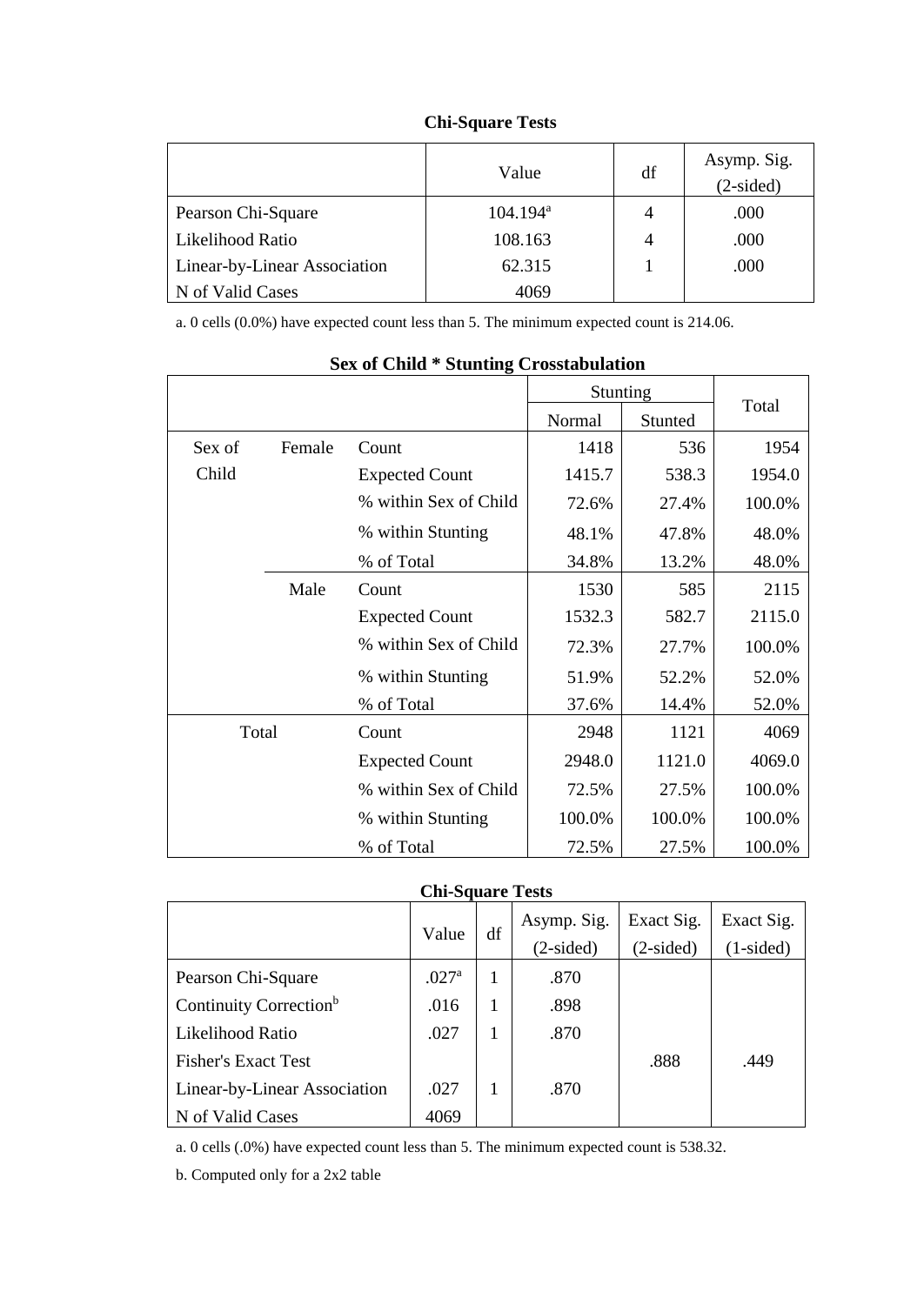|               |         |                               | Stunting |         |        |
|---------------|---------|-------------------------------|----------|---------|--------|
|               |         |                               | Normal   | Stunted | Total  |
| No of         | $1 - 4$ | Count                         | 949      | 417     | 1366   |
| Antinal       |         | <b>Expected Count</b>         | 989.8    | 376.2   | 1366.0 |
| <b>Visits</b> |         | % within No of Antinal Visits |          |         |        |
| During        |         | During Pregrancy              | 69.5%    | 30.5%   | 100.0% |
| Pregrancy     |         | % within Stunting             | 32.2%    | 37.2%   | 33.6%  |
|               |         | % of Total                    | 23.3%    | 10.2%   | 33.6%  |
|               | $5 - 8$ | Count                         | 954      | 262     | 1216   |
|               |         | <b>Expected Count</b>         | 881.1    | 334.9   | 1216.0 |
|               |         | % within No of Antinal Visits |          |         |        |
|               |         | During Pregrancy              | 78.5%    | 21.5%   | 100.0% |
|               |         | % within Stunting             | 32.3%    | 23.4%   | 29.9%  |
|               |         | % of Total                    | 23.4%    | 6.4%    | 29.9%  |
|               | 9 And   | Count                         | 351      | 81      | 432    |
|               | Above   | <b>Expected Count</b>         | 313.0    | 119.0   | 432.0  |
|               |         | % within No of Antinal Visits | 81.3%    | 18.8%   | 100.0% |
|               |         | <b>During Pregrancy</b>       |          |         |        |
|               |         | % within Stunting             | 11.9%    | 7.2%    | 10.6%  |
|               |         | % of Total                    | 8.6%     | 2.0%    | 10.6%  |
|               | None    | Count                         | 695      | 361     | 1056   |
|               |         | <b>Expected Count</b>         | 765.1    | 290.9   | 1056.0 |
|               |         | % within No of Antinal Visits |          |         |        |
|               |         | During Pregrancy              | 65.8%    | 34.2%   | 100.0% |
|               |         | % within Stunting             | 23.6%    | 32.2%   | 25.9%  |
|               |         | % of Total                    | 17.1%    | 8.9%    | 25.9%  |
| Total         |         | Count                         | 2949     | 1121    | 4070   |
|               |         | <b>Expected Count</b>         | 2949.0   | 1121.0  | 4070.0 |
|               |         | % within No of Antinal Visits |          |         |        |
|               |         | <b>During Pregrancy</b>       | 72.5%    | 27.5%   | 100.0% |
|               |         | % within Stunting             | 100.0%   | 100.0%  | 100.0% |
|               |         | % of Total                    | 72.5%    | 27.5%   | 100.0% |

**No of Antinal Visits During Pregrancy \* Stunting Crosstabulation**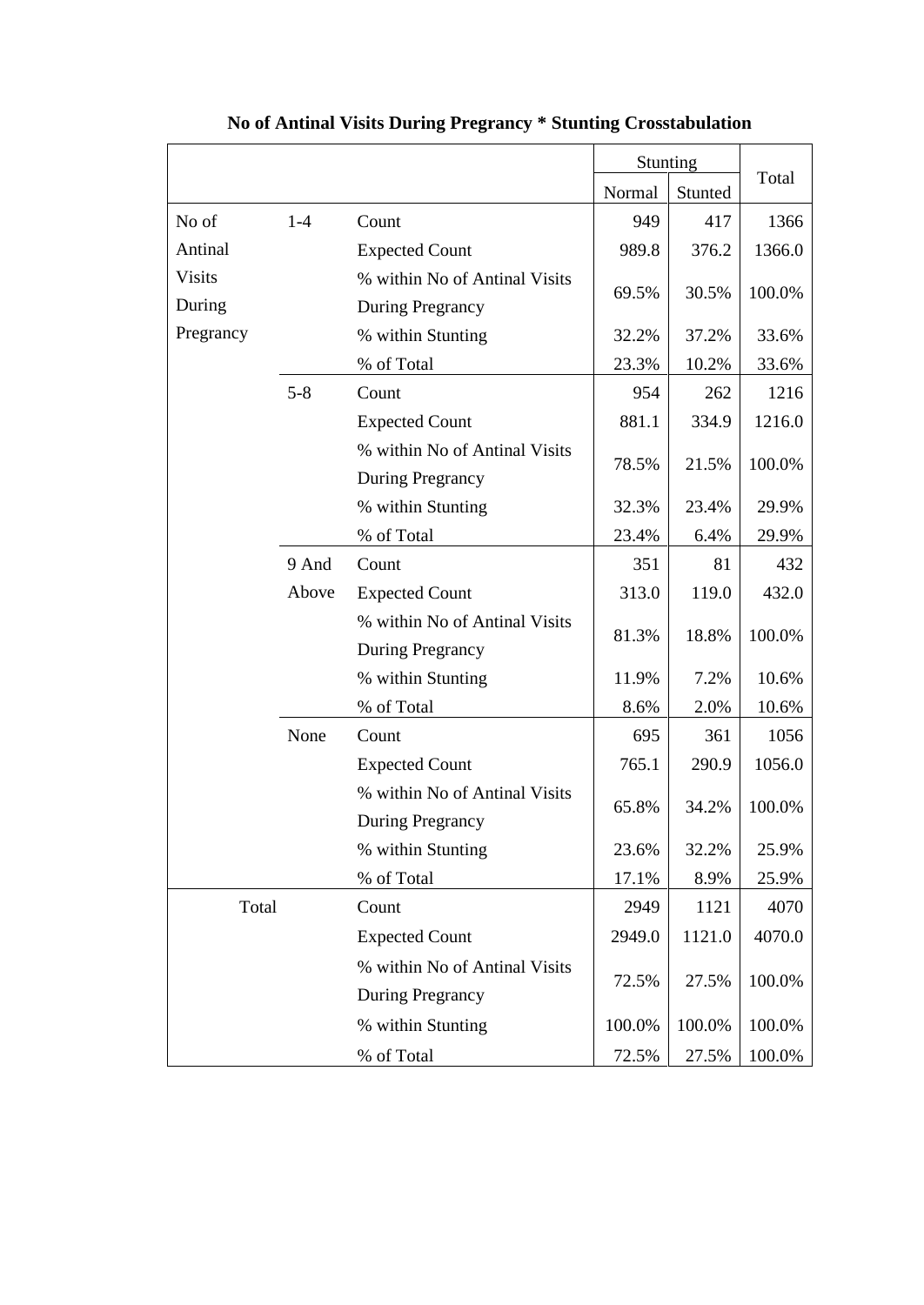|                              | Value                 | df | Asymp. Sig. (2-sided) |  |  |  |  |
|------------------------------|-----------------------|----|-----------------------|--|--|--|--|
| Pearson Chi-Square           | $68.093$ <sup>a</sup> |    | .000                  |  |  |  |  |
| Likelihood Ratio             | 69.462                |    | .000                  |  |  |  |  |
| Linear-by-Linear Association | 3.340                 |    | .068                  |  |  |  |  |
| N of Valid Cases             | 4070                  |    |                       |  |  |  |  |

**Chi-Square Tests**

a. 0 cells (.0%) have expected count less than 5. The minimum expected count is 118.99.

|         |                                 |        |         | Total    |
|---------|---------------------------------|--------|---------|----------|
|         |                                 | Normal | Stunted |          |
| Small   | Count                           | 405    | 249     | 654      |
|         | <b>Expected Count</b>           | 473.8  | 180.2   | 654.0    |
|         | % within Size of child at birth | 61.9%  | 38.1%   | 100.0%   |
|         | % within Stunting               | 13.7%  | 22.2%   | 16.1%    |
|         | % of Total                      | 10.0%  | 6.1%    | 16.1%    |
| Average | Count                           | 1799   | 637     | 2436     |
|         | <b>Expected Count</b>           | 1764.9 | 671.1   | 2436.0   |
|         | % within Size of child at birth | 73.9%  | 26.1%   | 100.0%   |
|         | % within Stunting               | 61.0%  | 56.8%   | 59.9%    |
|         | % of Total                      | 44.2%  | 15.7%   | 59.9%    |
| Large   | Count                           | 744    | 235     | 979      |
|         | <b>Expected Count</b>           | 709.3  | 269.7   | 979.0    |
|         | % within Size of child at birth | 76.0%  | 24.0%   | 100.0%   |
|         | % within Stunting               | 25.2%  | 21.0%   | 24.1%    |
|         | % of Total                      | 18.3%  | 5.8%    | 24.1%    |
| Total   | Count                           | 2948   | 1121    | 4069     |
|         | <b>Expected Count</b>           | 2948.0 | 1121.0  | 4069.0   |
|         | % within Size of child at birth | 72.5%  | 27.5%   | 100.0%   |
|         | % within Stunting               | 100.0% | 100.0%  | 100.0%   |
|         | % of Total                      | 72.5%  | 27.5%   | 100.0%   |
|         |                                 |        |         | Stunting |

#### **Size of child at birth \* Stunting Crosstabulation**

# **Chi-Square Tests**

|                              | Value                 | df | Asymp. Sig. $(2-$<br>sided) |
|------------------------------|-----------------------|----|-----------------------------|
| Pearson Chi-Square           | $44.847$ <sup>a</sup> | າ  | .000                        |
| Likelihood Ratio             | 42.748                | 2  | .000                        |
| Linear-by-Linear Association | 33.412                |    | .000                        |
| N of Valid Cases             | 4069                  |    |                             |

a. 0 cells (.0%) have expected count less than 5. The minimum expected count is 180.18.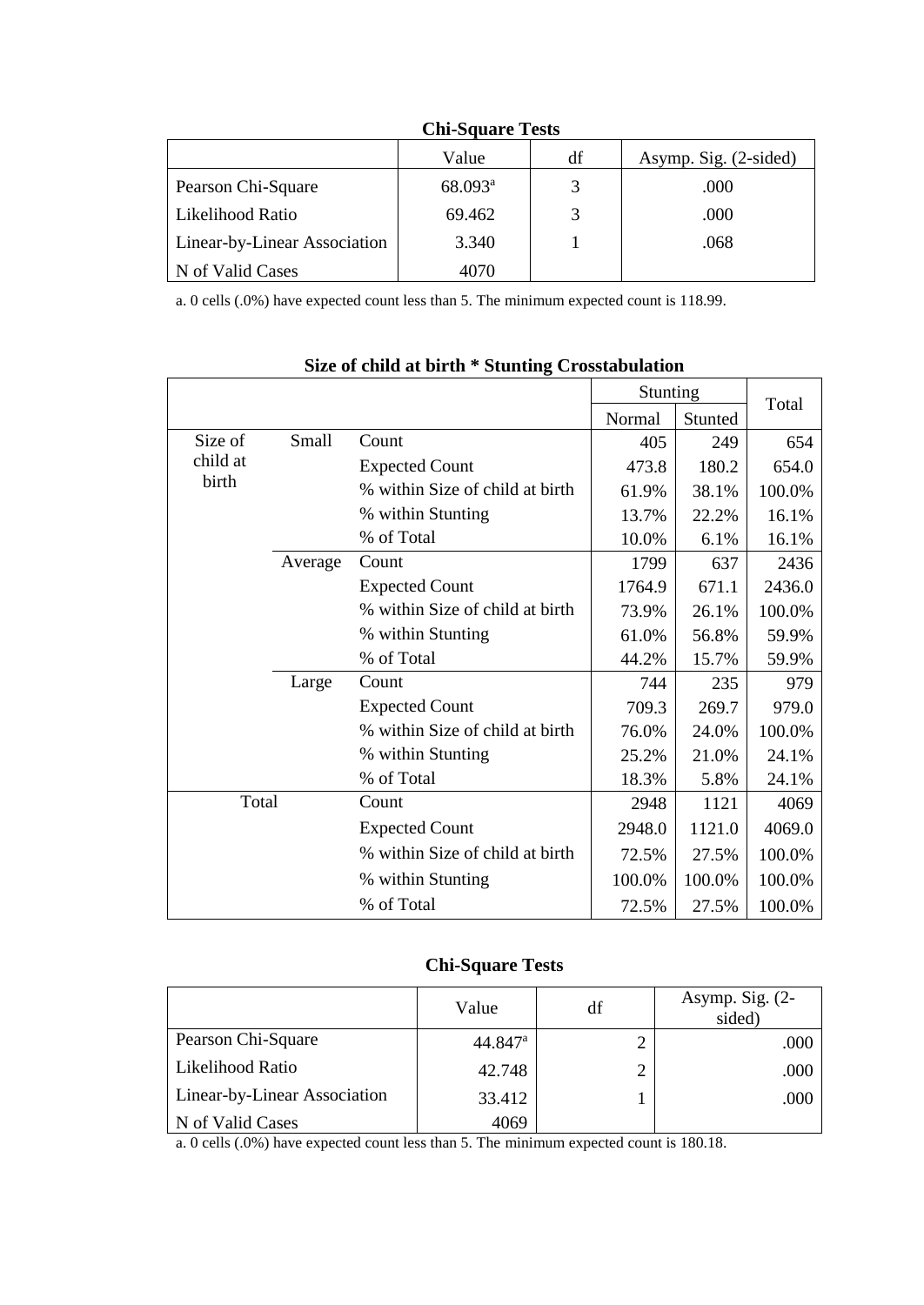|            |                |                              | Stunting |         |        |
|------------|----------------|------------------------------|----------|---------|--------|
|            |                |                              | Normal   | Stunted | Total  |
| Received   | N <sub>0</sub> | Count                        | 1503     | 517     | 2020   |
| Vitamin A1 |                | <b>Expected Count</b>        | 1463.5   | 556.5   | 2020.0 |
|            |                | % within Received Vitamin A1 | 74.4%    | 25.6%   | 100.0% |
|            |                | % within Stunting            | 51.0%    | 46.1%   | 49.6%  |
|            |                | % of Total                   | 36.9%    | 12.7%   | 49.6%  |
|            | Yes            | Count                        | 1445     | 604     | 2049   |
|            |                | <b>Expected Count</b>        | 1484.5   | 564.5   | 2049.0 |
|            |                | % within Received Vitamin A1 | 70.5%    | 29.5%   | 100.0% |
|            |                | % within Stunting            | 49.0%    | 53.9%   | 50.4%  |
|            |                | % of Total                   | 35.5%    | 14.8%   | 50.4%  |
| Total      |                | Count                        | 2948     | 1121    | 4069   |
|            |                | <b>Expected Count</b>        | 2948.0   | 1121.0  | 4069.0 |
|            |                | % within Received Vitamin A1 | 72.5%    | 27.5%   | 100.0% |
|            |                | % within Stunting            | 100.0%   | 100.0%  | 100.0% |
|            |                | % of Total                   | 72.5%    | 27.5%   | 100.0% |

# **Received Vitamin A1 \* Stunting Crosstabulation**

# **Chi-Square Tests**

|                                    | Value                | df | Asymp. Sig.<br>$(2-sided)$ | Exact Sig.<br>$(2-sided)$ | Exact Sig.<br>$(1-sided)$ |
|------------------------------------|----------------------|----|----------------------------|---------------------------|---------------------------|
| Pearson Chi-Square                 | $7.687$ <sup>a</sup> | 1  | .006                       |                           |                           |
| Continuity Correction <sup>b</sup> | 7.493                | 1  | .006                       |                           |                           |
| Likelihood Ratio                   | 7.693                | 1  | .006                       |                           |                           |
| <b>Fisher's Exact Test</b>         |                      |    |                            | .006                      | .003                      |
| Linear-by-Linear                   |                      |    |                            |                           |                           |
| Association                        | 7.685                | 1  | .006                       |                           |                           |
| N of Valid Cases                   | 4069                 |    |                            |                           |                           |

a. 0 cells (.0%) have expected count less than 5. The minimum expected count is 556.51.

b. Computed only for a 2x2 table